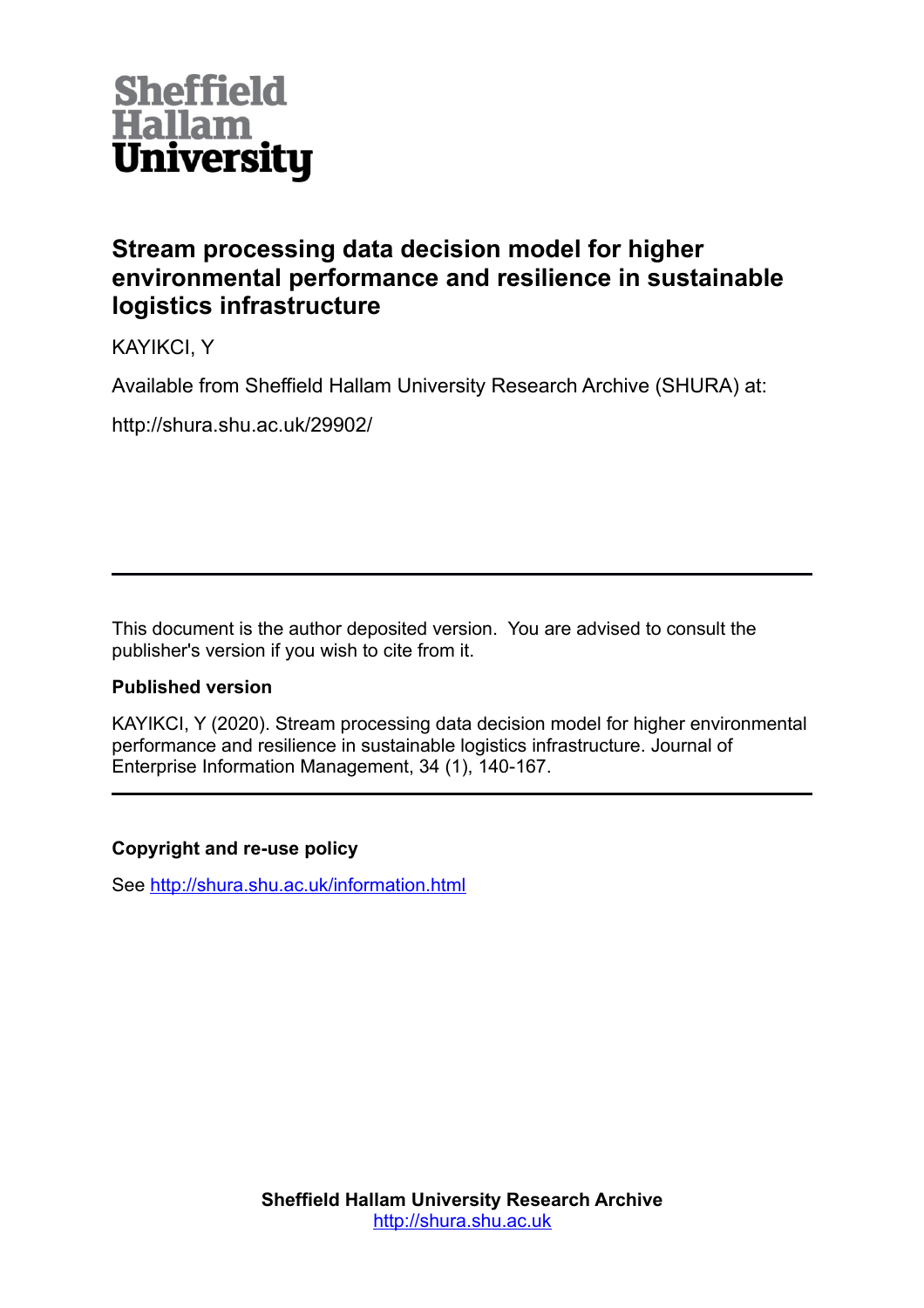

# **ENVIRONMENTAL PERFORMANCE AND RESILIENCE IN SUSTAINABLE LOGISTICS INFRASTRUCTURE**

|                               | <b>STREAM PROCESSING DATA DECISION MODEL FOR HIGHER</b><br><b>ENVIRONMENTAL PERFORMANCE AND RESILIENCE IN</b><br>SUSTAINABLE LOGISTICS INFRASTRUCTURE |
|-------------------------------|-------------------------------------------------------------------------------------------------------------------------------------------------------|
| Journal:                      | Journal of Enterprise Information Management                                                                                                          |
| Manuscript ID                 | JEIM-08-2019-0232.R1                                                                                                                                  |
| Manuscript Type:<br>Keywords: | Research Article<br>Resilience, Streaming data, Logistics infrastructure, Environmental<br>performance, Fuzzy cognitive maps, Sustainability          |
|                               |                                                                                                                                                       |
|                               |                                                                                                                                                       |

| <b>SCHOLARONE™</b> |             |  |  |
|--------------------|-------------|--|--|
|                    | Manuscripts |  |  |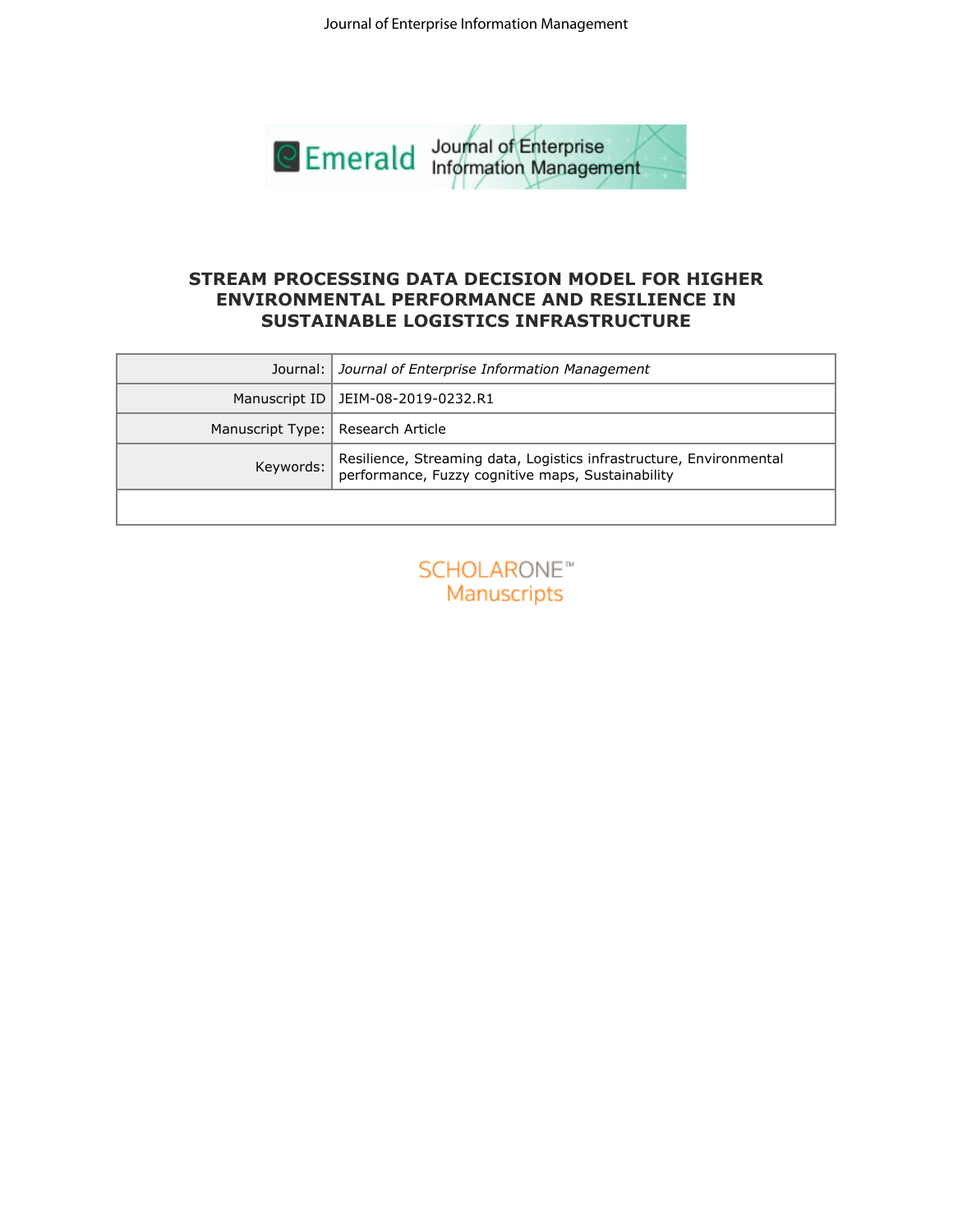# **STREAM PROCESSING DATA DECISION MODEL FOR HIGHER ENVIRONMENTAL PERFORMANCE AND RESILIENCE IN SUSTAINABLE LOGISTICS INFRASTRUCTURE**

### **Abstract**

**Purpose:** As the global freight transport network has experienced **high** vulnerability and threats from both natural and man-made disasters. As a result, a huge amount of data is generated in freight transport system in form of continuous streams; it is becoming increasingly important to develop sustainable and resilient transport system to recover from any unforeseen circumstances quickly and efficiently. The aim of this paper is to develop a stream processing data driven decision-making model for higher environmental performance and resilience in sustainable logistics infrastructure by using fifteen dimensions with three interrelated domains.

**Design/methodology/approach:** A causal and hierarchical stream processing data driven decision-making model to evaluate the impact of different attributes and their interrelationships and to measure the level of environmental performance and resilience capacity of sustainable logistics infrastructure is proposed. This work uses Fuzzy Cognitive Maps and Fuzzy Analytic Hierarchy Process techniques. A real-life case under a disruptive event scenario is **further** conducted.

Findings: The result shows that which attributes have a greater impact on the level of environmental performance and resilience capacity in sustainable logistics infrastructure.

STREAM PROCESSING DATA DECISION MODEL FOR DESTRAINABLE<br>
ENTERCAM PROCESSING DATA DECISION MODEL FOR ISTEMANELE<br>
LOGISTICS INFRASTRUCTURE<br>
THEORETICS INFRASTRUCTURE<br>
THEORETICS INFRASTRUCTURE<br>
THEORETICS INFRASTRUCTURE<br>
Th **Originality/value:** In this paper, causal and hierarchical stream processing data decision and control system model was proposed by identified three domains and fifteen dimensions to assess the level of environmental performance and resilience in sustainable logistics infrastructure. The proposed model gives researchers and practitioners insights about sustainability trade-offs for a resilient and sustainable global transport supply chain system by enabling to model interdependencies among the decision attributes under a fuzzy environment and streaming data.

Keywords: Resilience, Streaming data, Logistics infrastructure, Environmental performance, Fuzzy cognitive maps, Fuzzy analytic hierarchy process, Sustainability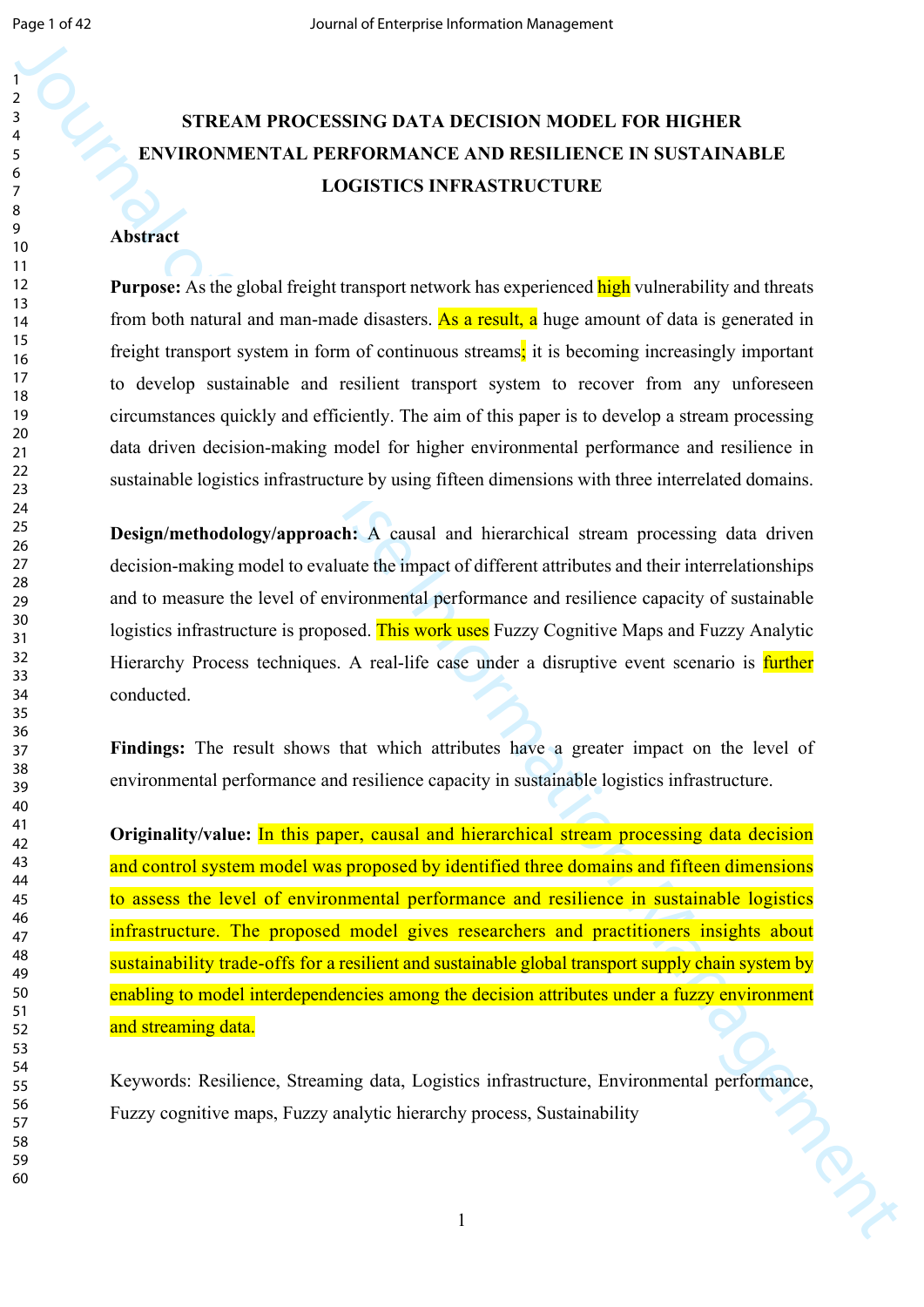#### **1. Introduction**

**1.**<br> **Interaction of Enterprise Interaction** in the supply channotine to investing the continue of the subset of the subset of the subset of the subset of the subset of the subset of the subset of the subset of the subse Logistics sector has gained a significant impact on the supply chains due to increasing trend in the transportation of freight goods worldwide. The freight logistics system implies a connected network, in which a number of transport links and nodes in supply chain are engaged for providing reliable and transparent end-to-end logistics services. Currently, it is a word of big data. In contrast to traditional data, big data gave its own characteristics such as with three basic Vs: volume, variety and velocity (Wang et al., 2018; Raut et al., 2019) and with four additional Vs: variability (Milne & Watling, 2019), value (Addo-Tenkorang & Helo, 2016), veracity (Raut et al., 2019) and visualisation (Milne & Watling, 2019). However, big data is not noticeable by reason of its size, but because of its relation to other data. This huge amount of data also offers several challenges for dynamic environmental management in logistics network design. In this system, the transport links usually consist of a set of transport modes such as road, rail, sea, air or inland waterways to connect the respective nodes in freight logistics corridors, whereas transport nodes mainly consist of numerous logistics infrastructures such as seaports, hinterland terminals, multimodal terminals, freight logistics hubs, logistics centers, logistics clusters, freight villages and logistics platforms. Logistics infrastructures have been designed to formalize the interaction and interconnection of different resources (Bychkov et al., 2016) and provide intermediate locations where logistics value is added to the movement of containers and trailers to and from port facilities and to and from rail multimodal yards. Efficient, sustainable and competitive processes in logistics infrastructures require close cooperation and data exchange between all parties in supply chain. This would generate huge amount of data from different sources. In line with current sustainability targets in freight transport, the need to strike a balance between achieving economic efficiency and viability, safe and secure logistics infrastructures and services as well as environmentally friendly systems aimed at minimizing energy resource depletion, environmental degradation etc. (UNCTAD, 2014). Transport planners need new knowledge about the impact of any future adverse events or disruptions on the environmental performance and resilience of critical logistics infrastructures (Fonseca et al., 2017). Since there is growing awareness of susceptibility in the international supply chains, the productivity of freight logistics communities increasingly relies on the undisturbed functioning of these logistics infrastructures. In this respect, building resilience in a higher environmental performance transport system entails ensuring system integrity, service reliability and functionality, as well as rapid recovery after disruption (UNCTAD, 2014). Hence, an environmentally friendly and resilient logistics infrastructure is a key component for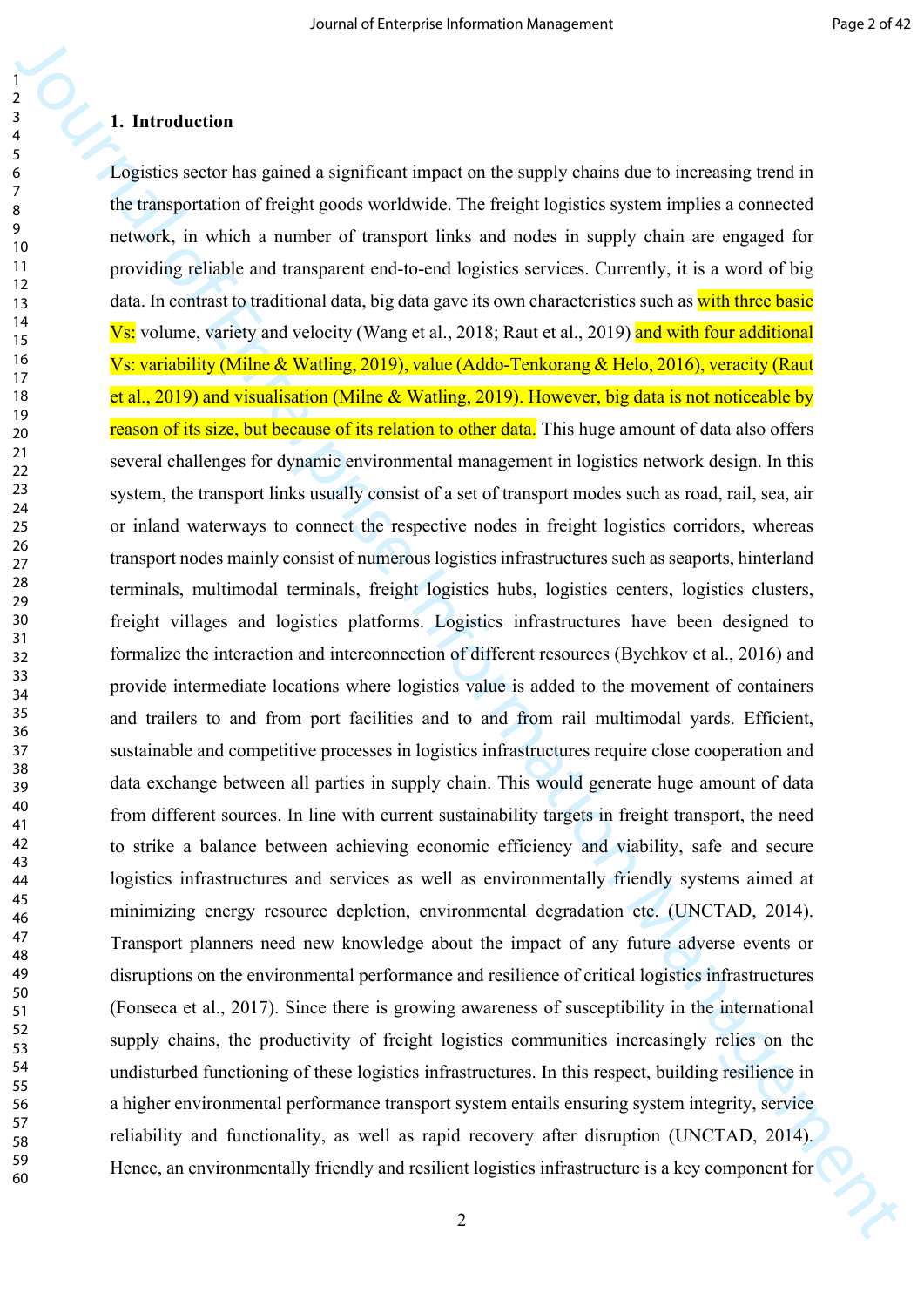a resilient global supply chain and ensuring this infrastructure as resilient as practicable is an important environmental and economic priority for the stakeholders (O'Rourke, 2007; Ponomarov & Holcomb, 2009).

One of the key challenges in developing a sustainable and resilient freight transport network is to decide the indicators to assess the resilience of logistics infrastructures under huge amount of stream data. There is a growing need to assess environmental performance and resilience and develop appropriate and diverse indicators to quantify the readiness of a sustainable logistics infrastructure to respond and recover from any encountered adverse event or disruption. Despite the critical potential effect, this topic appears to be relatively less covered in the literature. Resilience in the broader sense, is the ability of a system and its component parts to anticipate, absorb, accommodate, or recover from the effects of a hazardous event in a timely and efficient manner, including through ensuring the preservation, restoration, or improvement of its essential basic structures and functions (IPCC, 2012).

**Example 10**<br> **Example 10**<br> **Example 10** and consumer and consumer is in infra-instant as received as practicable is an **Photon Consumer and consumer and consumer** and consumer and consumer and consumer and consumer and c Many everyday disruptions, which happened during the logistics operations, have less severe impacts: the freezing rain and sleet damaged ship dock, electric power outages caused delays in customs clearance, some goods trains had to stop, cargo-handling equipment is broken and so on. Such events will result in delay in delivery or cancelled shipments. In particular, increasing instances of environmental disruptions, partly caused by climate change such as massive snow, rainstorm or flood, has been upsetting freight logistics system and consequently international supply chains. Potential environmental interruptions to these logistics activities would therefore have explicit implications and incur significant losses and economic costs. In the context of logistics infrastructure, the concept of resilience comprises the capacity to withstand unanticipated disruption, to detect the occurrence of disruption, to absorb disturbance and to act effectively in a crisis in order to minimize the negative consequences of the disruption and to adapt changing conditions (Sheffi & Rice, 2005; Haimes, 2009; Hughes & Healy, 2014; Sheffi, 2015). Resilience includes the ability to withstand and recover from deliberate attacks, accidents, or naturally occurring threats or incidents (Alderson, et al. 2015). Since some of disruptive events cannot be prevented completely, logistics infrastructures should be prepared for the occurrence of them. In this sense, continuous monitoring using big data and predictive analytics with streaming data enables the study of new kinds of variation (time-of-day, day-today, time-of-year, scenario-specific) to correlate with data on events/weather or incidents, data with system behavior, etc. to monitor unforeseen disruptions (Milne  $\&$  Watling, 2019) and to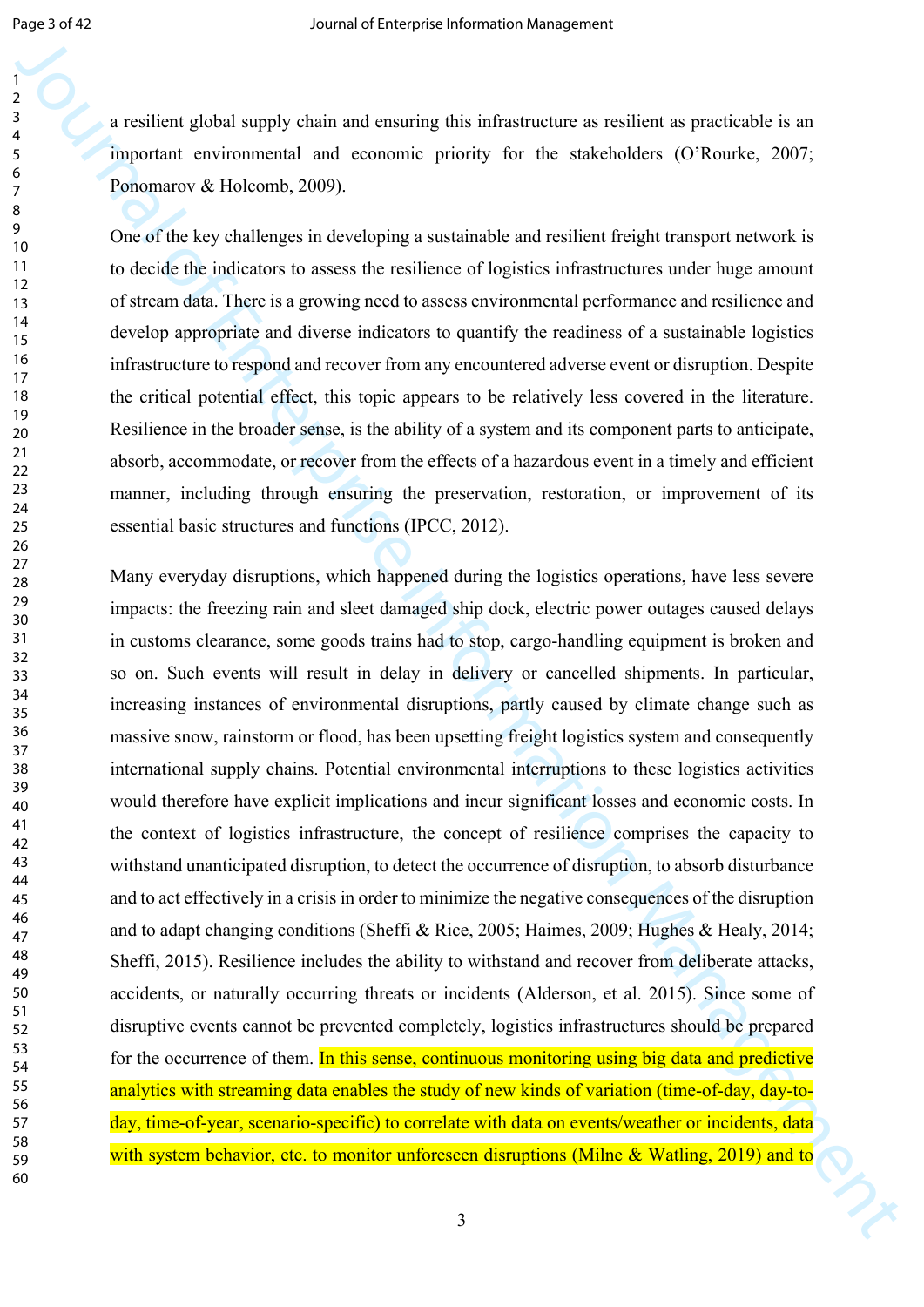prepare/warn and even to change system conditions before event or disaster occurs. This would help in improving both the sustainability as well as competitiveness in logistics infrastructure using streaming data approach. Therefore, this study focuses on the below key question: *How to develop a higher environmental performance and resilience focused logistics infrastructure under streaming data?* Further, considering the characteristics of streaming data, it is different from traditional static data (Zhu et al., 2018; Song et al., 2017). Thus, it is important for decision makers to make use of stream data applications for better managing environment and resilience capacity in logistics infrastructure.

In this research, a data stream based human decision and control system based on hybrid causal and hierarchical MADM method combining Fuzzy Cognitive Maps (FCM) and Fuzzy Analytic Hierarchy Process (FAHP) is proposed for modeling and solving environmental and resilience assessment problem of a selected logistics infrastructure under complex, poorly defined and uncertain environments. The paper is organized as follows: Section 2 discusses past literature to determine the environmental performance and resilience domains and dimensions in logistics infrastructure, Section 3 presents the proposed two-stage FCM and FAHP based causal and hierarchical stream processing data driven decision model and Section 4 discusses the empirical study. Last section provides the discussion and future research direction in this field.

# **2. Literature review: Domains and dimensions of environmental performance and resilience in logistics infrastructure**

**During the main state is the main state of the main state is a simple to the main state is a simple of the main state of the main state is a simple of the main state of the main state is a simple of the main state is a s** In the context of a logistics network and transport management, the concept of resilience is defined as follows; Rice & Caniato (2003) considered that resilience is the *ability to react* to an unexpected disruption and *restore normal supply network operations*. Christopher and Peck (2004) pointed out that resilience is the ability of a system to return to *its original state or move to a new, more desirable state* after being disturbed. Sheffi (2005) described resilience as *containment of disruption* and *recovery* from it. Fiksel (2006) defined that resilience is the capacity of an organization to *survive, adapt and grow* in the face of turbulent change. Hollnagel (2004) emphasized that resilience is an intrinsic ability of an organization (system) to maintain and regain stable state, which allows it to continue operations after a major mishap and/or in the presence of a continuous stress. Holling (2001) deemed that resilience is the capacity of a system to survive, adapt and grow in the face of unforeseen changes, even catastrophic incidents. Thus, it could be highlighted that resilience emphasizes the ability to quickly recover from a shock or disaster. This also includes the terms such as "elasticity" and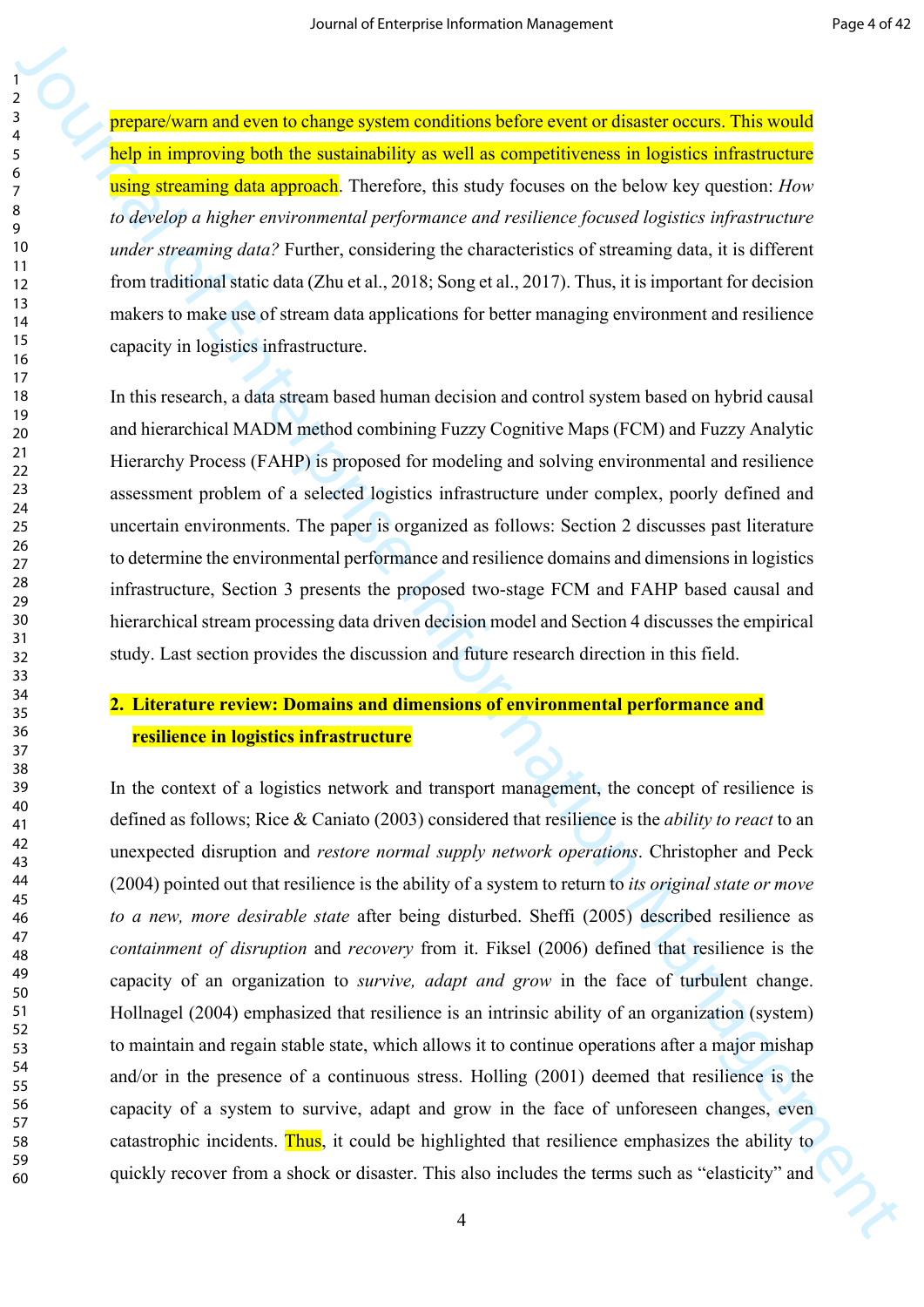"flexibility" which mean adaptability and anti-disruption. Network's topological and operational attributes are important in order to evaluate a network's potential performance in case of possible future disruptions (Miller-Hooks et al. 2012). The importance of a robust and reliable transport system has led to considerable research in order to understand the mechanisms and interrelationships, which create vulnerability, and **further** to find ways to mitigate the consequences of incidents (Mattsson & Jenelius, 2015).

Several scholar have studied on characteristics of the development of successful infrastructures for multimodal terminals and logistics hubs. Sheffi (2012) made significant contributions in this field and argued that the most direct and effective way to improve resilience is to enhance the infrastructures. Their study suggested the following attributes of successful logistics facilities: (i) Favorable geography because of transport economics with origins and destinations that follow very specific geographical patterns. (ii) Supporting infrastructure because the cluster is as good as its transport network infrastructure. (iii) Supportive, efficient government because they are the main providers of public infrastructure such as roads, railways, ports and airports. (iv) Education, research and innovation because all economic clusters depend on qualified and competent people to do the work efficiently and effectively. (v) Collaboration and unity of purpose amongst all stakeholders, and (vi) Value-added services that extend beyond moving and storage functions to include transformation or modification of goods.

<sup>2</sup><br>
The doiny" which mean adquabitity and anti-dimetrican. Network's teprological and<br>
23 organisation distance is inputical and in order to resolute a neconotic potential porticinanes in<br>
23 or of Anglis Statistical po However, as the challenges to freight transport network constantly evolves, the dynamic understanding of the vulnerability and risk factors is crucial to develop an environmentally resilient system. The approaches to address and assess resilience of the network also need to be evolved according to the new emerging challenges. Due to this, vast degree of turbulence and complexity in the global logistics network, collaboration at the network level is desired to allocate the required resources and to respond to these unpredicted disturbances (Pettit et al. 2010). Resilience is used in decision-making, where it is implemented as a response to interruption in many cases, although much of resilience remains rooted in preparedness (Marchese et al., 2018). Miller-Hooks et al. (2012) presented an exact methodology to address the problem of measuring maximum resilience level of an intermodal freight transport network and simultaneously deciding the optimal set of preparedness and recovery actions necessary to achieve it under certain constraints. Furthermore, freight transport network shares close relationships between the environmental performance and logistics infrastructure, as it trends to shape models of demand and resource availability. The role that freight transport network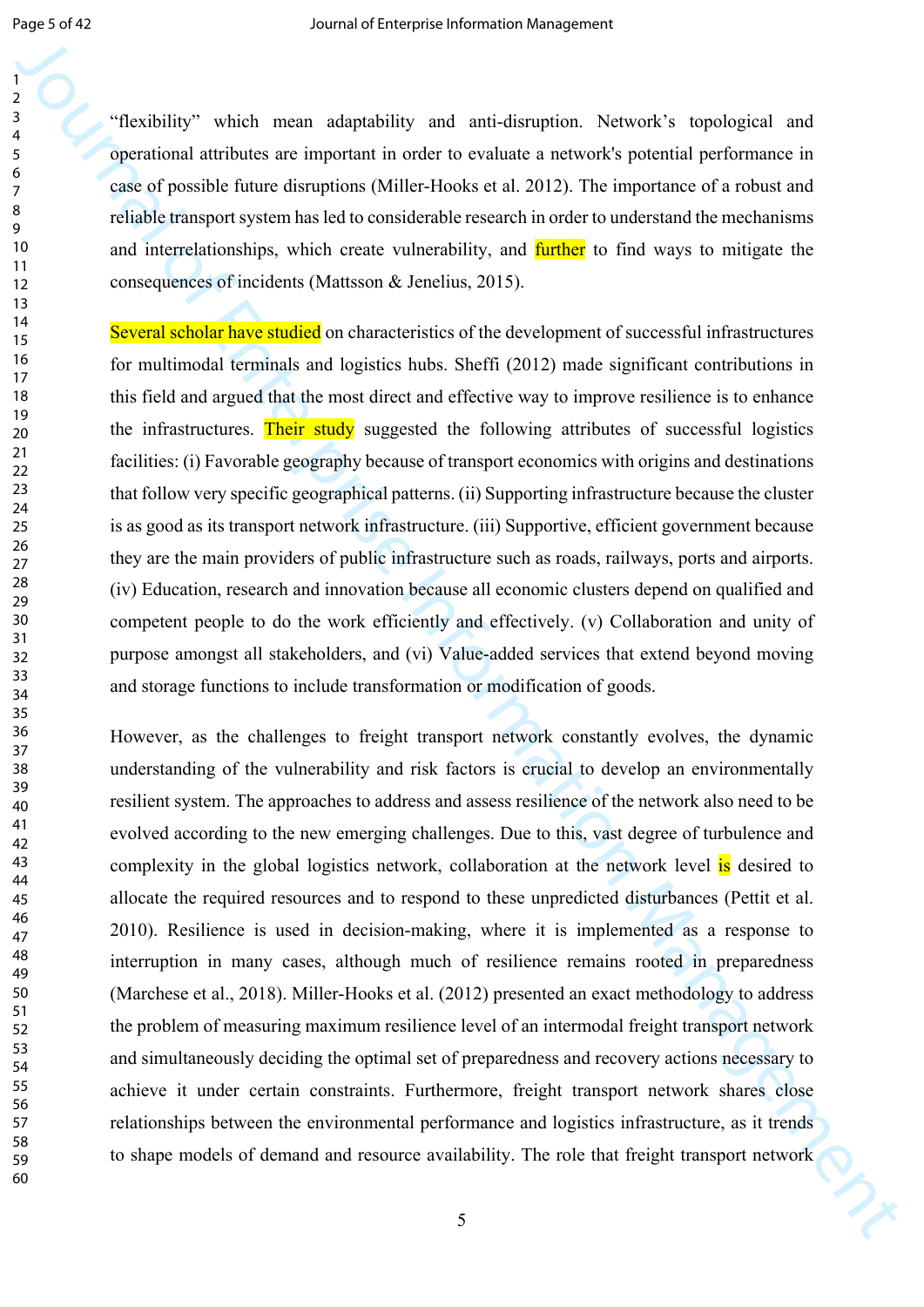holds on the environmental performance of critical logistics infrastructures has been highlighted in relation to the effect on the global greenhouse gas emissions due to energy consumption (Futcher et al., 2013; Ellram & Golicic, 2016; Rüdiger et al., 2016) and environmental, noise and congestion **concerns** resulting from various transportation modes in logistics infrastructures (Buldeo Rai et al., 2018; Salomons & Berghauser Pont, 2012). García-Onetti et al. (2018). Fonseca et al. (2017) deemed to establish bridges between the environmental performance and resilience for the logistics infrastructures. In addition, Cutter, et al. (2008) also suggested considering environmental performance as a component of resilience for the logistics infrastructures. As the review of literature on environmental performance and resilience as well as indicators has demonstrated that definitions and explanations are varying in the literature and the best way to assess this is to identify the challenges presented by the fuzziness of those many interpretations and the problems embedded in the assessment of qualitative information through indicators.

Journal of the measuremental per formation of the measuremental per formation of the measuremental per formation of the measuremental of the measuremental of the measuremental of the measuremental of the measuremental of Different trends towards the Internet of Things (IoT), Industry 4.0 and 5G networks can improve logistics efficiency. Especially, sensors and sensor networks are embedded in the physical logistics infrastructure (Psyllidis, 2016; Qin et al., 2019) and they generate streams of data through i.e. measurements and observations and deliver them directly to the system in a reliable, easy and quick manner. The data can report information in-real time about transport flows, trip generation, distribution and travel mode, environmental conditions, air quality, electricity usage, weather, temperature and humidity, sound levels etc. In the continuous processing of data streams across transport supply chain for transport planning purposes, processing situation may vary over the time (Anda et al., 2016; Qin et al., 2019): while, dynamic characteristics of data streams needs to be handled effectively. During processing, the volume or velocity of data streams can change significantly. For instance, transport flows and behaviors at a logistics port can differ depending on how many supply chains have used the port as a hub during the period of time, this could lead to changes of the stream characteristics. On the other hand, the data processing environment can also vary unexpectedly. For instance, massive flood and storm hit the main logistics hub and caused extensive damage or lead to a sudden reduction of available processing resources or network fluctuations. To cope with such varying processing situations, the need of adapting decision making on the behavior of environmental performance and resilience processing becomes critical. All those above-mentioned concerns can be considered as a research gap for this study to develop a stream processing data model for environmental performance and resilience.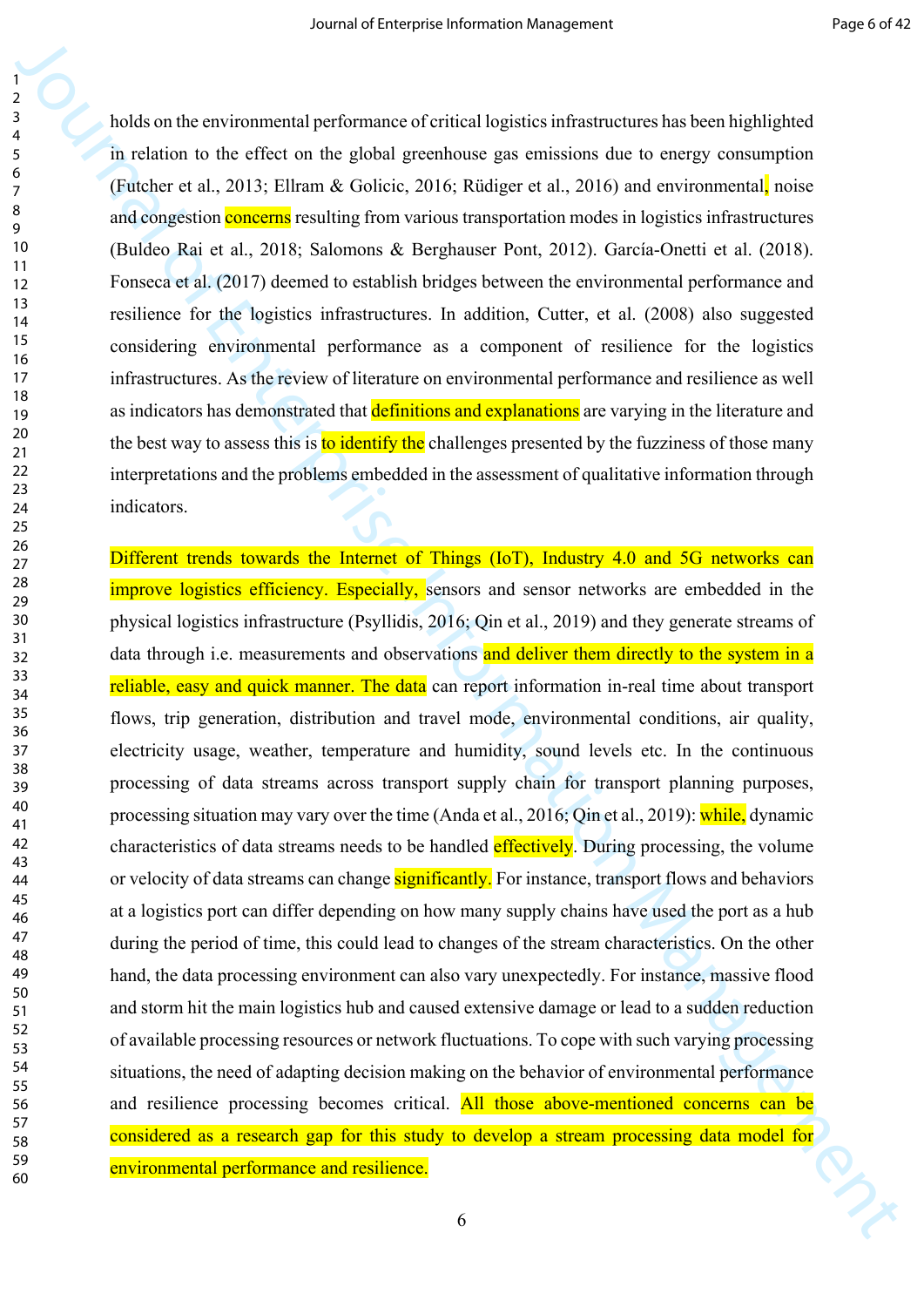3<br>
Alter checklaining the importance of someomet of consernential performance and resistence,<br>
3. Alter tesses and performation and statistical of the discontinue and resistence information of the statistical of the stati After elucidating the importance of assessment of environmental performance and resilience, in this research, fifteen dimensions (sub-attributes,  $A_i$ ) with three interrelated domains (main attributes,  $MA_i$ ) are identified to assess environmental performance and resilience in logistics infrastructure. Note that this classification of environmental performance and resilience may differ depending on researcher's perspective (Tierney & Bruneau, 2007). A variety of definitions of environmental performance and resilience is provided according to the three aforementioned groups: (1) Technical domain refers to the ability of physical systems (including all interconnected components) to perform to acceptable/desired levels (e.g. added redundancy/ backups, geographical isolation, etc.) when subject to a hazard event (Bruneau et al., 2003). (2) Organizational domain represents the capacity of organizations to make decisions and take actions to plan, manage and respond to a hazard event in order to achieve the desired resilient outcome (Bruneau et al., 2003). (3) Operational domain includes development of wellorchestrated and collaborative operations, with shared awareness, capable of reaching selfsynchronization, increasing the tempo of operations, flexible for inclusion of all organizations. These three domains depend on each other, as the communities invest in strengthening the infrastructure environmentally, technically and operationally, but this will not make the system any more resilient unless the organizations responding to an event are skilled, prepared and trained towards it. Various key domains and dimensions of environmental performance and resilience assessment in logistics infrastructure are given in Table 1.

#### **Table 1**

Domains and dimensions of environmental performance and resilience assessment in logistics infrastructure.

#### **3. Proposed Methodology**

This work is based on stream data application-based decision support and control model for environmental performance and resilience of logistics infrastrucuture. Here, the decision making is done for process control and generally driven by stream processing data. Stream processing enables users to evaluate high volume of data in real time. However, human involvement is also desirable in such cases for improved results. Managers and practitioners may apply several techniques in regard to process control such as decision tree, quality control tools (statistical process), test equipment for failures, decision support models etc. These approaches allow process manager to optimize and decide for their processes for higher sustainability. In this research, logistics infrastructure involves real time data analysis of data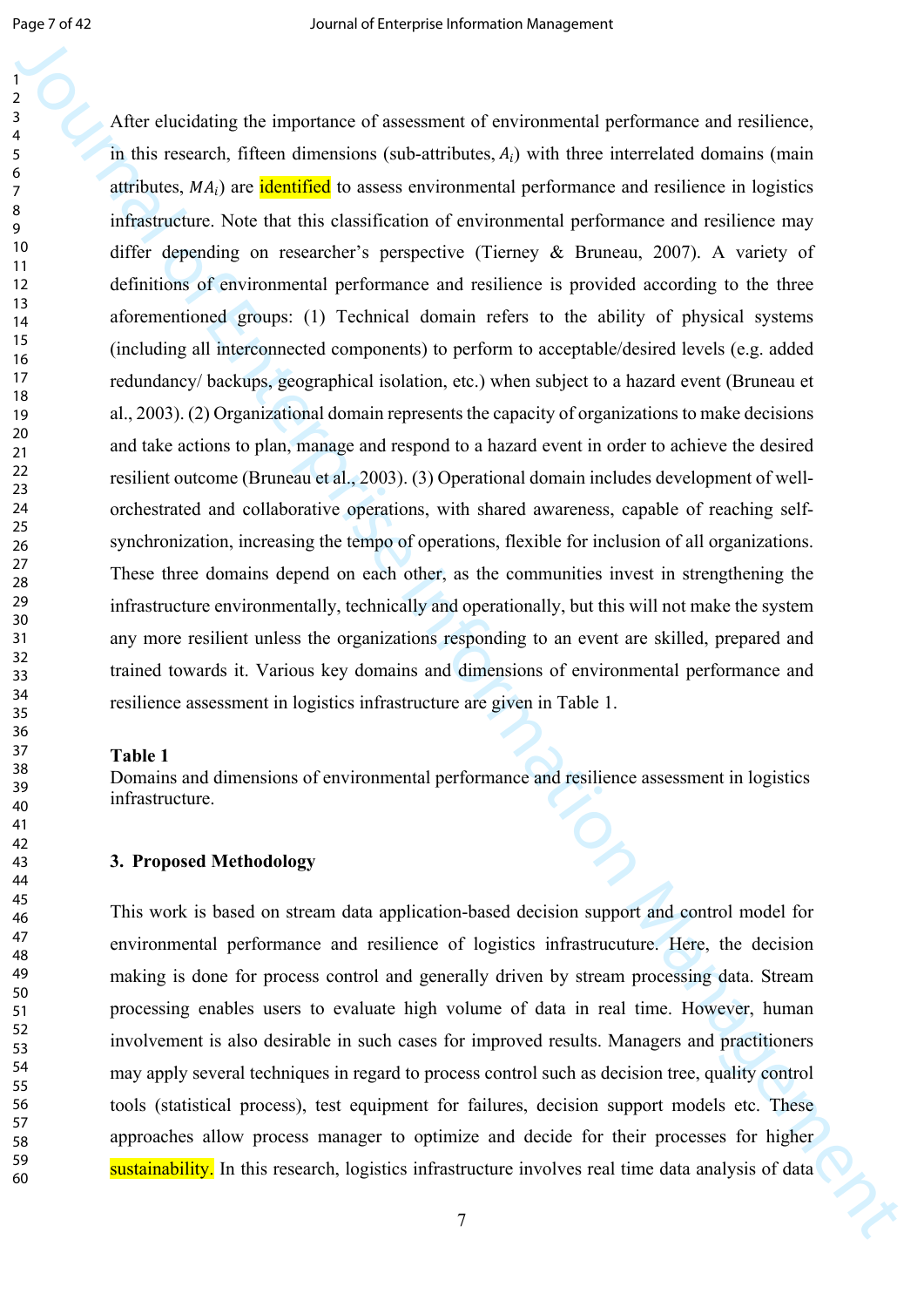being generated from different nodes and points in logistics system. Further, some rules are needed to make decisions, and hence, an expert based data approach is used in this work.

The current literature recognized that fuzzy-based approaches are very effective to deal with imprecision and vagueness in multi-attribute decision-making (MADM) problems (Chan & Kumar 2007; Chan et al. 2008). A number of literatures such as Amindoust et al. (2012) and Govindan et al. (2013) highlighted the strategic importance of fuzzy models in different settings of MADM problems and applications, and explained the contribution of fuzzy sets in reaching at an effective solution. In the past, cognitive maps have been used for evaluating and assisting decision-making by examining the causal links among relevant domain concepts. A fuzzy cognitive map (FCM) is "*an extension of a cognitive map with the additional capability of representing feedback through weighted causal links*" (Khan & Quaddus 2004). Rodriguez-Repiso et al. (2007) discussed that the past methodologies and approaches used for categorizing and assessing the evaluation criteria have several limitations, which could be addressed by the FCM based approaches.

19<br>
19<br>
19<br>
19 heing generated from different modes and princhs in hegistics system. Earther, some roles are<br>
necessarily from the mass cooperation of financial differences are cooperations and the secondary<br>
19 minimal In addition, Ahmadi et al. (2015) presented an integrated approach based on FCM and FAHP to manage interrelated activities during the implementation of the new enterprise resource planning (ERP) system. Yang et al. (2011) proposed a hybrid approach combining fuzzy inference system (FIS) and FAHP to prioritize environmental issues in offshore oil and gas operations. A five-level hierarchy is developed. López & Ishizaka (2017) also proposed a hybrid method based on FCM and AHP to understand the impact of locations decisions in offshore outsourcing process on the supply chain resilience capabilities. The sensitivity analysis of the findings of this study also revealed that one location would improve supply chain resilience meanwhile the others would damage it. Irani et al. (2002) used an approach based on FCM to model the inter-relationships between key dimensions identified in a conceptual model for investment evaluation. They argued that FCM is an effective tool to model each evaluation factor and their interdependencies. Olazabal & Pascual (2016) used FCM for studying urban resilience ad transformation. Khan & Quaddus (2004) further argued that FCM could be an effective tool for both static and dynamic analysis of scenarios evolving with time. They discussed that an FCM provides relatively easy integration of an expert's domain knowledge into a collective knowledge base for a group involved in a decision process.

Moreover, Baykasoğlu & Gölcük (2015) developed a fuzzy MADM approach by integrating Fuzzy TOPSIS and FCMs to model complex decision-making problems. They argued that the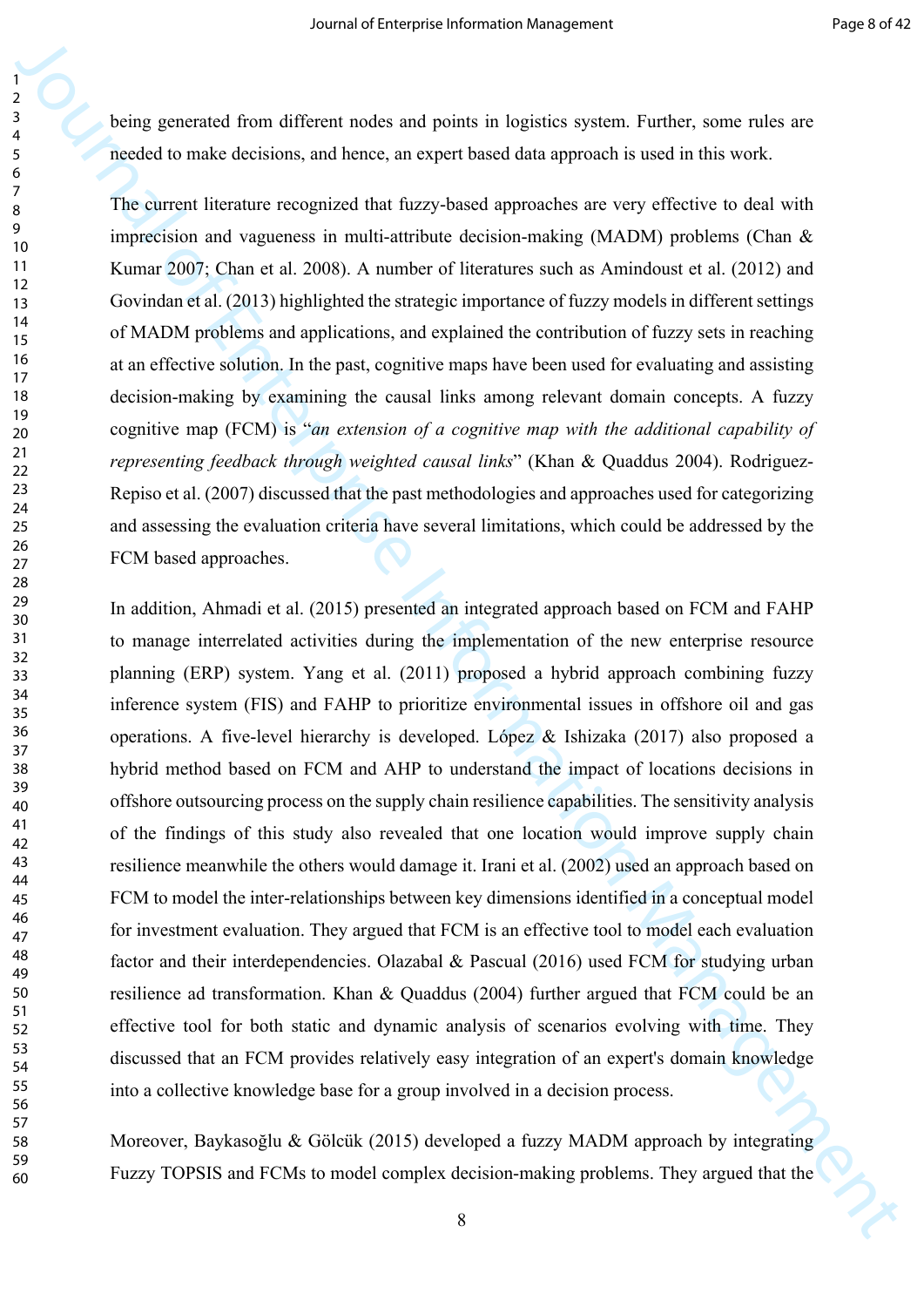3<br>
11 (interpretation and the unit-by the effectively readd interdependencies among the attitudes<br>
2016 (interpretation and substitute interdefectively and interdefectively a genuine of the enterprise Interdefectively an integrated approach had the ability to effectively model interdependencies among the attributes along with addressing the uncertainties. Hajek & Froelich (2019) developed a group decision making model by integrating TOPSIS with interval-valued intuitionistic fuzzy cognitive maps (IVIFCM) for the supplier selection task. Biloslavo & Dolinsek (2010) also proposed a hybrid approach for scenario planning for climate strategies by integrating group Delphi method, AHP and dynamic FCM and found superior results. López & Ishizaka (2018) also presented an innovative hybrid technique based on FCM and AHP to assess the performance of enterprise content management in the IT infrastructure. The proposed approach helped managers to reduce the malfunctions and misuses of enterprise content management. Furthermore, Nachazel (2018) presented an approach to transform an FCM model into an FCM-AHP model to analyze the strengths and weaknesses of the approaches in the artificial life model. They found that FCM-AHP provides a model with significantly lower computational time while keeping nearly the same level of proficiency as compared to the original FCM model.

In this study, a two-stage FCM and FAHP based causal and hierarchical interrelationship stream processing data driven fuzzy decision framework is proposed to evaluate the impact of different attributes and their interrelationships in measuring the resilience of a logistics infrastructure. The reasons for the selection of this research methodology are explained as follows (Kayikci  $\&$ Stix, 2014; Baykasoğlu & Gölcük, 2015; Ahmadi et al., 2015; López & Ishizaka, 2018):

- Clear and easy to understand for experts/evaluators
- A high level of integration among attributes both causally and hierarchically
- It can be performed within relatively short time periods
- It gives a solid system description and
- Also useful for extension activities to train decision makers, if there are any misperceptions.

The methodology is well suited for **causal and** hierarchical structures. A hybrid approach combining FCM and FAHP incorporates fuzziness and criteria interactions into analysis in order to evaluate causally and hierarchically structured decision problem. The proposed causal and hierarchical interrelationship stream processing data driven decision approach comprises two parts as seen in Fig. 1. The first part consists of obtaining the overall attribute weights with understanding the **causality** among attributes by implementing FCM in the horizontal direction, whereas the second part is dedicated to implementing FAHP in order to rank the alternatives hierarchically in the vertical direction.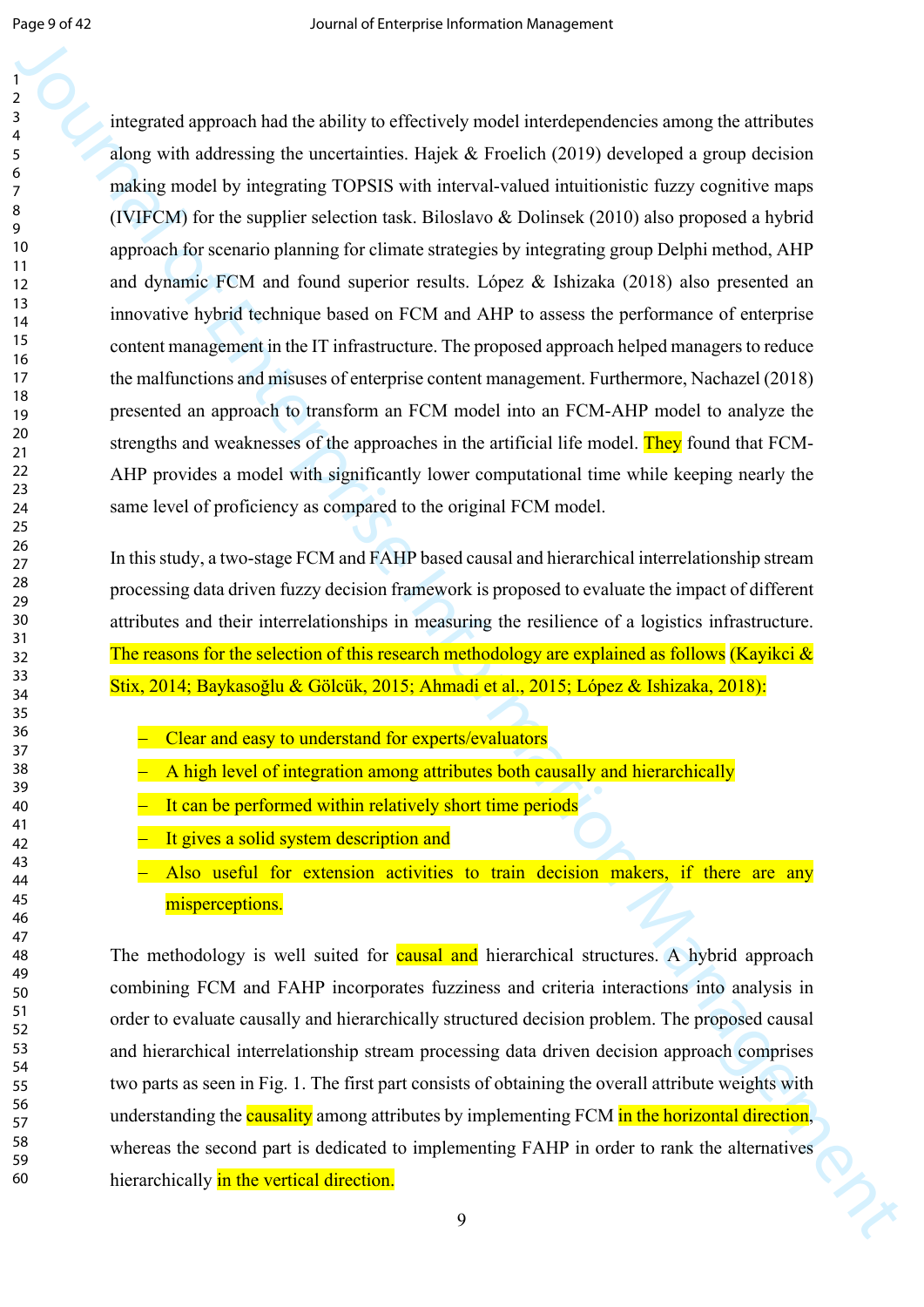

**Fig. 1** A causal and hierarchical interrelationship stream processing data driven decision model based on FCM and FAHP.

## **3.1 Part I - FCM calculation**

**Solution**<br> **Solution**<br> **B**<br> **Enterprise Interpretational of Enterprise Interpretational of Enterprise Interpretational<br>
<b>Fig. 1 A cause and interactional of Enterprise Interactional of the stress of the stress and the st** The FCM, first introduced by Kosko (1986), are the combination of Neural Networks and Fuzzy Logic that allow predicting the change of the attributes (concepts) represented in Causal Maps. They are fuzzy directed graphs with feedback, consisting of *various nodes* (representing the change in attributes like robustness or restoring) and *directed arcs* that connect and represent the causal relation between those nodes. Each attribute has a fuzzy value ranging from  $[-1,1]$ and each arc is associated to a fuzzy weight with range  $[-1,1]$ . A positive weight represents a causal increase whereas a negative weight represents a causal decrease (opposite effect) (Carvalho, 2013). In this research, no negative value is used, as all attributes have a positive impact to improve the resilience in a logistics infrastructure and the causal fuzzy attribute weight  $\tilde{w}_{ij}$  are ranging between  $w_{ij} = E \in [0,1]$ . The weights of the attributes with respect to the goal are elicited from the decision makers of resilience assessment team by discussing questions with using if-then rules as follows (Kayikci & Stix, 2014):

- $-$  *"Do you think that the attribute i (A<sub>i</sub>) affects any other attributes by any change or is affected by other attributes?" if yes, then*
- "*How do you assign the causal fuzzy weight between attribute*  $i(A_i)$  and attribute  $j(A_j)$ <br>according to linguistic terms?". *according to linguistic terms?"*.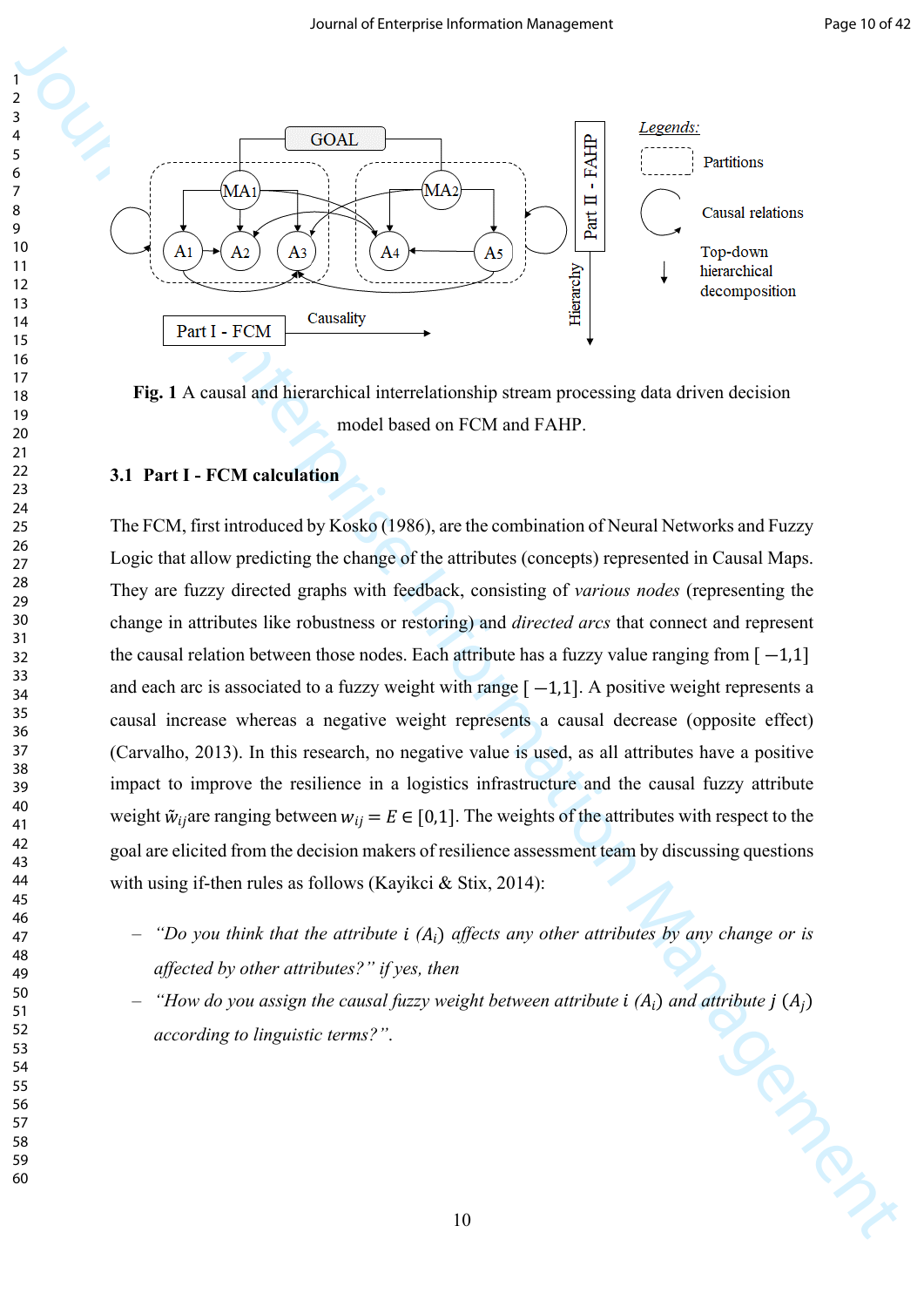

| <b>TFM</b><br>Functions                                     | Linguistic<br>Terms | Explanation                                                                                                                                                              |
|-------------------------------------------------------------|---------------------|--------------------------------------------------------------------------------------------------------------------------------------------------------------------------|
| $\mu_{ze} = 0, 0, \frac{\pi}{4}$                            | zero                | If $A_i$ doesn't affects $A_i \rightarrow$ the fuzzy set for <i>an influence close to</i><br>0% with membership functions ( $\mu_{ze}$ ), $\tilde{w}_{ij} = 0$ (neutral) |
| 11<br>$\mu_{we} = 0, -\frac{1}{4}, -\frac{1}{2}$            | weak                | If $A_i$ promotes $A_j \rightarrow$ the fuzzy set for <i>an influence close to 25%</i><br>with membership functions ( $\mu_{we}$ ), $\tilde{w}_{ij} > 0$ (positive)      |
| 1 1 3<br>$\mu_{me} = \frac{1}{4}, \frac{1}{2}, \frac{1}{4}$ | medium              | If $A_i$ promotes $A_i \rightarrow$ the fuzzy set for <i>an influence close to 50%</i><br>with membership functions ( $\mu_{me}$ ), $\tilde{w}_{ij} > 0$ (positive)      |
| 1 3<br>$\mu_{st} = \frac{1}{2}, \frac{1}{4}, 1$             | strong              | If $A_i$ promotes $A_i \rightarrow$ the fuzzy set for <i>an influence close to 75%</i><br>with membership functions ( $\mu_{st}$ ), $\tilde{w}_{ij} > 0$ (positive)      |
| 3<br>$\mu_{vst} = \frac{1}{4}$ , 1,1                        | very strong         | If $A_i$ promotes $A_i \rightarrow$ the fuzzy set for <i>an influence close to 100%</i><br>with membership functions ( $\mu_{vst}$ ), $\tilde{w}_{ij} > 0$ (positive)    |

**Fig. 2** The five-TFM functions with corresponding five-linguistic terms.

79 and 19 minimizing the summation of the state of the state of the state of the state of the state of the state of the state of the state of the state of the state of the state of the state of the state of the state of t The influence of attribute  $A_i$  on  $A_j$  can be one particular causal link associated with the qualitative term set  $\mu_{\tilde{w}}(x)$  for example: {"zero"  $\mu_{ze}(x)$ , "weak"  $\mu_{we}(x)$ , "medium"  $\mu_{me}(x)$ , "strong"  $\mu_{st}(x)$ , "very strong"  $\mu_{vst}(x)$ } respectively; x represents the influence degree of a given linguistic term measured in the interval  $[0,1]$ . Each element of the fuzzy set represents the specified Triangular Fuzzy Memberships (TFM) function  $\mu_{\tilde{w}}(x)$  by a triplet  $(l_{ij}, m_{ij}, u_{ij})$  of two attributes  $(A_i, A_j)$ , to integrate the multiple decision maker opinions. The triplet includes three parameters,  $l, m$  and  $u$  and they respectively denote the smallest possible value, the most promising value and the largest possible value that describes a fuzzy event. Fig. 2 denotes a five-TFM functions corresponding to each one of the five-linguistic terms and their explanations. Each kth decision maker uses the aforementioned linguistic terms to infer the causal fuzzy weight  $(\tilde{w}_{ij}^k)$  for every pair of dimensions. Each causal fuzzy weight is represented with associated TFM:  $\tilde{w}_{ij}^k = \tilde{\mu}(x) = \{l_{ij}, m_{ij}, u_{ij}\}, i, j = 1...n$ . After having all decision makers' perception, the results are discussed in a round table. This process is continued until a consensus among decision makers is reached. FCM steps are as follows: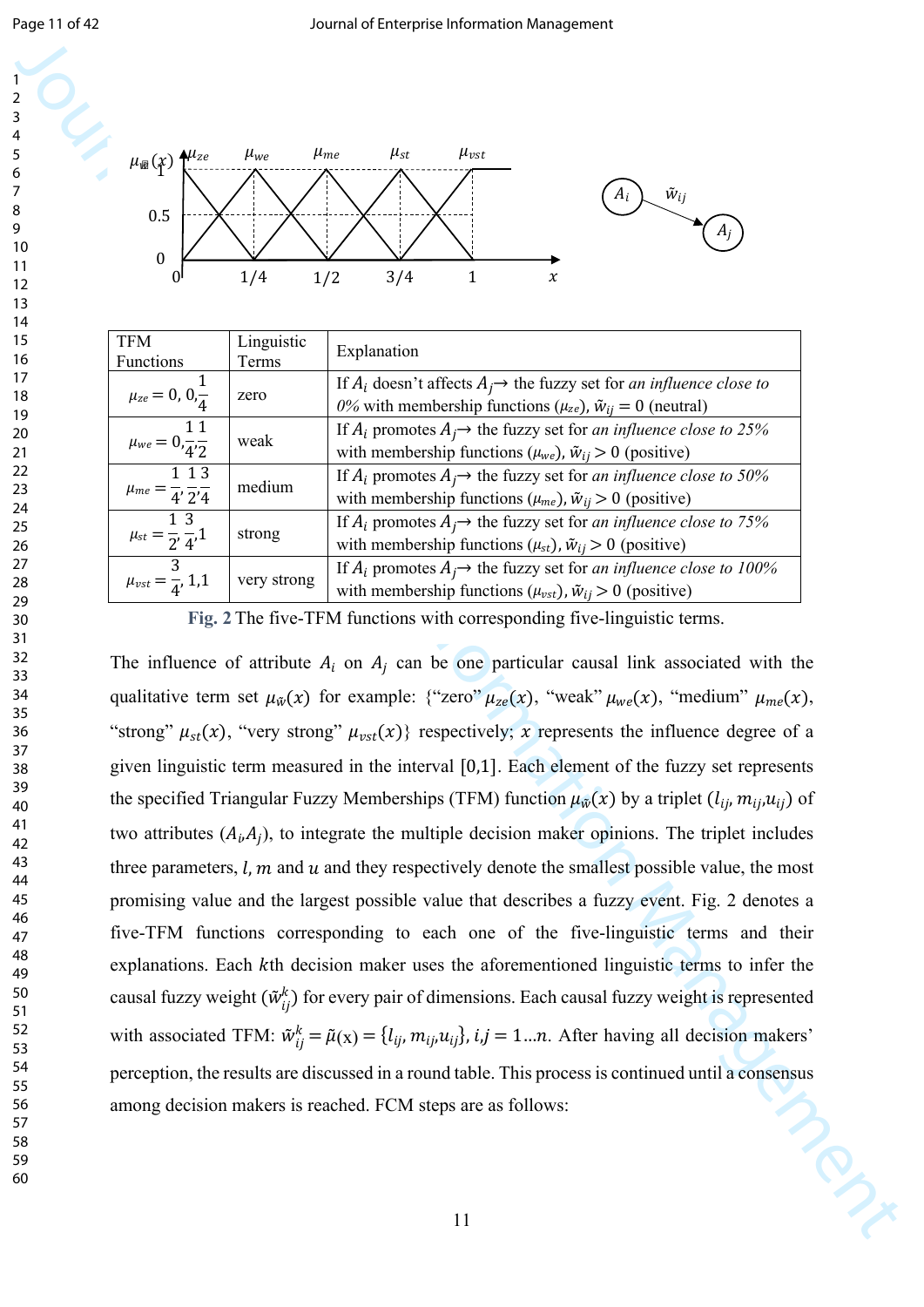(i) *Set up the aggregated group decision opinion:* For group decision making, an *arithmetic mean method* is used to aggregate the decision makers' opinions (Ishikawa et al., 1993). The triplet of  $l_{ij}$ ,  $m_{ij}u_{ij}$  for the group decision opinion are calculated according to Eq. (1). K represents the number of decision maker.

$$
l_{ij} = \frac{1}{k} \sum_{i=1}^{n} l_{ij}^{k}, \, m_{ij} = \frac{1}{k} \sum_{i=1}^{n} m_{ij}^{k}, \, u_{ij} = \frac{1}{k} \sum_{i=1}^{n} u_{ij}^{k} \, \forall k = 1, 2, \dots, K
$$
 (1)

Journal of the strained geomegation  $\mu$  and  $\mu$  and  $\mu$  and  $\mu$  and  $\mu$  and  $\mu$  and  $\mu$  and  $\mu$  and  $\mu$  and  $\mu$  and  $\mu$  and  $\mu$  and  $\mu$  and  $\mu$  and  $\mu$  and  $\mu$  and  $\mu$  and  $\mu$  and  $\mu$  and  $\mu$  and  $\mu$  (ii) *Defuzzification:* Center of Gravity (CoG) method is employed. It has been previously examined as an efficient approach to achieve the quantification of linguistic terms with high efficiency (Glykas, 2010; Runkler, 1996). This approach aims to defuzzify the fuzzy weight ( $\tilde{w}_{ii}$ ) of each interconnection to definite value (i.e., defuzzy value) representing the edge weight ( $w_{ij}$ ) of each interconnection for  $A_i$  and  $A_j$ . This method determines the center of area of the combined membership function. The Eq. (2) is used to calculate the geometric center of this area under the combined membership function  $\tilde{\mu}(x)$  (Runkler, 1996) which gives the final edge weight of each tow attributes.

$$
w_{ij} = CoG = \frac{\int_{x_{min}}^{x_{max}} \tilde{\mu}(x) \cdot x dx}{\int_{x_{min}}^{x_{max}} \tilde{\mu}(x) dx}
$$
(2)

(iii) *Generate the edge matrix:* The final weights for the causal interference are stored in an edge matrix  $E = (w_{ij}), w_{ij} \in E$ ,  $i, j = 1, 2, \dots n$  as seen in Eq. (3). It lists all one-edge paths on the cognitive maps. The edge matrix E is a square  $n \times n$  fuzzy matrix and the diagonal entries are  $w_{ii} = 0$ . *n* is the total number of attributes,  $w_{ij}$  is the edge weight from  $A_i$  to  $A_j$ .

 $A_1$   $A_2$  …  $A_n$ 

$$
A_1 \quad A_2 \quad \cdots \quad A_n
$$
\n
$$
E = [w_{ij}] = \frac{A_1}{i} \begin{bmatrix} 0 & w_{12} & \cdots & w_{1n} \\ w_{21} & 0 & \cdots & w_{2n} \\ \vdots & \vdots & \ddots & \vdots \\ a_n \end{bmatrix}, \forall w_{ij} \in [-1, 1]
$$
\n(3)

(iv) *Calculate the causal inference:* Attribute values are calculated according to Eq. (4).

$$
A_i^{t+1} = f\Big(A_i^t + \sum_{\substack{j=1 \ j \neq i}}^n A_j^t w_{ji}\Big), \forall i, j \in \{1, ..., n\}; t = 0, 1, 2, ..., T
$$
\n(4)

where  $A_i^{t+1}$ , is the attribute value of the *i*th attribute at iteration time  $t + 1$ ,  $f(x)$ : threshold function is calculated  $f(x) = 1/(1 + e^{-\lambda x})$ ,  $0 \le \lambda \le 1$ .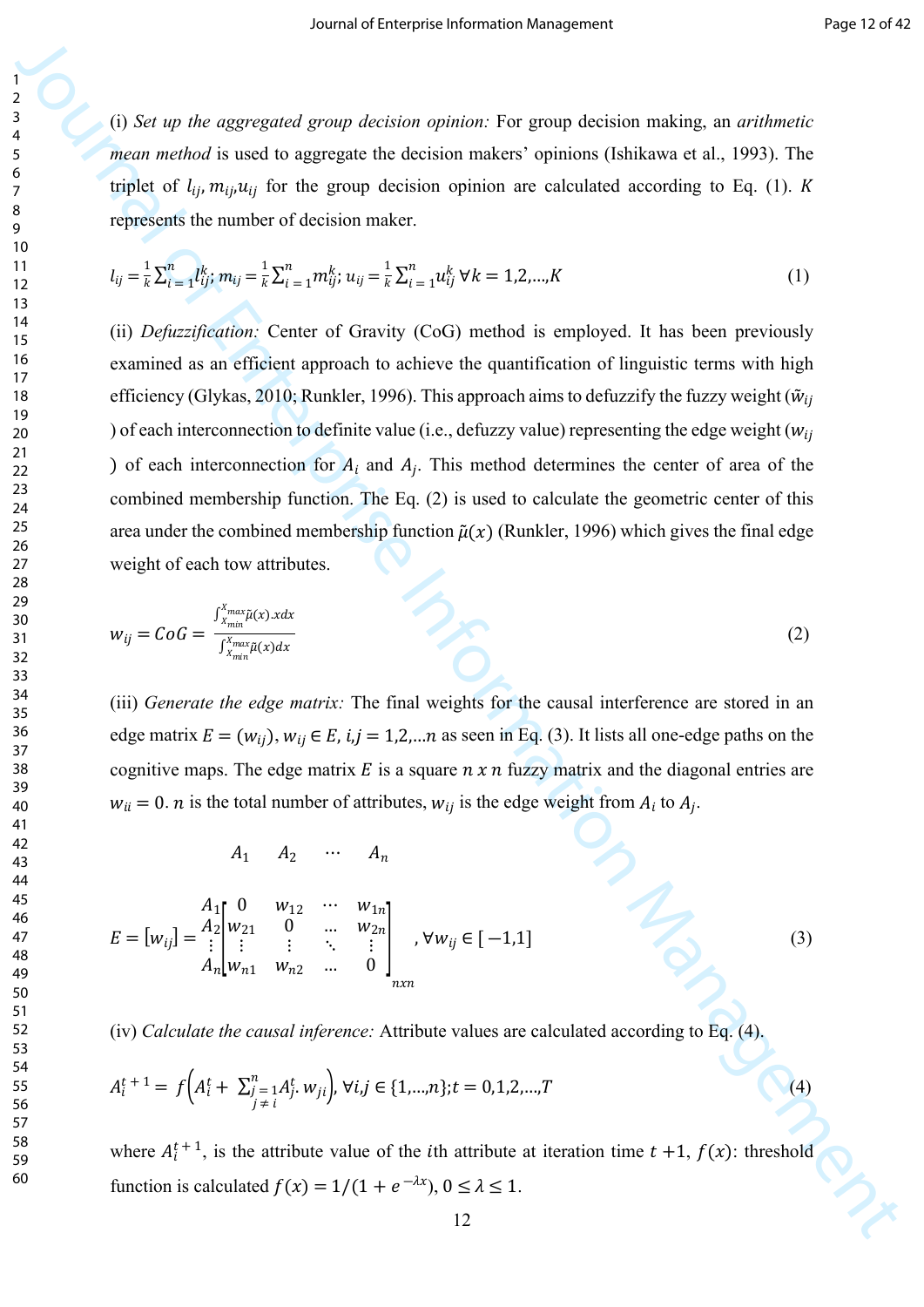The attribute values are normalized as in Eq. (5); hence, final weights of the attributes are obtained:

$$
w_i = A_i / \sum_{i=1}^n A_i \tag{5}
$$

In Eq.  $(6)$ , the final crisp weights are shown in matrix I by:

$$
I = \frac{A_1}{i} \begin{bmatrix} w_1 \\ w_2 \\ \vdots \\ a_n \end{bmatrix}_{n \times 1}, \text{ where } \sum_{i=1}^n w_i = 1
$$
 (6)

Journal of the anti-base values are numerions as in Fig. (3), between final originate of the attributes are obtained.<br>  $w_1 = \lambda_1 \sum_{n=1}^{\infty} a_n t_1$ <br>  $\sum_{n=1}^{\infty} a_n t_n = \lambda_1 \sum_{n=1}^{\infty} a_n t_n$ <br>  $\sum_{n=1}^{\infty} a_n t_n = \lambda_1 \sum_{n=1}^{\in$ (v): *Calculate the indices:* Every attribute is defined by its out-degree  $od(A_i)$ , in-degree  $in(A_i)$ and centrality  $cen(A_i)$ . Out-degree (out-arrows)  $od(A_i)$  is the absolute row sum of edge weights  $(w_{ki})$  in the edge matrix and represents the number of attributes, attribute  $A_i$  causally interacts seen in Eq. (7). In-degree (in-arrows)  $id(A_i)$  is the absolute column sum of edge weights. ( $w_{ik}$ ) in the edge matrix and represents the number of attributes causally interacting on attribute  $A_i$ seen in Eq. (8). The immediate domain or total degree of an attribute is the sum of its in-degree and out-degree, called centrality  $cen(A<sub>i</sub>)$  seen in Eq. (9). The centrality represents the dominance of attribute  $A_i$  to the causal flow on the cognitive map. The more central the attribute in the FCM, the more important the attribute is in the decision maker's perception.

$$
od(A_i) = \sum_{k=1}^{n} |w_{ki}|
$$
 (7)

$$
id(A_i) = \sum_{k=1}^{n} |w_{ik}|
$$
 (8)

$$
cen(Ai) = od(Ai) + id(Ai)
$$
\n(9)

The contribution of an attribute in an FCM can be interpreted by computation of its centrality; whether it is a transmitter, receiver or ordinary attribute. Transmitter (forcing functions, givens and tails) represents an attribute whose  $od(A_i)$  is positive and  $id(A_i)$  is zero. Receiver (utility variables, ends and heads) represents an attribute whose  $od(A_i)$  is zero and  $id(A_i)$  is positive. The total number of receivers in an FCM can be considered an index of its complexity (Vasantha & Smarandache, 2003). The rest of the attributes, both non-zero  $od(A_i)$  and  $id(A_i)$ , are ordinary attributes (means).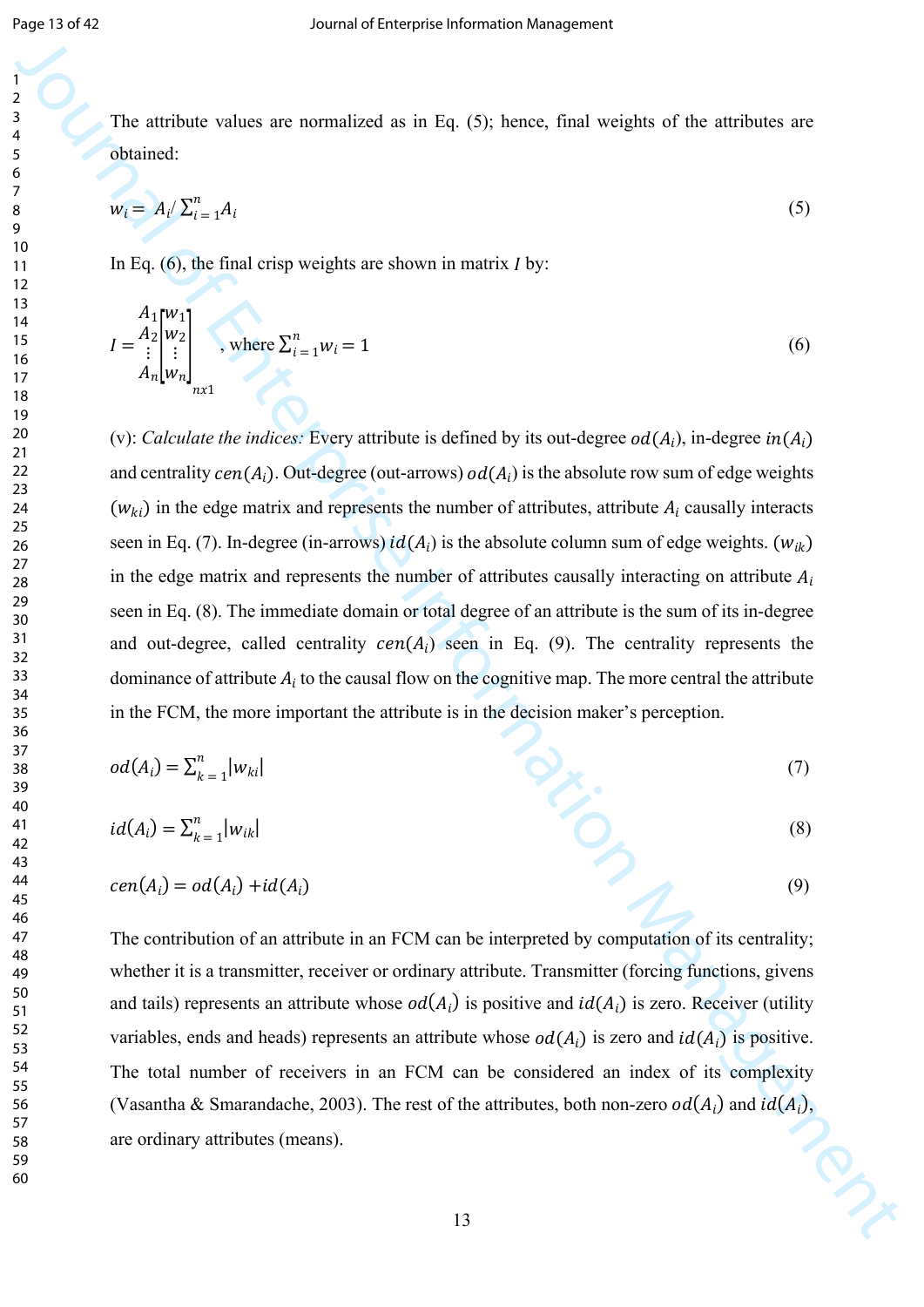### **3.2 Part II - FAHP calculation**

3<br>
3<br>
4<br>
4<br>
4<br>
4<br>
4<br>
4<br>
4 The signification is equivalent and determined. FAHP calculations are made to each the final<br>
probability content the control of the control of the simple control of the simple control of the sim When the attribute weights are determined, FAHP calculations are made to reach the final ranking of the alternatives. The AHP, first suggested by Saaty (1980), is one of the most widely used multi-attribute (criteria) decision-making methods. AHP can effectively handle both qualitative and quantitative data in order to decompose the problem hierarchically, such that, the problem is broken down thoroughly and its related sub criteria, with regards to hierarchical level, are listed in relation to the overall goal/objective to the sub-criteria (Mangla et al., 2016; Gandhi et al., 2016). However, the conventional AHP method may not reflect the human judgment accurately. Hence, AHP with its fuzzy extension, namely FAHP approaches which use the concept of fuzzy set theory and hierarchical structure analysis are proposed in order to solve MADM problems (Mangla et al., 2015). In this phase, Chang's (1996) extend analysis method was applied. FAHP steps are as follows:

(i) *Calculate the total of all importance scores* in the comparison matrix  $(\tilde{M})$ , as the final attribute weights by using Eq. (6) was obtained, only a fuzzy decision matrix is constructed is this phase. A group of experts provides the fuzzy rating values of each alternative, seen in Eq. (10).

$$
\sum_{i=1}^{n} \sum_{j=1}^{n} \tilde{M}_{A_i A_j} = (\sum_{i=1}^{n} \sum_{j=1}^{n} l_{A_i A_j}, \sum_{i=1}^{n} \sum_{j=1}^{n} m_{A_i A_j}, \sum_{i=1}^{n} \sum_{j=1}^{n} u_{A_i A_j})
$$
(10)

where  $\tilde{M}_{A_iA_j}$  is the importance score comparing the importance of activity  $A_i$  (row) against activity  $A_i$  (column).

(ii) *Calculate the fuzzy synthetic extent*  $S_{A_i}$  for each row in the comparison matrix, seen in Eq. (11) and Eq. (12).

$$
S_{A_i} = (\sum_{j=1}^n \tilde{M}_{A_i A_j}) \times \left[ \sum_{i=1}^n \sum_{j=1}^n \tilde{M}_{A_i A_j} \right]^{-1} i, j = 1, 2, \dots n
$$
\n(11)

Where,

$$
\left[\sum_{i=1}^{n} \sum_{j=1}^{n} \tilde{M}_{A_i A_j}\right]^{-1} = \left(\frac{1}{\sum_{i=1}^{n} \sum_{j=1}^{n} u_{A_i A_j}} \sum_{i=1}^{n} \sum_{j=1}^{n} m_{A_i A_j} \sum_{i=1}^{n} \sum_{j=1}^{n} l_{A_i A_j}\right)
$$
(12)

(iii) *Calculate the local contribution weight of activities:* The fuzzy synthetic extent of each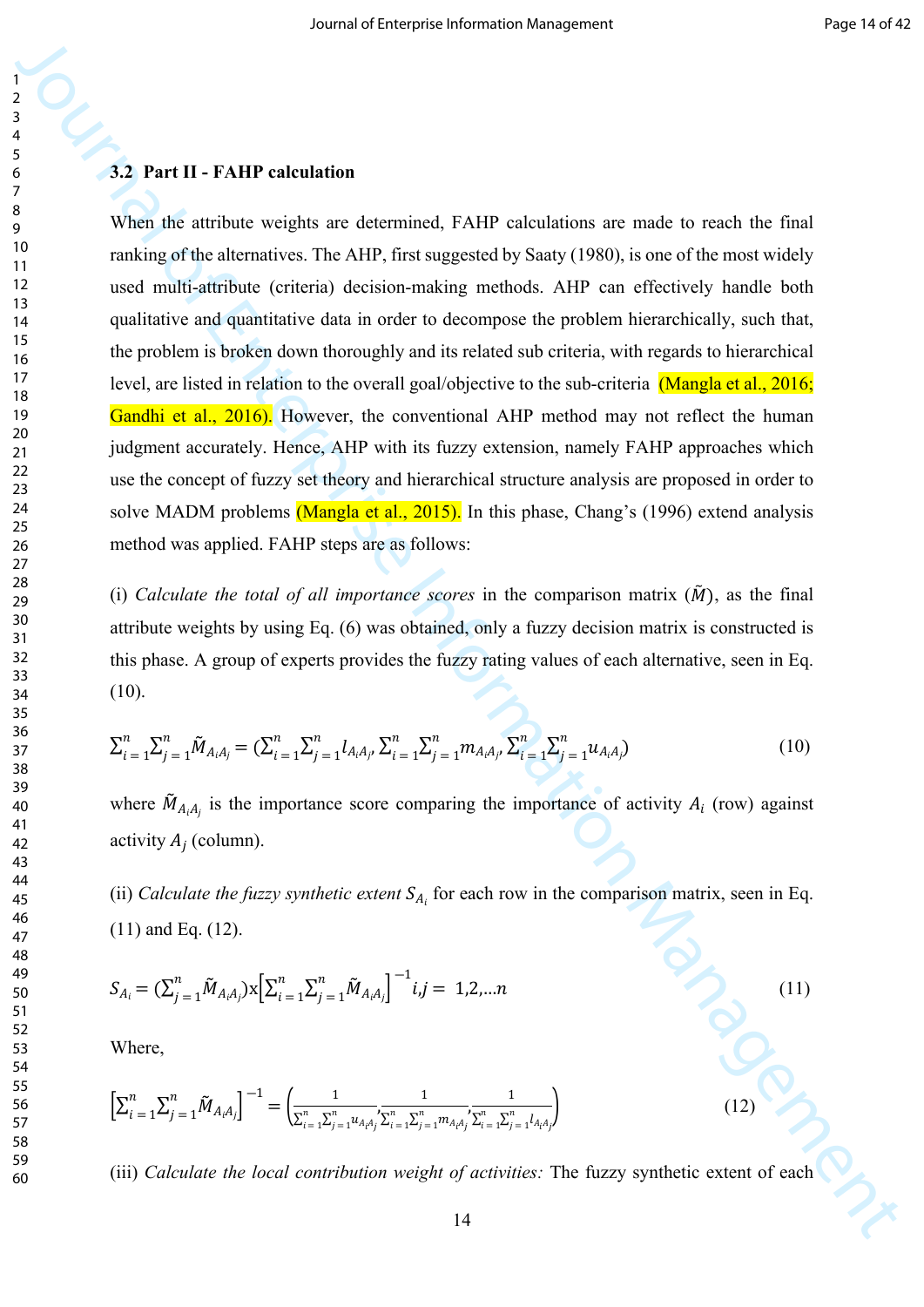activity  $A_i(S_{A_i})$  is first compared with the fuzzy synthetic extents of all other activities. The degree of possibility for each triangular fuzzy synthetic extent  $S_{A_i}$ ,  $i = 1,2,...,n$  to be greater than all other fuzzy synthetic extents  $S_{A_j}$ ,  $j = 1,2,...,n$  is the given by Eq. (13) and Eq. (14):

$$
V(S_{A_i} \geq S_{A_1}, S_{A_2},...,S_{A_n}) = \min V(S_{A_i} \geq S_{A_j}) \ i,j = 1,2,...,n; i \neq j
$$
\n(13)

Assume that  $S_{A_1} = (l_{A_1}, m_{A_1}, u_{A_1})$  and  $S_{A_2} = (l_{A_2}, m_{A_2}, u_{A_2})$  then

$$
V(S_{A_2} \geq S_{A_1}) = \sup_{y \geq x} [min (\mu_{S_{A_1}}(x), \mu_{S_{A_2}}(y))]
$$

$$
V(S_{A_2} \ge S_{A_1}) = \{1, \, if \, m_{A_2} \ge m_{A_1}; \, 0, \, if \, l_{A_1} \ge u_{A_2}; \tag{14}
$$

$$
\frac{l_{A_1}-u_{A_2}}{(m_{A_2}-u_{A_2})-(m_{A_1}-l_{A_1})}
$$
, otherwise  $\}$ 

The non-fuzzy local contribution weight, *defuzzified weights*  $(W_{A_i})$  of each activity  $A_1$  is then obtained by using minimum of  $V(S_{A_i} \geq S_{A_1})$ ,...,  $V(S_{A_i} \geq S_{A_n})$ . Afterwards, the local contribution weights of all activities are normalized (the sum of the weights is  $1.0$ ) and are then used in the model.

### (iv): *Calculate the normalized contribution weight of activities* in Eq. (15)

$$
NW_{A_i} = W_{A_i} / \sum_{i=1}^{n} W_{A_i}
$$
 (15)

(v) *Set up the aggregated group decision opinion:* For group decision making, *a geometric mean prioritization method* is used (Davies, 1994; Dong et al., 2010) seen in Eq. (16). A group TFN,  $\tilde{M}$  can be display in a triplet  $(l_{ij}, m_{ij}, u_{ij})$ . Assume that a decision group has K decision makers.

$$
l_{ij} = (\prod_{k=1}^{K} l_{ij}^{k})^{1/K}; m_{ij} = (\prod_{k=1}^{K} m_{ij}^{k})^{1/K}; u_{ij} = (\prod_{k=1}^{K} u_{ij}^{k})^{1/K}
$$
(16)

**1**<br> **Alting the Controlling Controlling Controlling Controlling Controlling Controlling Controlling Controlling Controlling Controlling Controlling Controlling Controlling Controlling Controlling Controlling Controlling** In which  $(l_{ij}^1, m_{ij}^1, u_{ij}^1), (l_{ij}^2, m_{ij}^2, u_{ij}^2), \ldots, (l_{ij}^k, m_{ij}^k, u_{ij}^k)$  represents different judgments of  $k, k = 1, 2, \ldots, k$  $K$  decision makers of the group. This algorithm is then applied at every hierarchical level. The selection of a geometric mean could retain more consistency with the synergistic behavior of group judgment technique (Davies, 1994) instead of using an eigenvalue method (Saaty, 1980).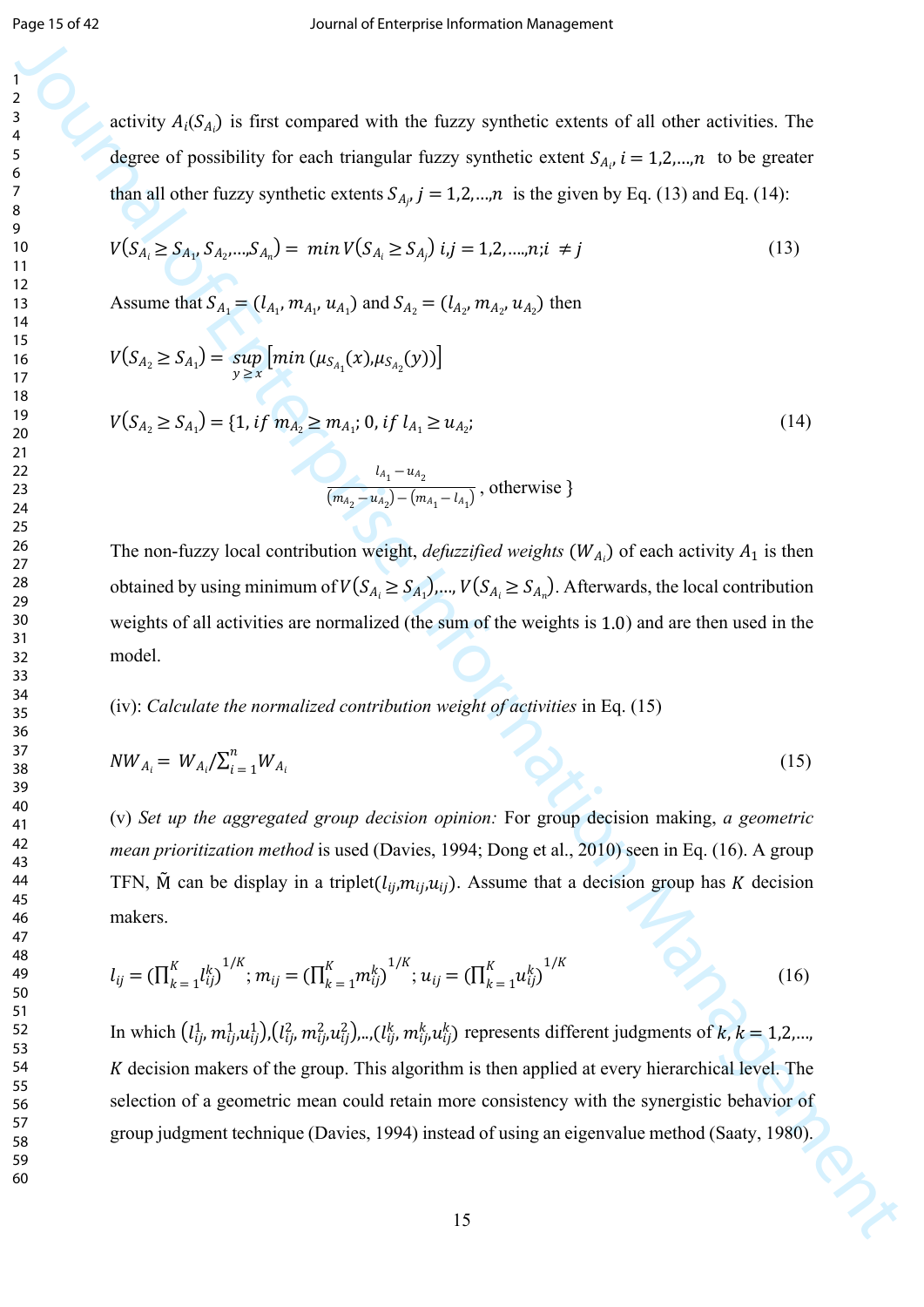# **4. Empirical Study: Assessment of Environmental Performance and Resilience in Sustainable Logistics Infrastructure**

As a real-life logistics infrastructure, an integrated multimodal logistics hub (freight village) was chosen to assess environmental performance and resilience under a disruptive event scenario. A group decision-making setting involving three experts/evaluators (DM1, DM2 and DM3) was established for this purpose. Decision makers were selected according to their qualifications including professional experience, activities and in-depth knowledge related to logistics and sustainability and also their availability and locations. Experts participated in this study are working in Istanbul for big logistics companies and they are highly experienced logistics manager, logistics hub infrastructure manager and project manager with average 15 years of work experience in logistics industry. One of them obtained master degree in logistics and two of them obtained bachelor degree in industrial engineering with the focus of logistics and supply chain management. This study was pursued between 01. January - 30. April 2019. The selected integrated multimodal logistics hub is located in Ambarli, Istanbul, Turkey and it provides road, rail and sea transport links. Table 2 demonstrates the proposed causal and hierarchical stream processing data driven decision model which consists of the following steps.

### **4.1 Step 1: Identify the resilience assessment attributes, alternatives and linguistic scales**

**3**<br> **4.** Empirical Study: Assessment of Environmental Performance and Resilience in<br>
Sustainable Logistics Infrastructure<br> **5.** a given in the species infrastructure in the species method in the species of the species of As mentioned in Section 2, according to literature review, three main attributes: technical domain (MA1), organizational domain (MA2) and operational domain (MA3) and fifteen subattributes: robustness (A1), redundancy (A2), resourcefulness (A3), maintenance (A4), safe-tofail (A5), preparedness (A6), collaboration (A7), leadership and culture (A8), skilled labor and management (A9), lessons learned (A10), repositioning (A11), mode flexibility (A12), rapidity (A13), restoring (A14) and resource allocation (A15) were selected for assessment of environmental performance and resilience in logistics infrastructure in this study. Additionally, four alternatives were identified according to expert opinions in order to demonstrate the level of environmental performance and resilience capacity of logistics infrastructure, namely: *Low level* (L): poor environmental performance and resilience improvements should be done. *Moderate level* (M): less than desirable environmental performance and specific resilience improvements should be prioritized. *High level* (H): optimal environmental performance in relation to measures, some resilience improvements could be made. *Very high level* (V): meets all requirements in terms of achieving higher environmental performance and resilience.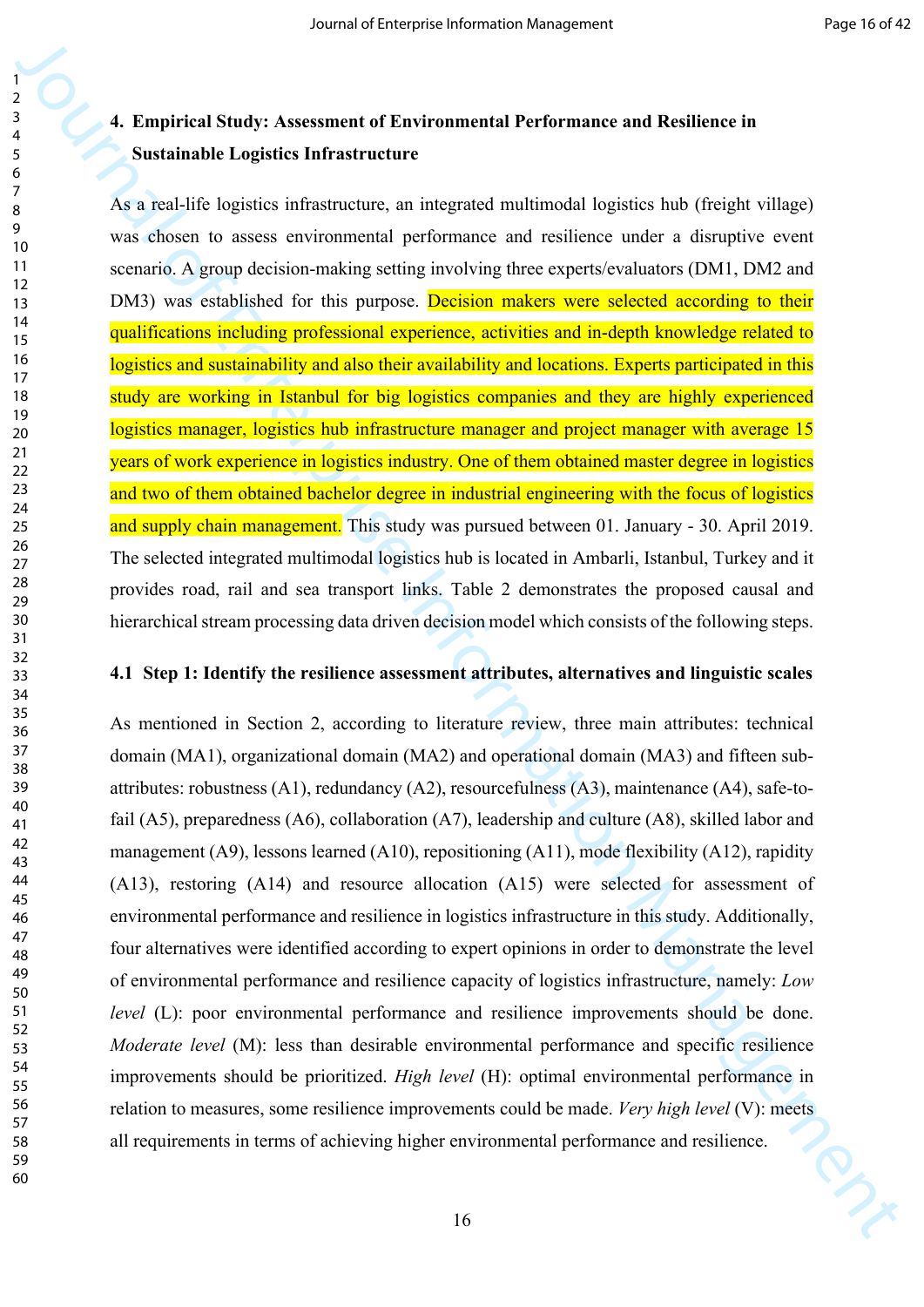### **Table 2**

The proposed causal and hierarchical stream processing data driven decision model.

The main attributes, sub-attributes and alternatives are shown in a causal and hierarchical evaluation framework in Fig. 3. First, the linguistic scales are determined by using expert opinions. As mentioned in previous section, no negative value is used in this research, as the *parameters have a positive impact to improve the sustainability*. A linguistic scale in Table 3, is constructed for the relative importance of the attribute weights by using TFM within the range [0,1]. Another linguistic scale is formed, as shown in Table 4, is formed in order to assess the causal relationship among attributes by using TFM within the range  $[0,1]$ . In Table 5, A linguistic scale is used to rate the alternatives with respect to attributes by using TFM within the range  $[0,10]$ . All linguistics scales contain no negative value.



**Fig. 3** Causal and hierarchical stream processing data evaluation framework.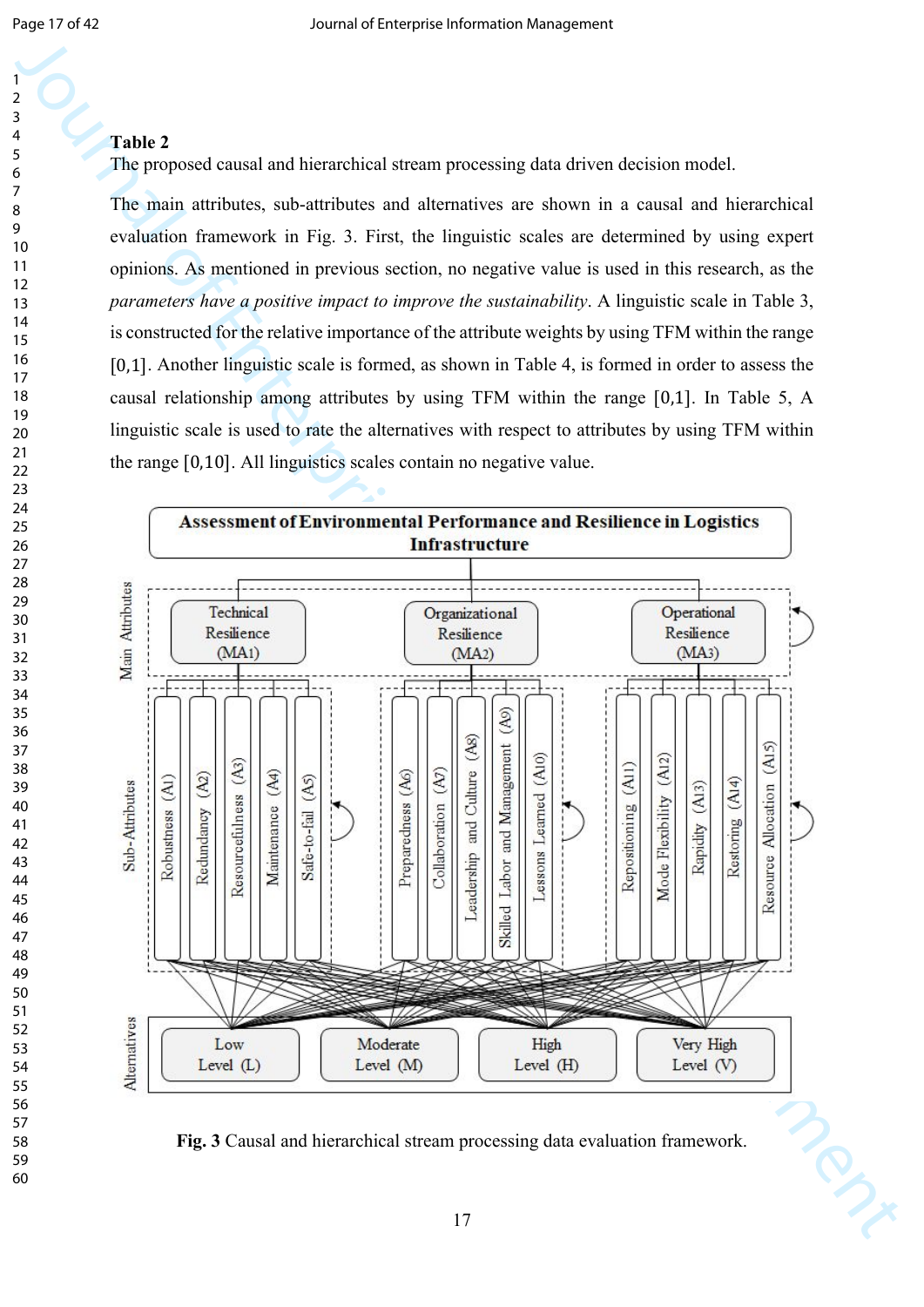### **Table 3**

Linguistic variables for relative importance weight of attributes.

### **4.2 Step 2: Formulate the relationships between attributes**

After identifying linguistic scales, FCM methodology is applied in order to determine the overall attribute weights. First, the attribute weights  $(gw_{ii})$  for main attributes (domains) are calculated. The relative importance weight of each of MA1, MA2 and MA3 are obtained from three decision makers: DM1, DM2 and DM3 as shown in Table 6. Afterwards, the degrees of dependency among each of main attributes are acquired according to Eqs. (1-2). Aggregated fuzzy influence matrices are obtained. The resulting aggregated dependency degrees among main attributes are given in Table 7.

#### **Table 4**

Linguistic variables for causal relationships among attributes.

#### **Table 5**

Linguistic variables for rating of alternatives.

#### **Table 6**

The relative importance weights of the main attributes.

**Table 4**<br> **Table 3**<br> **Extreme the relationship between attributes**<br> **Extreme the formulation information interpretations of the state of the state of the state of the state of the state of the state of the state of the s** Employing Eqs. (3-4), aggregated dependency degrees among main attributes are defuzzified to be used in the FCM model given in Eq. (17). The aggregated decision makers' respond list of causal weights for domains is given in Appendix A. Final main attribute weights in accordance with Eq. (5-6) are depicted seen in Eq. (18) after obtaining 20 times iterations (  $t = 20$ ) to converge the results. The *organizational domain* ( $MA<sub>2</sub>$ ) holds the highest weight, this means that organizational domain has highest impact on the assessment of resilience in integrated multimodal logistics hub than the operational and technical domains.

$$
E_{MA} = \begin{bmatrix} 0 & 0.27 & 0.45 \\ 0.22 & 0 & 0 \\ 0 & 0.50 & 0 \end{bmatrix}
$$
 (17)

 $I_{MA} = MA_2 |0.36|$  (18)  $MA_1$  $MA<sub>2</sub>$  $\begin{bmatrix} 1 & 1 & 1 \\ M & 1 & 3 \end{bmatrix}$ 0.31  $\begin{bmatrix} 0.36 \ 0.33 \end{bmatrix}$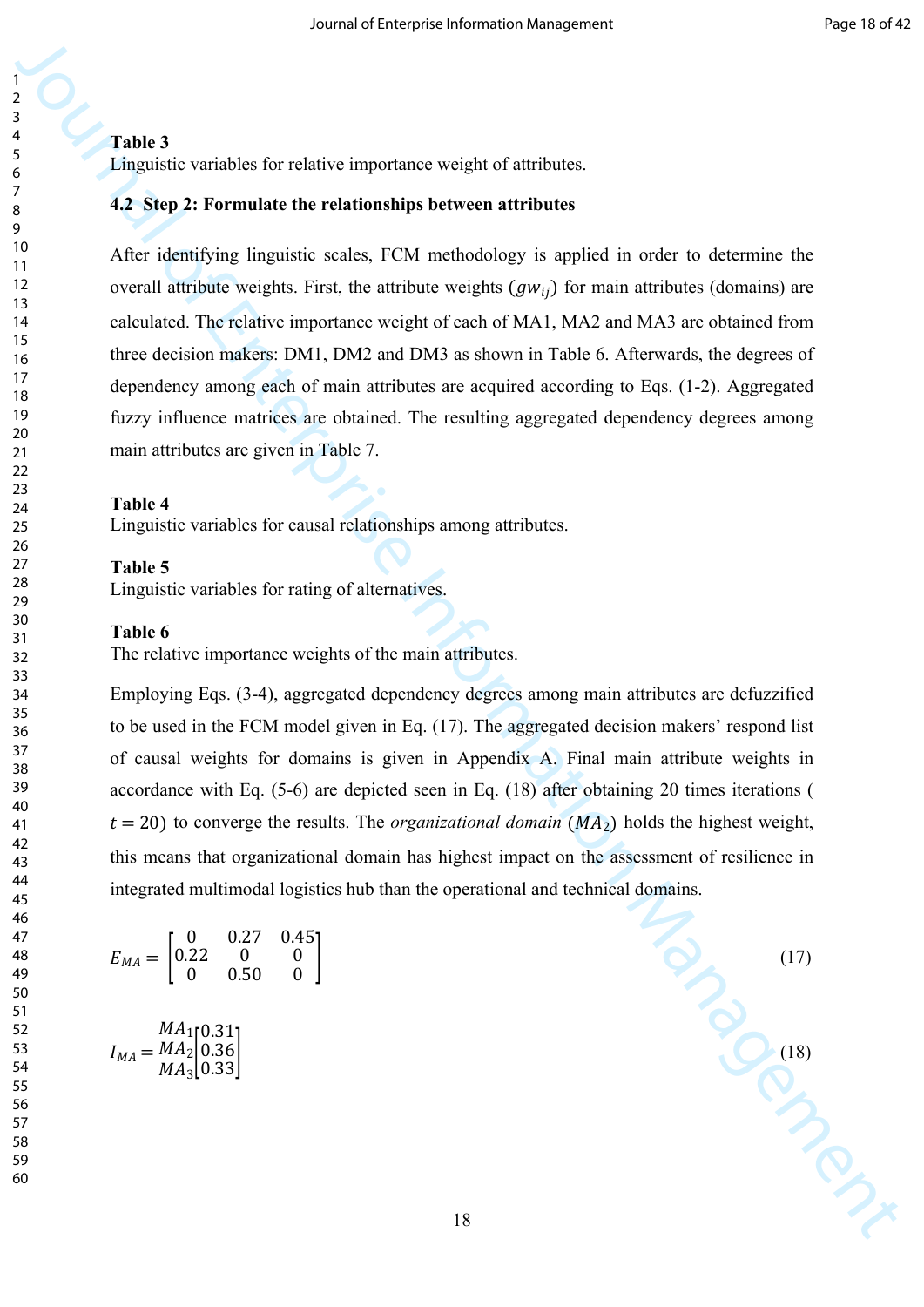## **Table 7**

Aggregated dependency degrees among main attributes.

#### **Table 8**

The relative importance weights of the attributes.

Similarly, sub-attribute weights  $(w_{ii})$  for each partition (dimensions) are calculated by using an FCM simulation. Every decision maker gives its opinion for fifteen attributes seen in Table 8. All opinions are aggregated according to Eq. (1-2) is employed seen in Table 9 and the initial values for sub-attributes  $(A_i^0)$  before simulation ( $t = 0$ ) are derived.

#### **Table 9**

Aggregated dependency degrees among attributes.

Journal of the method of the method state of the control of the methods in the method in the method of the method in the method of the method in the method of the method in the method of the method in the method of the me The aggregated decision makers' respond list of causal weights for dimensions is given in Appendix B. Afterwards, using Eqs. (3-4), aggregated dependency degrees among subattributes are defuzzified. Final weight values  $(w_i)$  for resilience sub-attributes  $(A_i^{20})$  per Eqs. (5-6) are depicted after obtaining simulation with 20 iterations ( $t = 20$ ) to merge the results. Then the results are normalized, where the sum of sub-attributes values is 1. Table 10 depicts the overall priorities of resilience attributes. Fig. 4 shows the dynamic behaviour of environmental performance and resilience dimensions according to 20 iterations, where the change in sub-attributes weights even after 5<sup>th</sup> iteration remains constant. The dimensions of *Rapidity* ( $A_{13}$ ), *Preparedness* ( $A_6$ ) and *Maintenance* ( $A_4$ ) obtained the highest weight values. FCM indices for  $od(A_i)$ ,  $id(A_i)$  and  $cen(A_i)$  are denoted in Appendix C. Causal flows among sub-attributes are demonstrated with three layers from the lower level to the upper level which consist of a number of transmitter, receiver or ordinary attributes.

The findings appear to show that two transmitters, dimensions for *Safe-to-fail*  $(A_5)$  and *Mode Flexibility*  $(A_{12})$  and one receiver, dimension for *Collaboration*  $(A_7)$  are determined, whereas twelve ordinaries are identified. Collaboration  $(A_7)$  is the only receiver in the map which is the most influenced sub-attribute in the map and its out-degree value is zero. The dimensions for *Safe-to-fail*  $(A_5)$  and *Mode Flexibility*  $(A_{12})$  are the transmitters, which influence other attributes, therefore their in-degree values are zero. According to results, especially three subattribute weights obtain highest value respectively, *Rapidity*  $(A_{13})$ , *Preparedness*  $(A_6)$  and *Maintenance*  $(A_4)$ , this implies that these are the initiators and drivers of sustaining environmental performance and resilience in the selected integrated multimodal logistics hub.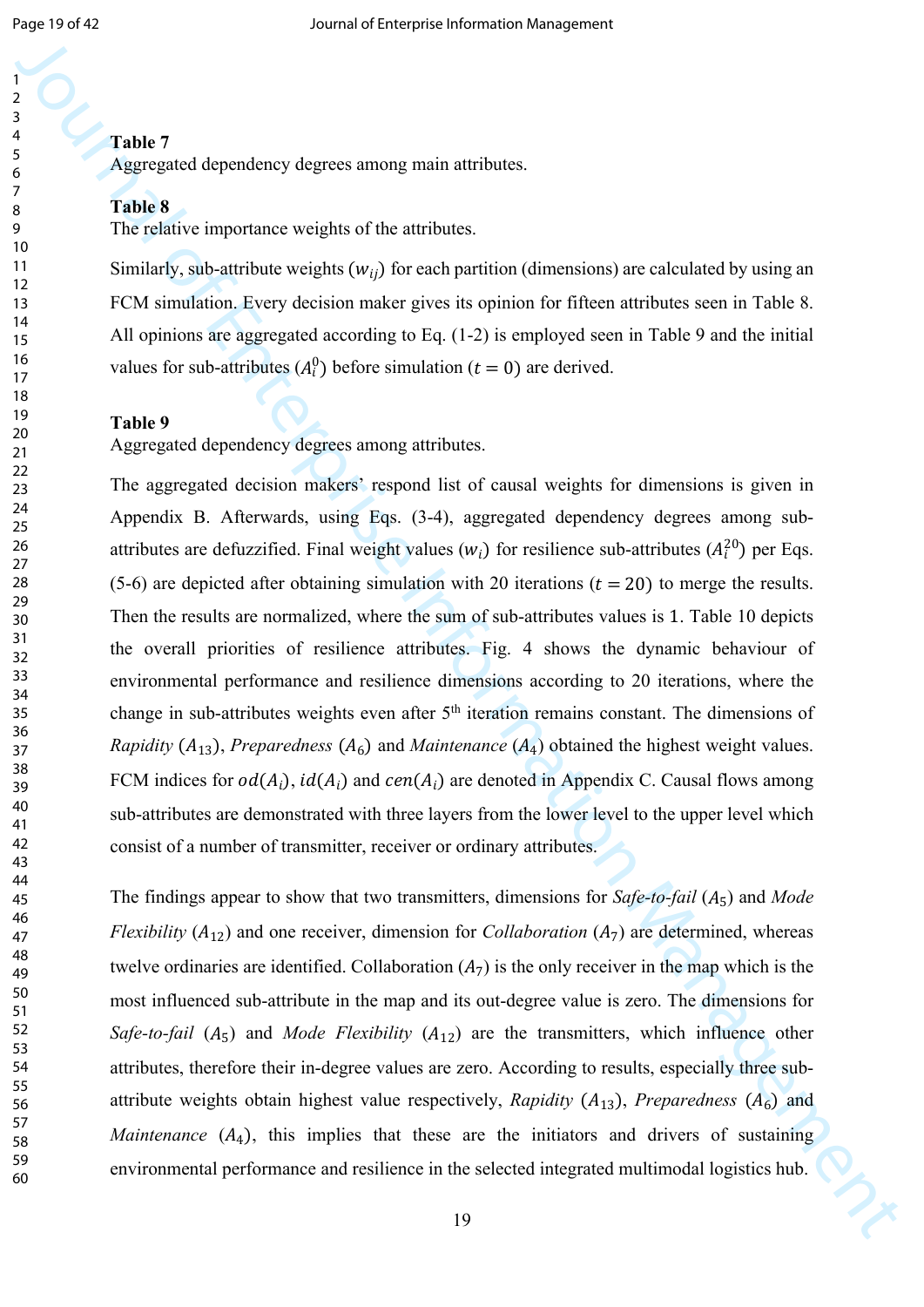| Main                                                                                                                                | Main                                                  | Sub-           | Overall priorities of environmental performance and resilience attributes.<br>Sub-attributes | Overall sub-attributes                                                                                                                                                                           |
|-------------------------------------------------------------------------------------------------------------------------------------|-------------------------------------------------------|----------------|----------------------------------------------------------------------------------------------|--------------------------------------------------------------------------------------------------------------------------------------------------------------------------------------------------|
| attributes                                                                                                                          | attributes                                            | attributes     | weights                                                                                      | normalized                                                                                                                                                                                       |
| $(MA_i^{20})$                                                                                                                       | weights $(gw_i)$                                      | $(A_i^{20})$   | (final values, $t = 20$ )                                                                    | weights $(w_i)$                                                                                                                                                                                  |
| MA <sub>1</sub>                                                                                                                     | 0.31                                                  | $A_1$          | 0.74                                                                                         | 0.067                                                                                                                                                                                            |
|                                                                                                                                     |                                                       | A <sub>2</sub> | 0.76                                                                                         | 0.069                                                                                                                                                                                            |
|                                                                                                                                     |                                                       | $A_3$          | 0.66                                                                                         | 0.061                                                                                                                                                                                            |
|                                                                                                                                     |                                                       | $A_4$          | 0.82                                                                                         | 0.075                                                                                                                                                                                            |
|                                                                                                                                     |                                                       | $A_5$          | 0.78                                                                                         | 0.071                                                                                                                                                                                            |
| MA <sub>2</sub>                                                                                                                     | 0.36                                                  | $A_6$          | 0.74                                                                                         | 0.077                                                                                                                                                                                            |
|                                                                                                                                     |                                                       | $A_7$<br>$A_8$ | 0.50<br>0.61                                                                                 | 0.052<br>0.063                                                                                                                                                                                   |
|                                                                                                                                     |                                                       | $A_9$          | 0.65                                                                                         | 0.067                                                                                                                                                                                            |
|                                                                                                                                     |                                                       | $A_{10}$       | 0.61                                                                                         | 0.064                                                                                                                                                                                            |
| MA <sub>3</sub>                                                                                                                     | 0.33                                                  | $A_{11}$       | 0.69                                                                                         | 0.067                                                                                                                                                                                            |
|                                                                                                                                     |                                                       | $A_{12}$       | 0.63                                                                                         | 0.061                                                                                                                                                                                            |
|                                                                                                                                     |                                                       | $A_{13}$       | 0.81                                                                                         | 0.078                                                                                                                                                                                            |
|                                                                                                                                     |                                                       | $A_{14}$       | 0.71                                                                                         | 0.069                                                                                                                                                                                            |
|                                                                                                                                     |                                                       |                | Dynamic behaviour of environmental performance and resilience dimensions-A1                  | $-A2$                                                                                                                                                                                            |
| $\mathbf{S}$<br>1.00<br>Sub-attributes valu<br>0.90<br>$0.80\,$<br>0.70<br>0.60<br>0.50<br>0.40<br>0.30<br>0.20<br>0.10<br>$0.00\,$ |                                                       |                |                                                                                              | $-A3$<br>$\blacktriangleright$ A4<br>$- A5$<br>$- A6$<br>– A7<br>$- A8$<br>$\bullet - A9$<br>$\bullet$ A10<br>$\blacktriangleright$ All<br>$\blacktriangleright$ A12<br>$-$ A13<br>$\bullet$ A14 |
| $\boldsymbol{0}$                                                                                                                    | 5                                                     |                | 15<br>10<br>Number of iterations $(t)$                                                       | 20<br>$\bullet$ A15                                                                                                                                                                              |
|                                                                                                                                     |                                                       |                | Fig. 4 Dynamic behaviour of environmental performance and resilience dimensions.             |                                                                                                                                                                                                  |
|                                                                                                                                     | 4.3 Step 3: Asses fuzzy rating values of alternatives |                |                                                                                              |                                                                                                                                                                                                  |
|                                                                                                                                     |                                                       |                |                                                                                              | After calculating all attribute weights, the next step is to prioritize alternatives. Accordingly,                                                                                               |
|                                                                                                                                     |                                                       |                |                                                                                              |                                                                                                                                                                                                  |
|                                                                                                                                     |                                                       |                |                                                                                              | the fuzzy rating values of alternatives are elicited from decision makers and fuzzy decision                                                                                                     |





# **4.3 Step 3: Asses fuzzy rating values of alternatives**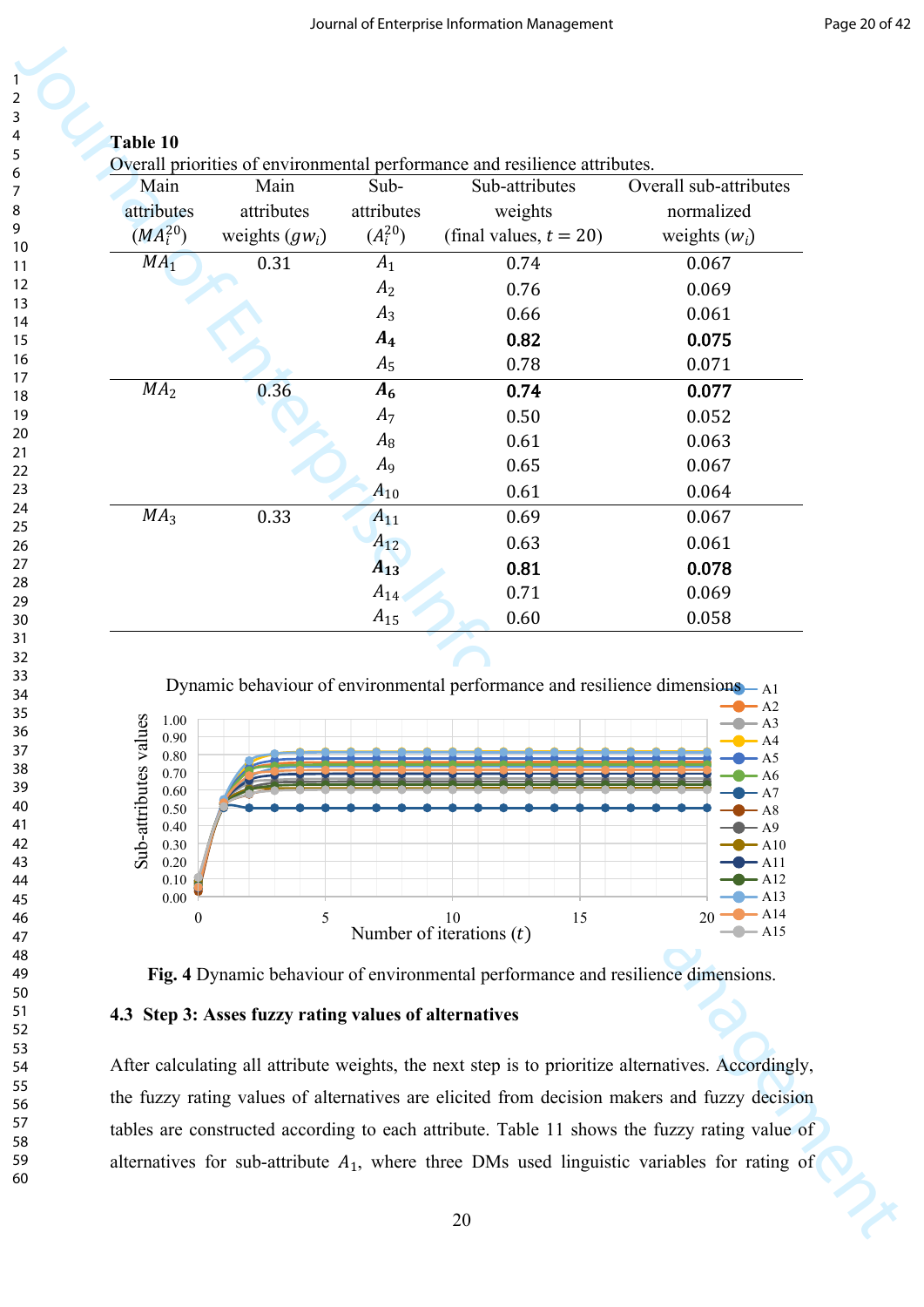**Example 19**<br> **Example 20**<br> **Example 20**<br> **Example 20**<br> **Example 20**<br> **Example 20**<br> **Example 20**<br> **Example 20**<br> **Example 20**<br> **Example 20**<br> **Example 20**<br> **Example 20**<br> **Example 20**<br> **Example 20**<br> **Example 20**<br> **Example 20** alternatives in Table 4 and compared four alternatives pair-wise for each attribute. FAHP calculations are carried out by employing Eqs.  $(10-15)$ . Afterwards, the consistency ratio  $(CR)$ is employed to examine the consistency of DMs' judgements (Saaty, 1980). This ratio also enabled DMs to evaluate the reliability of questionnaire used. All CR values should not be greater than 0.10, otherwise, DM should reenter the judgments. First of all, the consistency index (CI) should be calculated with Eq. (19), where  $\lambda_{max}$  is eigenvalue of comparison matrix, and n represents the level alternative number. Then, the same procedure is applied to calculate the fuzzy rating values for other attributes.

### **Table 11**

Fuzzy rating values of alternatives for  $A_1$ .

$$
CI = \frac{(\lambda_{max} - n)}{(n-1)}
$$
 (19)

 $CR$  is calculated by using Eq.  $(20)$ , where RI presents the random consistency index acquired from the list:  $n:RI$  {1: 0, 2: 0, 3: 0.58, 4: 0.90, 5: 1.12, 6: 1.24, 7: 1.32, 8: 1.41, 9: 1.45}. There were four alternatives ( $n = 4$ ), therefore, RI was chosen as  $\text{RI} = 0.90$ .

$$
CR = CI/RI \tag{20}
$$

In this study, CR was ranked between  $0.0029 - 0.0949$ . As a result, all findings were deemed to be consistent. After gathering evaluations from DMs, these are aggregated according to Eq. (16) and the list of aggregated normalized contribution weights  $(NW_{ii})$  for attributes according to a disruptive event scenario are constituted seen in Table 12.

#### **Table 12**

Aggregated normalized contribution weights of attributes.

#### **Table 13**

Final weights value of alternatives.

### **4.4 Step 4: Ranking of result**

Subsequently, obtaining two matrices, sub attributes weights  $(w_i)$  for Table 10 and normalized contribution weights  $(NW_{ii})$  for Table 12, are multiplied and the final weights of alternatives, the level of environmental performance and resilience capacity in the selected integrated multimodal logistics hub, are calculated. So that, the final results of FAHP analysis are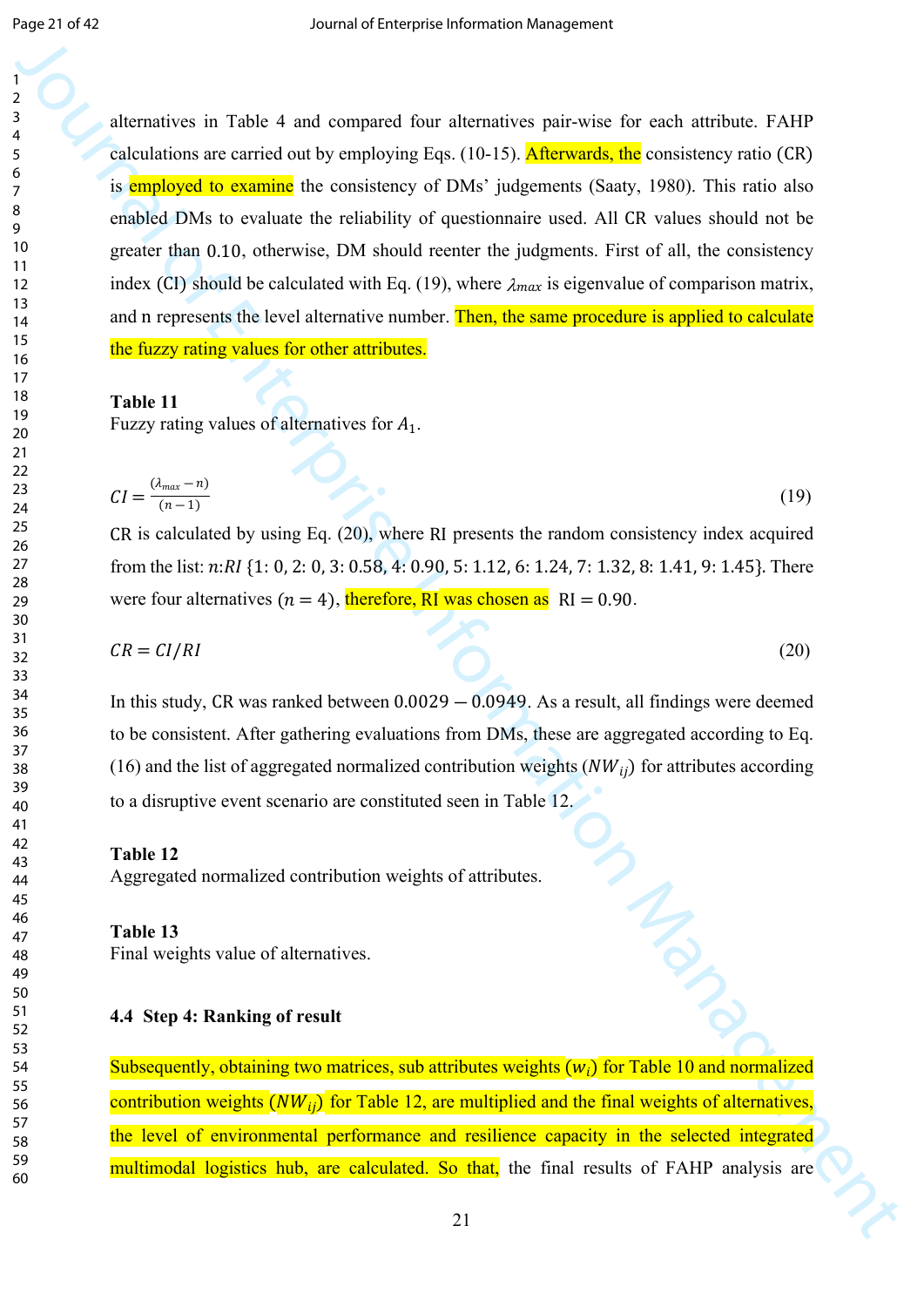summarized in Table 13. Based on the normalized weights values, the ranking of alternatives from most to least according to level of **environmental performance and** resilience capacity is as follows:

 $M = 0.2880 > H = 0.2487 > L = 0.2351 > V = 0.2282$ 

In respect of ranking, the result can be concluded that M is assessed as current level of environmental performance and resilience capacity in the given logistics infrastructure according to highest normalized weight value among others. The obtained result according to given research question means that the selected logistics center in the context of a disruptive event scenario performs *moderate level* (M). It acquires less than desirable performance and specific improvements should be prioritized in order to improve the resilience performance.

#### **4.5 Step 5: Measuring sensitivity**

**EXECUTE:**<br> **EXECUTE AN INSTEAD AND A CONSTRAINER CONSTRAINER AND A CONSTRAINER CONSTRAINER CONSTRAINER CONSTRAINER CONSTRAINER AND INTERFERENCE CONSTRAINER (SEE ONE CONSTRAINER CONSTRAINER CONSTRAINER CONSTRAINER CONSTRA** Sensitivity analysis is used to examine the impact of using different thresholds such as different decision makers and/or different sub-attributes on the result. This exploration is useful in conditions where uncertainties exist in the definition of the importance of different factors and situations (Govindan et al., 2013). In this study, nine different conditions are employed for the sensitivity analysis. Table 14 depicts the details of nine different conditions and a graphical illustration of the result is displayed in Fig. 5. For instance, condition #7 considers all environmental performance and resilience dimensions only with DM1, whereas condition #5 considers only technical and operational domains with DM1, DM2, and DM3. The result of a sensitivity analysis is used to validate the proposed model. According to different conditions, the sequence of alternatives changes. However, the ranks of alternatives are altered respecting weights, M performs as the level of environmental performance and resilience in every condition. This result proves that the decision-making process is sensitive to the type of attributes and the number of decision makers involved and their expertise with the subject. Their perception to decide on the level of environmental performance and resilience capacity for the selected integrated multimodal logistics hub was precisely given. selected integrated multimodal logistics hub was precisely given.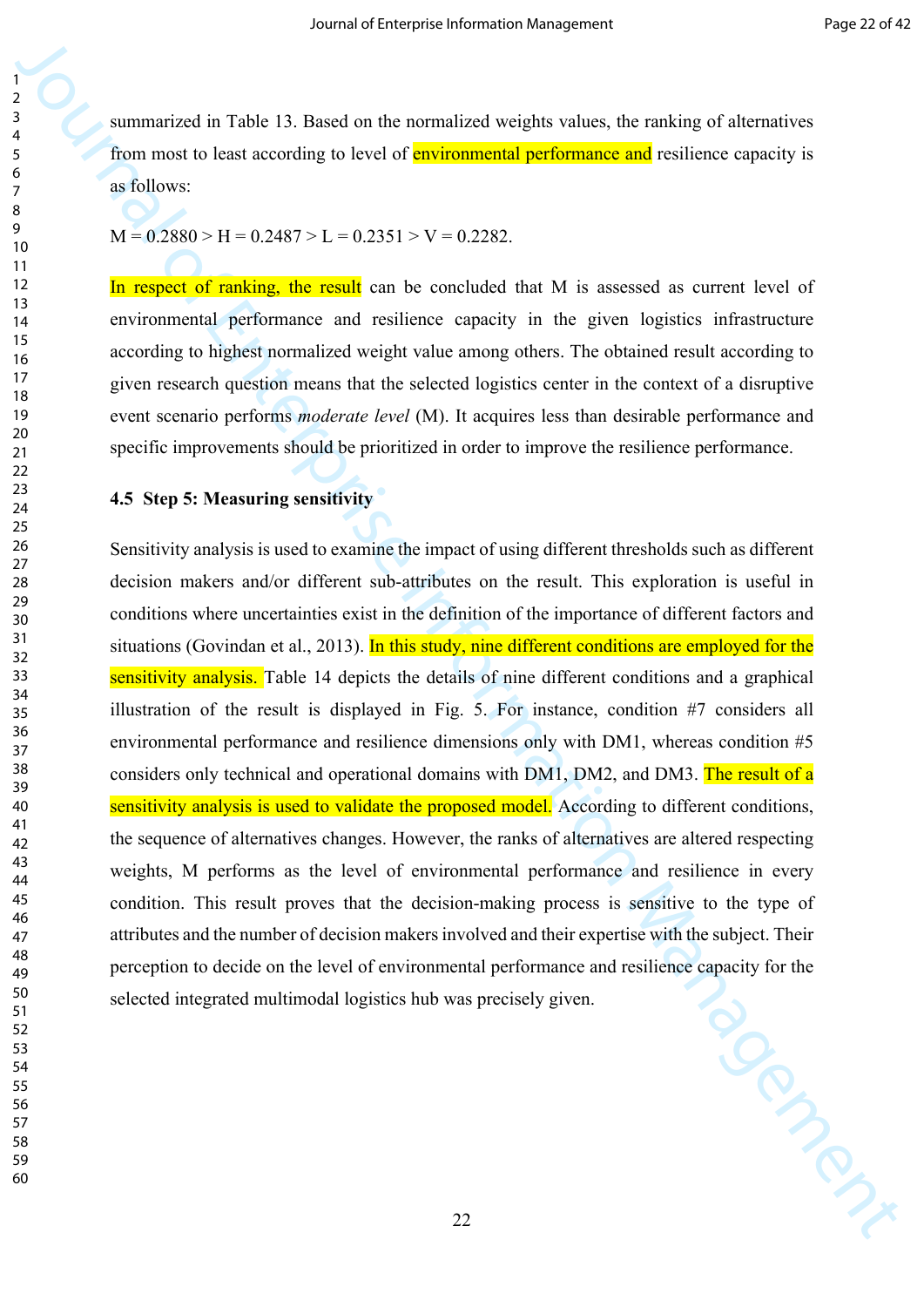## **Table 14**

Result of sensitivity analysis of causal and hierarchical stream processing data driven decision model for level of environmental performance and resilience assessments.



**Fig. 5** The result of sensitivity analysis of causal and hierarchical stream processing data driven decision model.

### **5. Discussion**

Journal of Enterprise Interpretation of Constal and Microscopic attornal processing data divisor division Management Constant Constant Constant Constant Constant Constant Constant Constant Constant Constant Constant Const Since the emerging trends driven by Industry 4.0 and IoT are transforming logistics as well as logistics infrastructures, the massive data can be generated through sensors and sensor networks to analyze and compare event conditions per scenario. The real-time stream processing data needs to be processed to predict the future conditions of possible events and take actions against them before they can occur. Therefore, the development of the stream processing data decision model is necessary to assess the level of environmental performance and resilience in logistics infrastructure. The higher the level of environmental performance and resilience capacity in logistics infrastructure, the more sustainable is the transport supply chain system. In this study, key attributes responsible for affecting the environmental performance and resilience capacity of logistics infrastructures are identified and subsequently analyzed. Further, due to involvement of data streaming, there is a huge amount of data is generated in logistics network system. As these attributes are interrelated, experts' knowledge is extracted and combined in<br>the new stream data based proposed decision system. the new stream data based proposed decision system.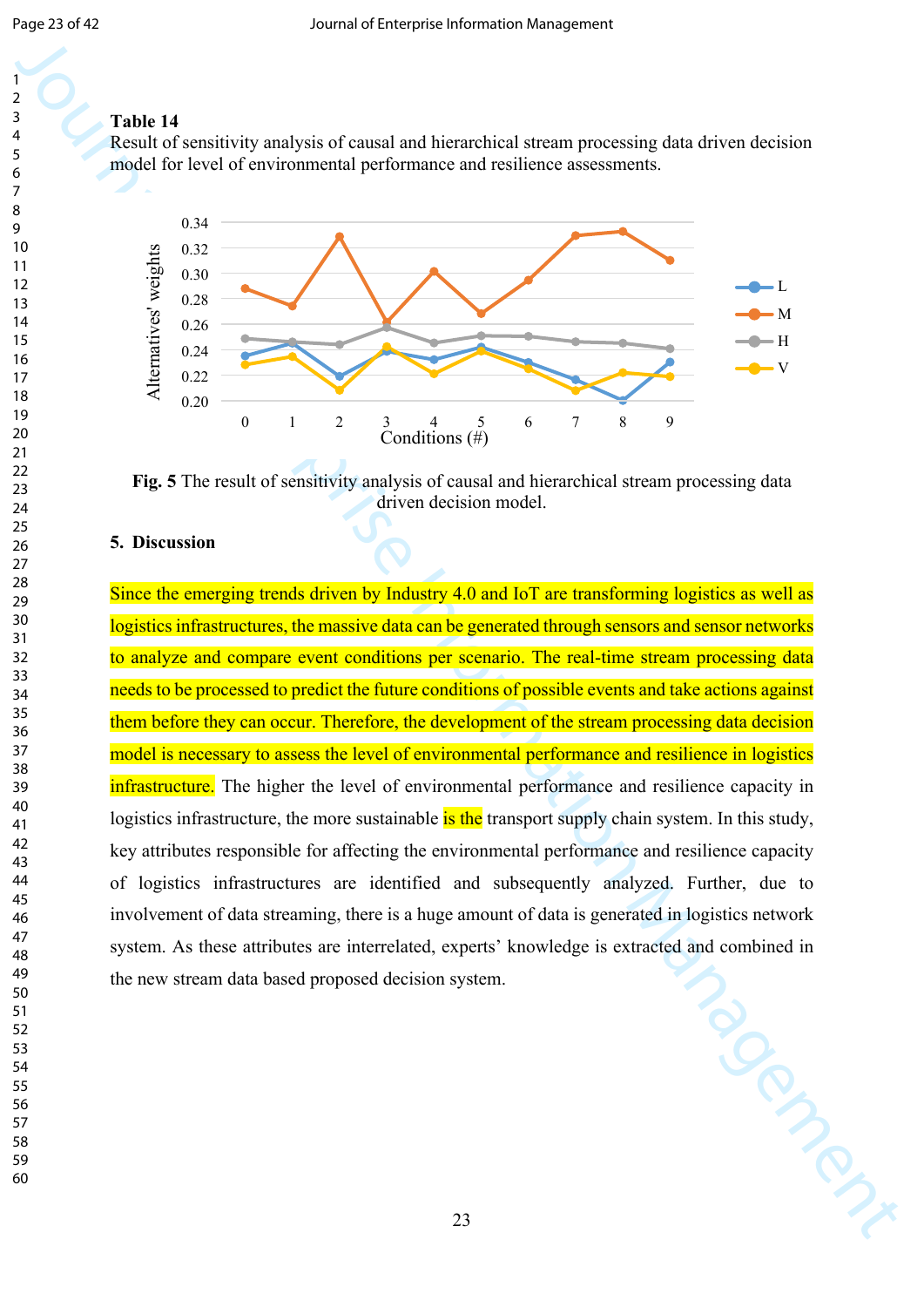

**Fig. 6** The causal relations and top-down hierarchical decomposition with stream processing data decision model.

Fig. 6 infers the causal relations and top-down hierarchical decomposition of the selected multimodal modal logistics terminal with employing causal and hierarchical interrelationship stream processing data driven decision method combining FCM and FAHP approaches. The first stage employs FCM in order to derive the causal relationships among attributes (resilience domains/dimensions), then second stage uses FAHP to determine the relative weights of alternatives and present the level of environmental performance and resilience capacity of the given logistics infrastructure. The causal relationships among attributes can directly affect the relative weights of alternatives. If one attribute deteriorates itself, this can affect the whole relations of other attributes and ultimately the resilience level of the logistics infrastructure. Furthermore, this model shows which attributes need to be improved to enhance a sustainable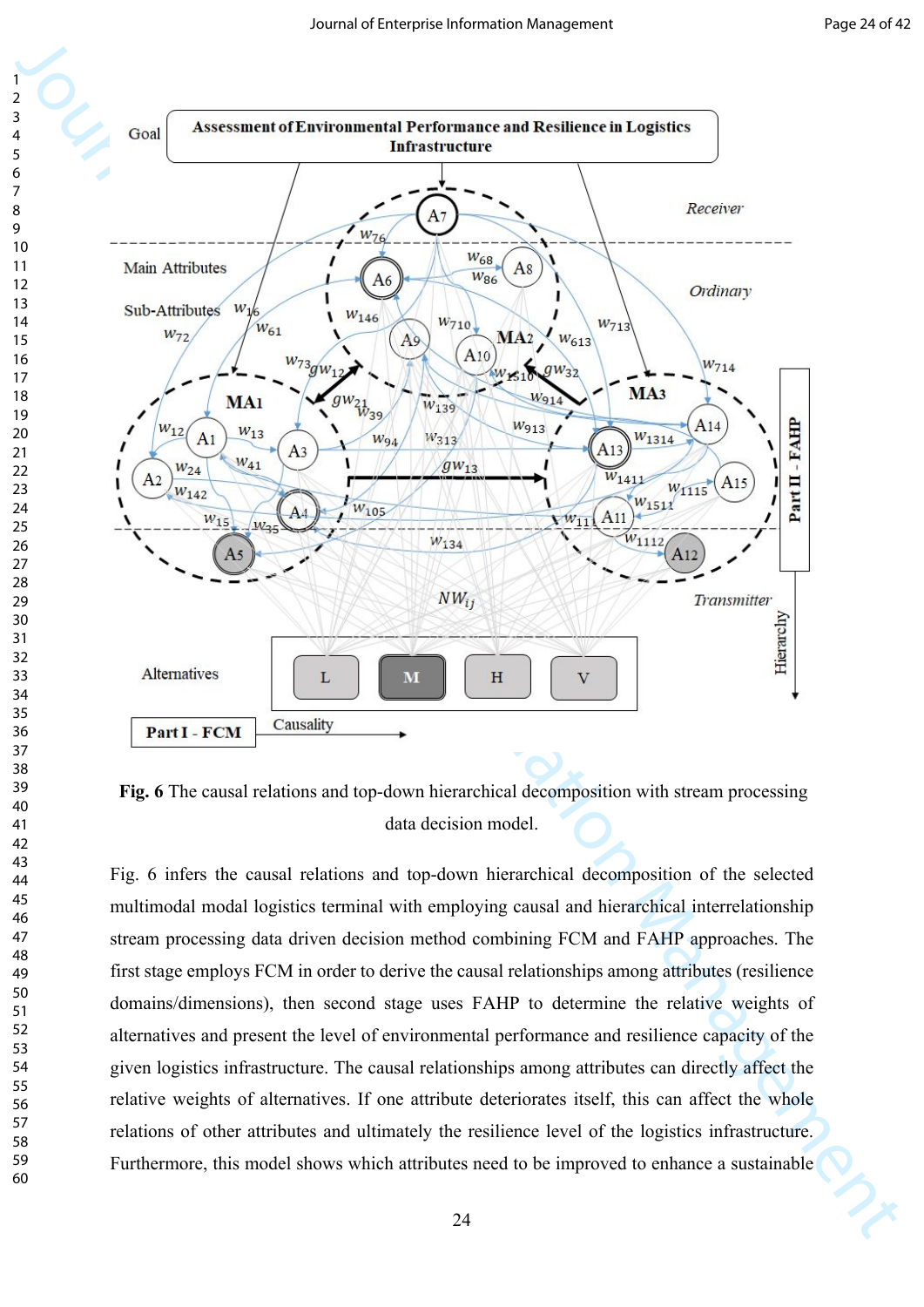**For the control of the state of the state of the state of the state of the state of the state of the state of the state of the state of the state of the state of the state of the state of the state of the state of the st** and resilient freight transport network. According to findings, the domain for *Organizational* (  $MA<sub>2</sub>$ ) has the greatest impact on the assessment of environmental performance and resilience, respectively followed by *Operational* (MA<sub>3</sub>) and *Technical* (MA<sub>1</sub>). This can be interpreted that organizational preparedness has much more impact on environmental performance and resilience than other domains. Furthermore, the dimensions of *Rapidity* (A<sub>13</sub>), *Preparedness* (  $A_6$ ) and *Maintenance* ( $A_4$ ) possess the highest weight values, whereas *Collaboration* ( $A_7$ ) and *Resource Allocation*  $(A_{15})$  have the lowest weight values to affect environmental performance and resilience, as seen their values in Table 10. The highest contribution weights of attributes are respectively *Preparedness* ( $\overline{NW_{62}}$ ), *Collaboration* ( $\overline{NW_{72}}$ ) and *Lessons Learned* ( $\overline{NW_{102}}$ ) and all contribute to *Moderate Level* of environmental performance and resilience, as seen their values in Table 12. At the end, the result of the study reveals that the level of environmental performance and resilience capacity of this selected integrated multimodal logistics hub performs at moderate level. Although, the logistics hub has been resilient against any disrupted event, some specific improvements need to be prioritized; such as the logistics hub needs to be further prepared against any unforeseen disruptions; connection and collaboration between logistics network partners need to intensify in the future and to ensure an effective and efficient logistics network process that reflects all members; the organization needs to learn from past experience, not to repeat the failures of the past, and to build on successes against the threat of any disruption. Beyond this, the result of sensitivity analysis shows also that the model is validated for all possible conditions and the data driven expert knowledge is accurate to assess the environmental performance and resilience.

The drawing the FCM maps and FAHP would be complicated, if more attributes are employed in the model. Hence, the aid of visualization software can simplify the illustration of causal relations and top-down hierarchical decomposition (De Nooy et al., 2018). In this study, all calculations were done by using MS Excel and R software (https://www.r-project.org/). In addition, Pajek software (http://mrvar.fdv.uni-lj.si/pajek/) was utilized to analyze and visualize the result of causal and hierarchical interrelationship stream processing data driven decision model.

### **6. Conclusion and future research**

Proper planning for developing logistics infrastructures has become essential for ensuring coherent and integrated development that will support and enable efficient supply chains.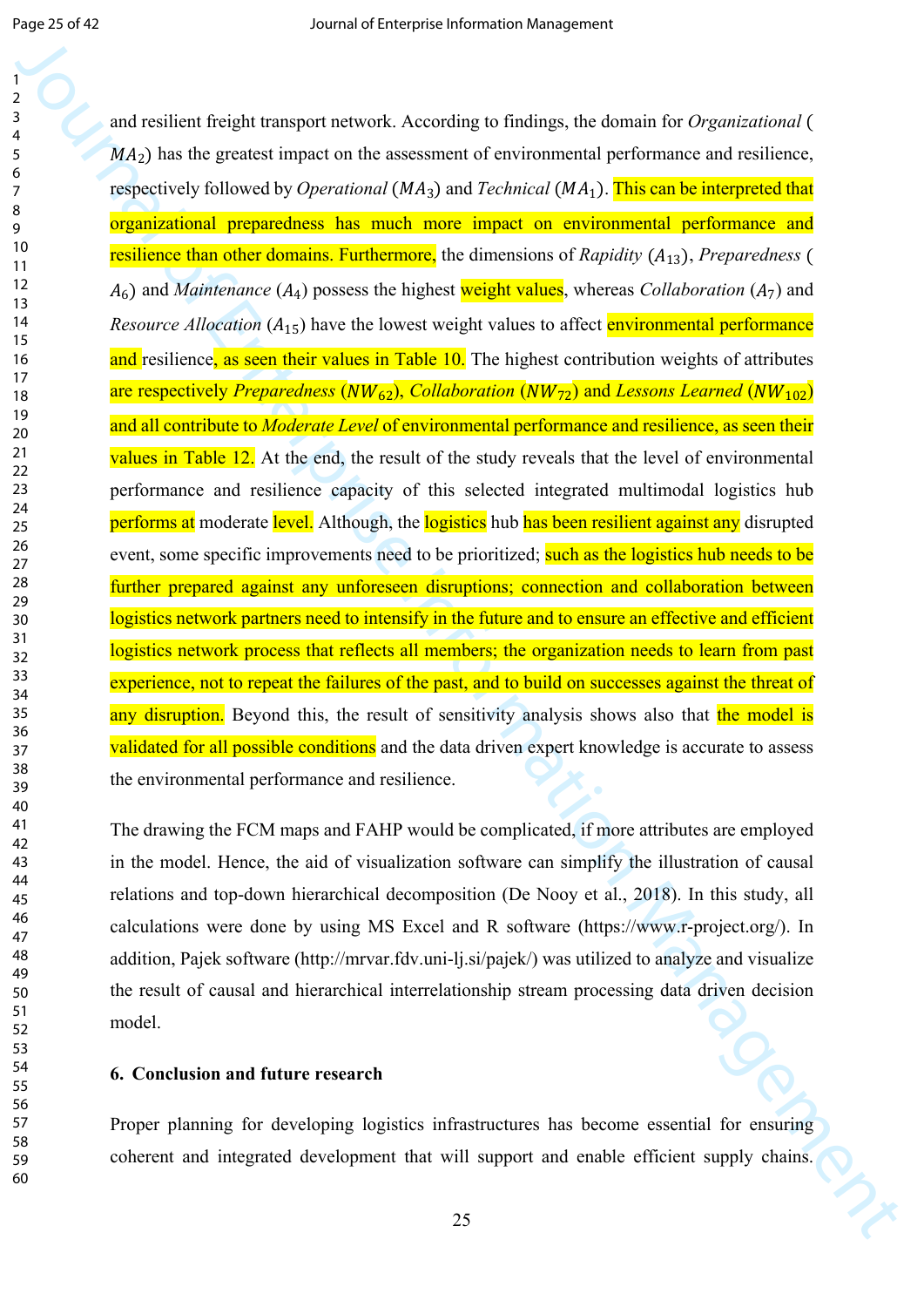Logistics infrastructures and related transport elements (trains, ships, planes and trucks) comprise a crucial lifeline in whole supply chain, where any disruptions can cause unavoidable delays and economic losses. Therefore, ensuring these infrastructures as resilient as practicable is an important environmental and economic priority for the stakeholders. In addition, huge amount of data is also generated in freight transport system in form of continuous streams.

Journal of the two-boost is the two-boost interpret of the set of the set of the set of the set of the set of the set of the set of the set of the set of the set of the set of the set of the set of the set of the set of t In this research, a causal and hierarchical stream processing data driven fuzzy decision-making model combining with FCM and FAHP approaches is proposed. The model is used to understand the assessment of environmental performance and resilience in logistics infrastructure to sustain a resilient and sustainable global transport supply chain system by enabling to model interdependencies among the decision attributes under a fuzzy environment and streaming data. This proposed approach can help researchers and practitioners (managers, planners, designers) of logistics infrastructure to understand how the selected attributes affect each other and at the end, how all attributes affect the overall environmental performance and resilience of infrastructure. In addition, this study also helps practitioners in understanding under what conditions the **environmental performance and resilience** perform undesirable and what attributes should be improved immediately per disruptive event scenarios. This study has several limitations. First, the study considers only limited number of identified attributes. Furthermore, the study focuses only one scenario, which demonstrates a general disruptive event and does not specify a special disruptive event, also the study does not provide to examine the proposed framework under different disruptive event scenarios. Next, the proposed model uses experts' knowledge and perceptions to solve environmental and resilience assessment problem, the result of this study might differ what experts involved in the study, therefore the generalizability of the findings for the selected logistics infrastructure is low. In addition, the proposed model can be tested under different scenarios to determine which environmental and resilience attributes perform best against which disruptive events over a certain time frame. As a future research, the methodology could be extended and developed by employing intuitionistic fuzzy sets and other decision-making tools such as ANP, TOPSIS, DEMATEL etc. Finally, the proposed model can be potentially applied in the other research areas e.g. smart infrastructures (smart cities, digital economy), agriculture, environment protection, risk management and all.

### **References**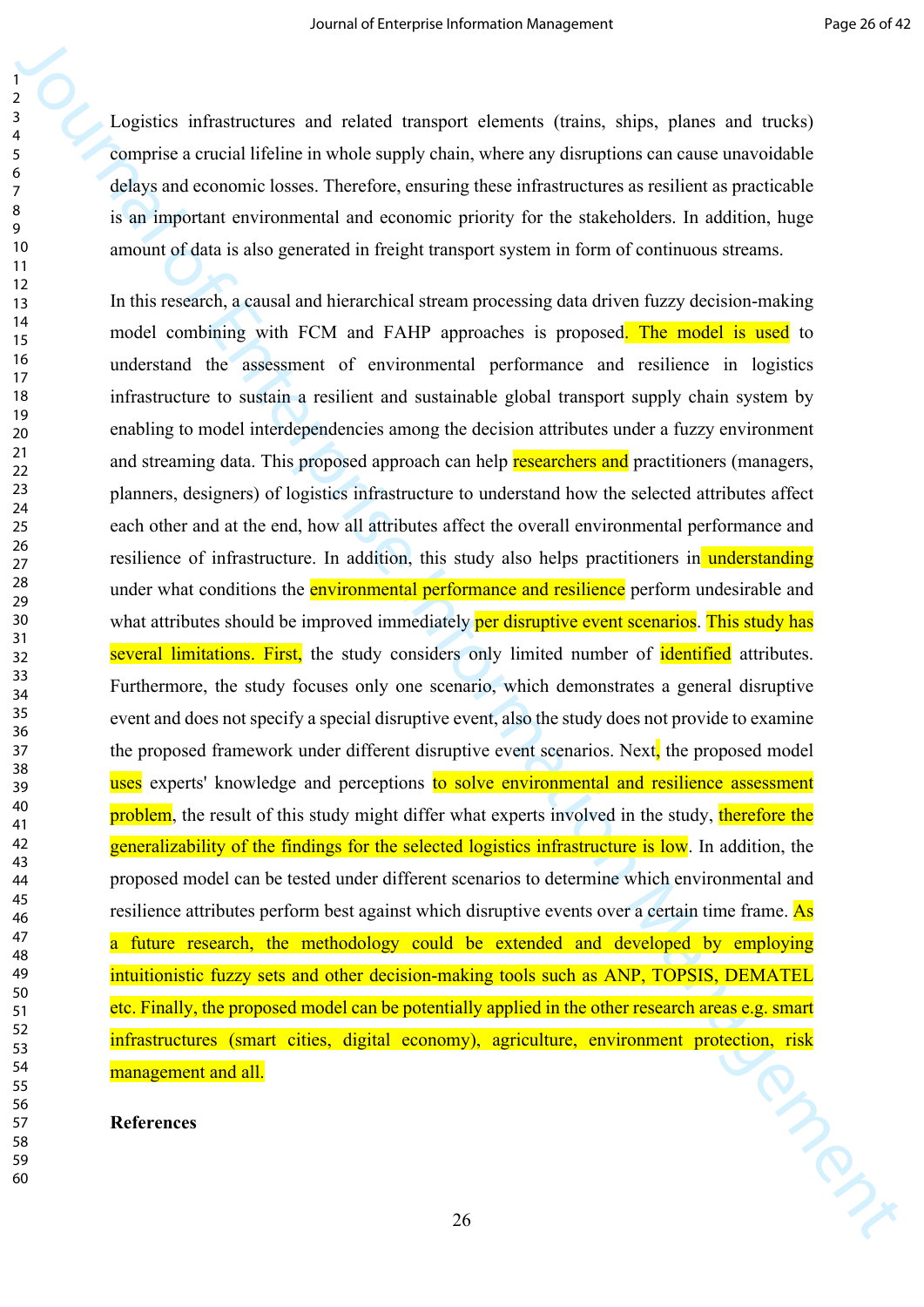Addo-Tenkorang, R. & Helo, P.T. (2016). Big data applications in operations/supply chain management: a literature review. *Computers & Industrial Engineering*, 101, 528-543.

**Analogical Excelsion F. C. 2016).** Higgs Managemental interpresentation of the enterprise Information Control of Enterprise Information Control of Enterprise Information Managemental E. yie, C.H. C. Equity, W. M. (2015). Ahmadi S., Yeh, C.H., Papageorgiou, E.I. & Martin, R. (2015). An FCM–FAHP approach for managing readiness-relevant activities for ERP implementation. *Computers and Industrial Engineering*, 88, 501-517.

Alderson, D.L., Brown, G.G. & Carlyle, W.M. (2015). Operational models of infrastructure resilience. *Risk Analysis*, 35(4), 562-586.

Amindoust A., Ahmed S., Saghafinia, A. & Bahreininejad, A. (2012). Sustainable supplier selection: A ranking model based on fuzzy inference system. *Applied Soft Computing*, 12(6) 1668-1677.

Anda, C., Fourie, P. & Erath, A. (2016). Transport Modelling in the Age of Big Data. Work report, Singapore-ETH Centre.

Baykasoğlu, A. & Gölcük, İ. (2015). Development of a novel multiple-attribute decision making model via fuzzy cognitive maps and hierarchical fuzzy TOPSIS. *Information Sciences*, 301, 75-98.

Biloslavo, R. & Dolinsek, S. (2010). Scenario planning for climate strategies development by integrating group Delphi, AHP and dynamic fuzzy cognitive map. *Foresight*, 12(2), 38-48

Bruneau, M., Chang, S., Eguchi, R., Lee, G., O'Rourke, T., Reinhorn, A., Shinozuka, M., Tierney, K., Wallace, W. & von Winterfelt, D. (2003). A framework to quantitatively assess and enhance the seismic resilience of communities, *EERI Spectra Journal*, 19(4), 733-752.

Buldeo Rai, H., Verlinde S. & Macharis, C. (2018). Shipping outside the box. Environmental impact and stakeholder analysis of a crowd logistics platform in Belgium. *Journal of Cleaner Production*, 202, 806-816.

Bychkov, I.V., Kazakov, A.L., Lempert, A.A., Bukharov, D.S. & Stolbov, A.B. (2016). An intelligent management system for the development of a regional transport logistics infrastructure. *Automation and Remote Control*, 77(2), 332–343.

Carvalho, J. P. (2013). On the semantics and the use of fuzzy cognitive maps and dynamic cognitive maps in social sciences. *Fuzzy Sets and Systems,* 214(1), 6-19.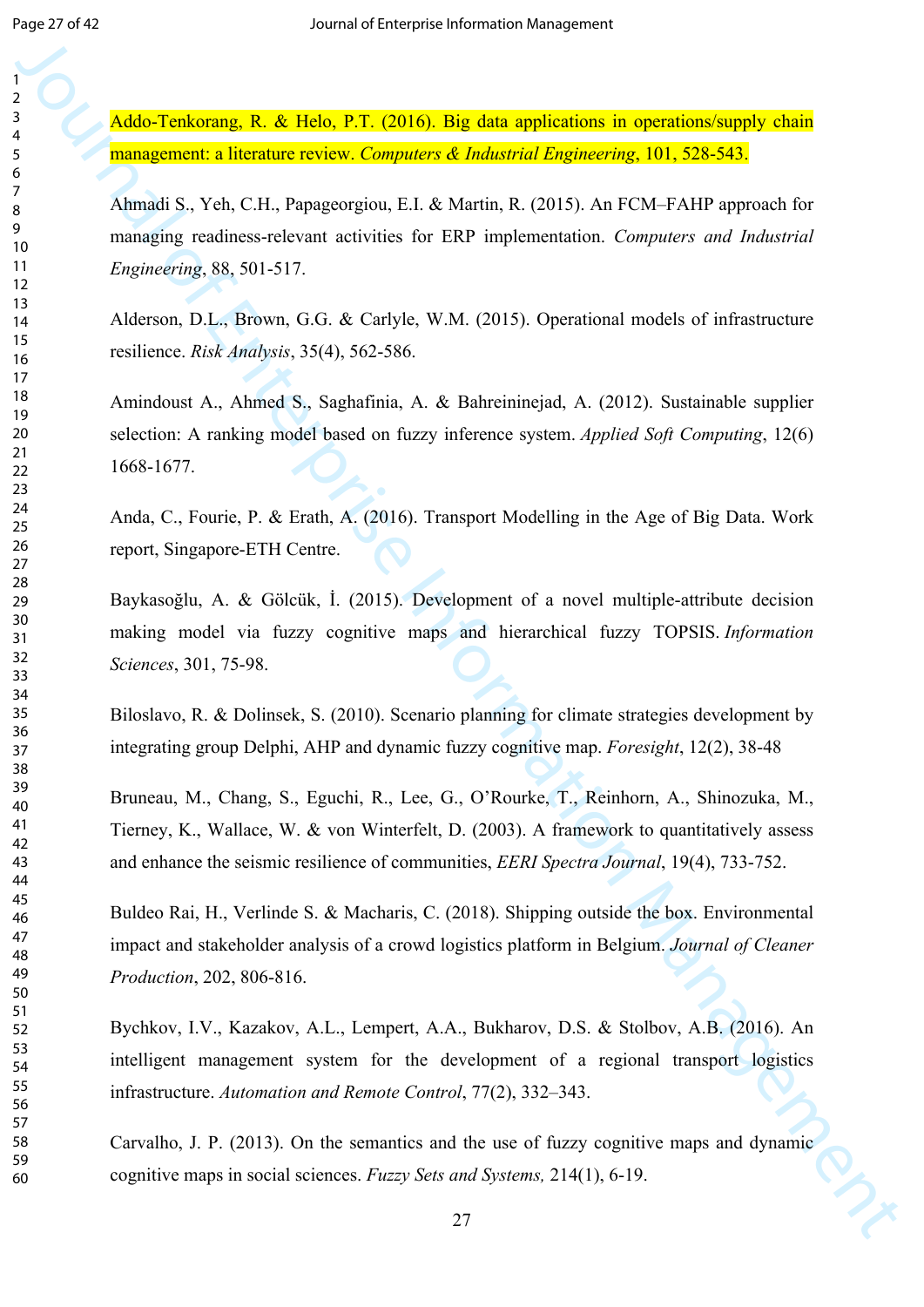Journal of Entertainment (M. 1994). Normal of Entertainment (Management Action 1991)<br>
Solven a faze-AHP approach *betweenlooml beams of Production Research* (M10, 3825-3857,<br>
13. Come F.T.S. & Karmac, N. (2007). Griend su Chan, F. T.S., Kumar, N., Tiwari, M. K., Lau, H. C. W. & Choy, K. L. (2008). Global supplier selection: a fuzzy-AHP approach. *International Journal of Production Research*, 46(14), 3825- 3857.

Chan, F.T.S. & Kumar, N. (2007). Global supplier development considering risk factors using fuzzy extended AHP-based approach. *Omega*, 35(4), 417-431.

Chang, D.Y. (1996). Applications of the extent analysis method on Fuzzy AHP. *European Journal of Operational Research*, 95(3), 649-655.

Christopher, M. & Peck, H. (2004). The five principles of supply chain resilience, *Logistics Europe*, 12(1), 1-13.

Cutter, S.L., Barnes, L., Berry, M., Burton, C., Evans, E., Tate, E. & Webb, J. (2008). A placebased model for understanding community resilience to natural disasters, Global Environmental Change, 18(4), 598-606.

Davies, M.A.P. (1994). A Multi-criteria Decision Model Application for Managing Group Decisions. *The Journal of the Operational Research Society*. 45(1), 47-58.

De Nooy, W., Mrvar, A., Batagelj, V. (2018). *Exploratory Social Network Analysis with Pajek: Revised and Expanded Edition for Updated Software*. Third Edition. Cambridge University Press, UK.

Dong, Y., Zhang, G., Hong, W.C., Xu, Y. (2010). Consensus Models for AHP Group Decision Making Under Row Geometric Mean Prioritization Method. *Decision Support Systems*. 49, 281-289.

Ellram, L.M. & Golicic, S.L. (2016). The role of legitimacy in pursuing environmentally responsible transportation practices. *Journal of Cleaner Production*, 139, 597-611.

Fiksel, J. (2006). Sustainability and resilience: Toward a systems approach. *Sustainability: Science, Practice and Policy*, 2(2), 1-8.

Fonseca, J.A., Estévez-Mauriz, L., Forgaci, C. & Björling, N. (2017). Spatial heterogeneity for environmental performance and resilient behavior in energy and transportation systems. *Computers, Environment and Urban Systems,* 62, 136-145.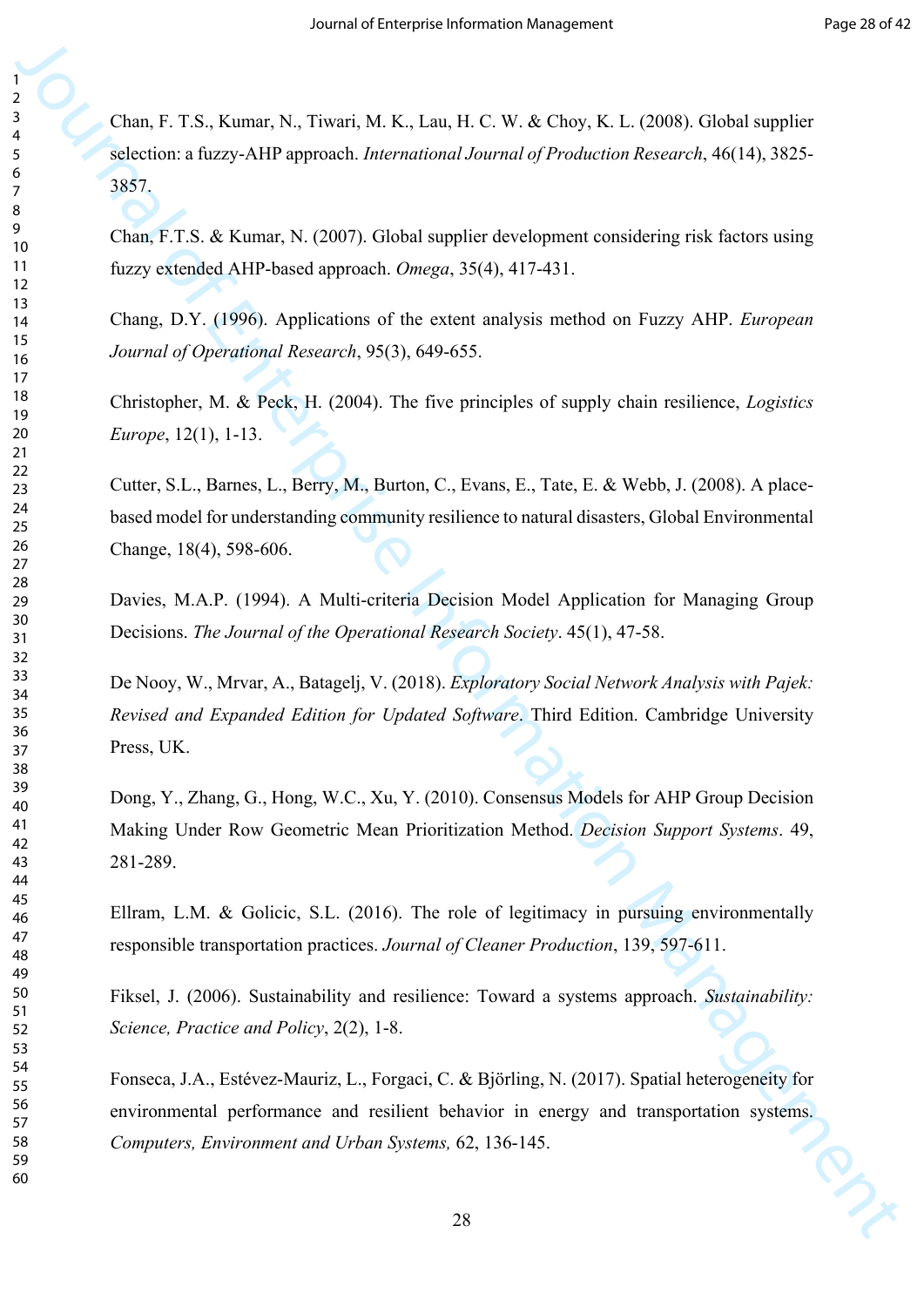Futcher, J.A., Kershaw, T., & Mills, G. (2013). Urban form and function as building performance parameters. *Building and Environment*, 62, 112–123.

**Function**<br> **Function** J.A., Ker-Fore, F., & Mills, G. (2013). Urban form and function as building<br> **Particulares parameters**, *Building and Environment*, G. 112-125.<br> **Condition** Management *Building and Environment*, G. Gandhi, S., Mangla, S. K., Kumar, P., & Kumar, D. (2016). A combined approach using AHP and DEMATEL for evaluating success factors in implementation of green supply chain management in Indian manufacturing industries. *International Journal of Logistics Research and Applications*, *19*(6), 537-561.

García-Onetti, J., Scherer, M., & Barragán, J. (2018). Integrated and ecosystemic approaches for bridging the gap between environmental management and port management. *Journal of Environmental Management*, 206, 615-624.

Glykas, M. (2010). In *Fuzzy cognitive maps: advances in theory, methodologies, tools and applications. Studies in fuzziness and soft computing* (247). Heidelberg: Springer.

Godschalk, D. (2003). Urban hazard mitigation: creating resilient cities. *Natural Hazards Review*, 4(3), 136-143.

Govindan K., Khodaverdi R. & Jafarian A. (2013). A fuzzy multi criteria approach for measuring sustainability performance of a supplier based on triple bottom line approach. *Journal of Cleaner Production*, 47, 345-354.

Haimes, Y.Y. (2009). On the definition of resilience in systems. *Risk Analysis*, 29(4), 498–501.

Hajek, P. & Froelich, W. (2019). Integrating TOPSIS with interval-valued intuitionistic fuzzy cognitive maps for effective group decision making, *Information Sciences*, 485, 394–412.

Holling, C.S. (2001). Understanding the complexity of economic, ecological, and social systems. *Ecosystems*, 4, 390-405.

Hollnagel, E. (2004). *Barriers and Accident Prevention*. Ashgate Publishing, Aldershot.

Hosseini, S. (2016). Modeling and Measuring Resilience: Applications in Supplier Selection and Critical Infrastructure. PhD Thesis, University of Oklahoma.

Hosseini, S., Barker, K. & Ramirez-Marquez, J.E. (2016). A review of definitions and measures of system resilience, *Reliability Engineering and System Safety*, 145, 47-61.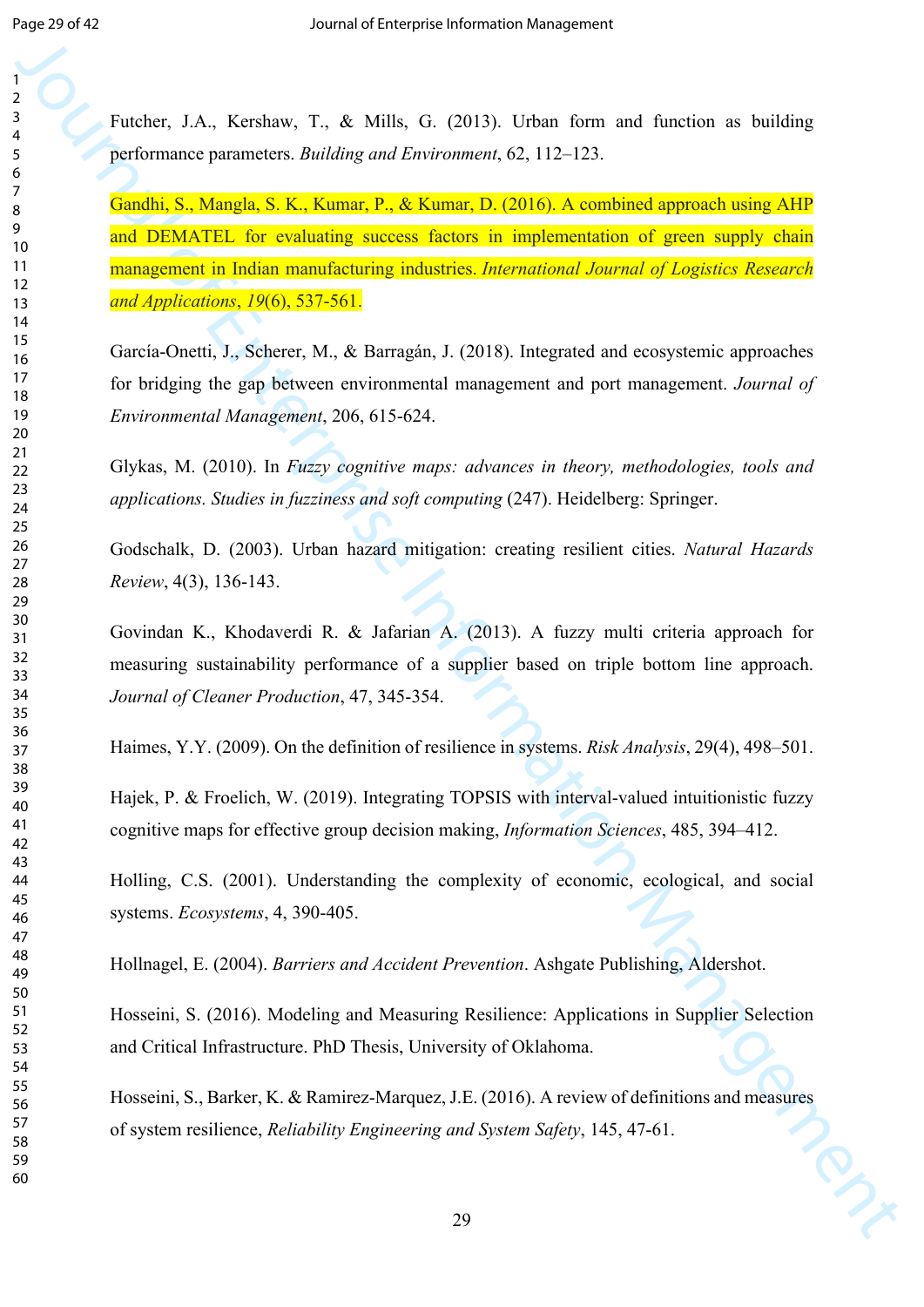Hughes, J.F. & Healy, K. (2014). Measuring the Resilience of Transport Infrastructure. NZ Transport agency research report, 546. Available at: https://www.nzta.govt.nz/resources/ research/reports/546/ (accessed 01.05.2019).

Imran, M., Cheyne, C. & Harold, J. (2014). Measuring Transport Resilience: A Manawatu-Wanganui Region Case Study. Available at: http://hdl.handle.net/10179/5725 (accessed 22.03.2019).

Journal of Entertainment (EUP) Alternative and Science of Theorem Information Control (Entertainment Application Management Application (ECR) (A Society Control (Entertainment Application Management Application Management IPCC (2012). Managing the Risks of Extreme Events and Disasters to Advance Climate Change Adaptation (SREX). Special report of the Intergovernmental Panel on Climate Change (IPCC). Geneva, IPCC Secretariat. Available at: https://www.ipcc.ch/pdf/specialreports/srex/SREX\_Full\_Report.pdf (accessed 21.04.2019).

Irani, Z., Sharif, A., Love, P.E. & Kahraman, C. (2002). Applying concepts of fuzzy cognitive mapping to model: The IT/IS investment evaluation process. *International Journal of Production Economics*, 75(1-2), 199-211.

Ishikawa, A., Amagasa, M., Shiga, T., Tomizawa, G., Tatsuta, R., & Mieno, H. (1993). The max–min delphi method and fuzzy delphi method via fuzzy integration. *Fuzzy Sets and Systems*, 55, 241–253.

Kayikci, Y. & Stix, V. (2014). Causal mechanism in transport collaboration. *Expert Systems with Applications*, 41(4), 1561-1575.

Khan, M.S. & Quaddus, M. (2004). Group decision support using fuzzy cognitive maps for causal reasoning. *Group Decision and Negotiation*, 13(5), 463-480.

Kosko, B. (1986). Fuzzy cognitive maps. *International Journal Man–Machine Studies*, 24, 65– 75.

López, C. & Ishizaka, A. (2017). A hybrid FCM-AHP approach to predict impacts of offshore outsourcing location decisions on supply chain resilience. *Journal of Business Research*.

López, C. & Ishizaka, A. (2018). A scenario-based modeling method for controlling ECM performance. *Expert Systems with Applications*, 97, 253-265.

MacKenzie, C.A., Barker, K. & Grant, F.H. (2012). Evaluating the consequences of inland waterway port closure with a dynamic multiregional interdependence model. *IEEE*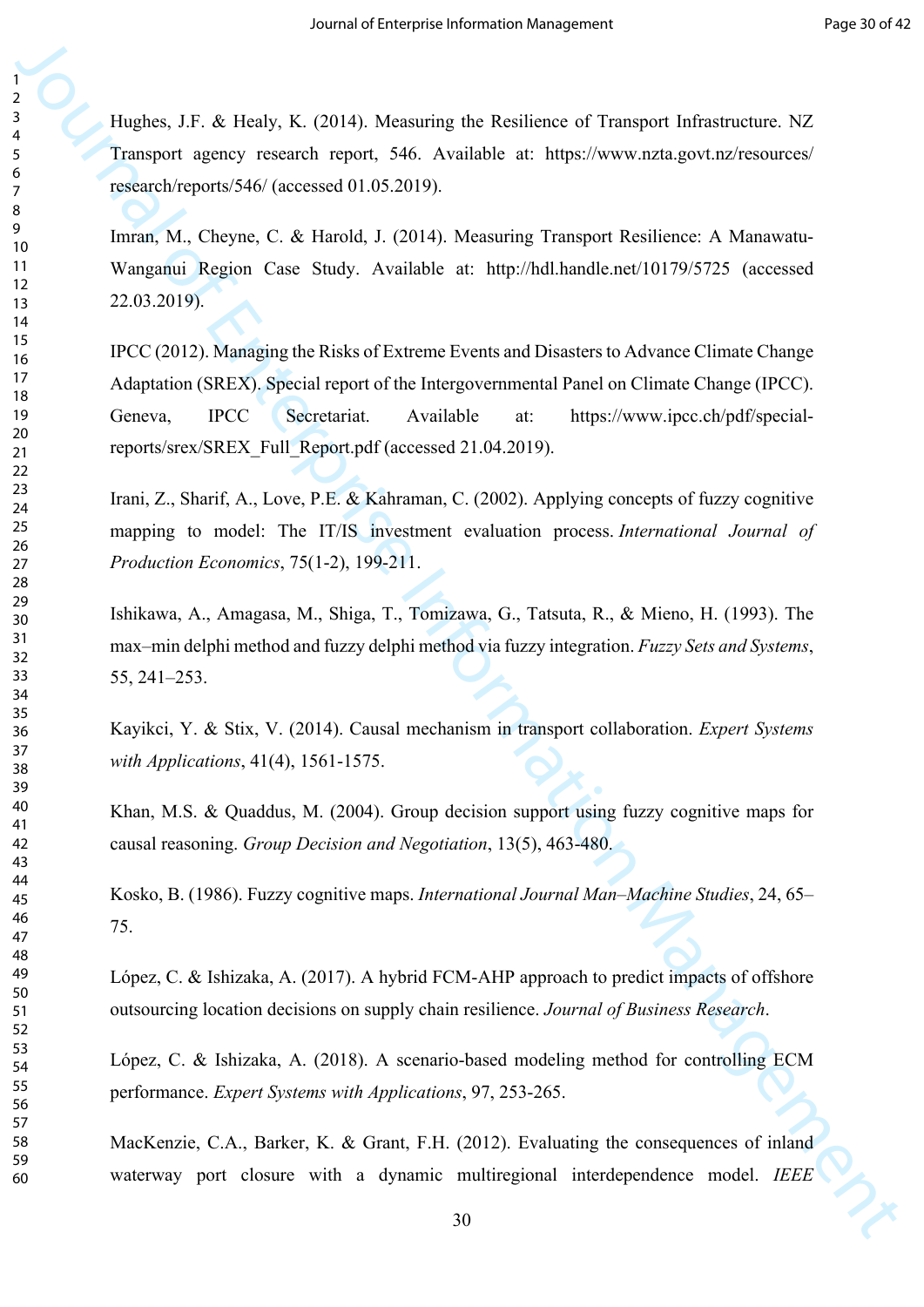*Transactions on Systems, Man, and Cybernetics – Part A: Systems and Humans*, 42(2), 359- 370.

Madhusudan, C. & Ganapathy, G.P. (2011). Disaster resilience of transportation infrastructure and ports - An overview. *International Journal of Geomatics and Geosciences*, 2(2), 443-455.

Mangla, S. K., Govindan, K., & Luthra, S. (2016). Critical success factors for reverse logistics in Indian industries: a structural model. *Journal of cleaner production*, *129*, 608-621.

Mangla, S. K., Kumar, P., & Barua, M. K. (2015). Risk analysis in green supply chain using fuzzy AHP approach: A case study. *Resources, Conservation and Recycling*, *104*, 375-390.

Framencions on Systems, Man, and Cyhennetics - Part A: Systems and Homons, 42(2), 339-<br>
22(3),<br>
22(3), Transformation C. & Grangelity, G.P. (2011). Diseaser resilections of the<br>angle particles in particles Information Man Mangla, S. K., Sharma, Y. K., Patil, P. P., Yadav, G., & Xu, J. (2019). Logistics and distribution challenges to managing operations for corporate sustainability: Study on leading Indian diary organizations. *Journal of Cleaner Production*, 238, 117620.

Marchese, D., Reynolds, E., Bates, M.E., Morgan, H., Clark, S.S., & Linkov, I. (2018). Resilience and sustainability: Similarities and differences in environmental management applications. *Science of the Total Environment*, 613-614, 1275-1283.

Mattsson, L.G. & Jenelius, E. (2015). Vulnerability and resilience of transport systems  $- A$ discussion of recent research. *Transportation Research Part A*, 81, 16-34.

Mayada, O. (2013). *The Resilience of Networked Infrastructure Systems: Analysis and Measurement*. World Scientific Publishing, Singapore.

Miller-Hooks, E., Zhang, X. & Faturechi, R. (2012). Measuring and maximizing resilience of freight transportation networks. *Computers and Operations Research*, 39(7), 1633-1643.

Milne, D. & Watling, D. (2019). Big data and understanding change in the context of planning transport systems. *Journal of Transport Geography,* 76, 235-244.

Morlok, E.K. & Chang, D.J. (2004). Measuring capacity flexibility of a transportation system. *Transportation Research Part A*, 38(6), 405-420.

Murray-Tuite, P.M. (2006). A comparison of transportation network resilience under simulated system optimum and user equilibrium conditions, Proceedings of the 2006 Winter Simulation Conference, Monterey, CA.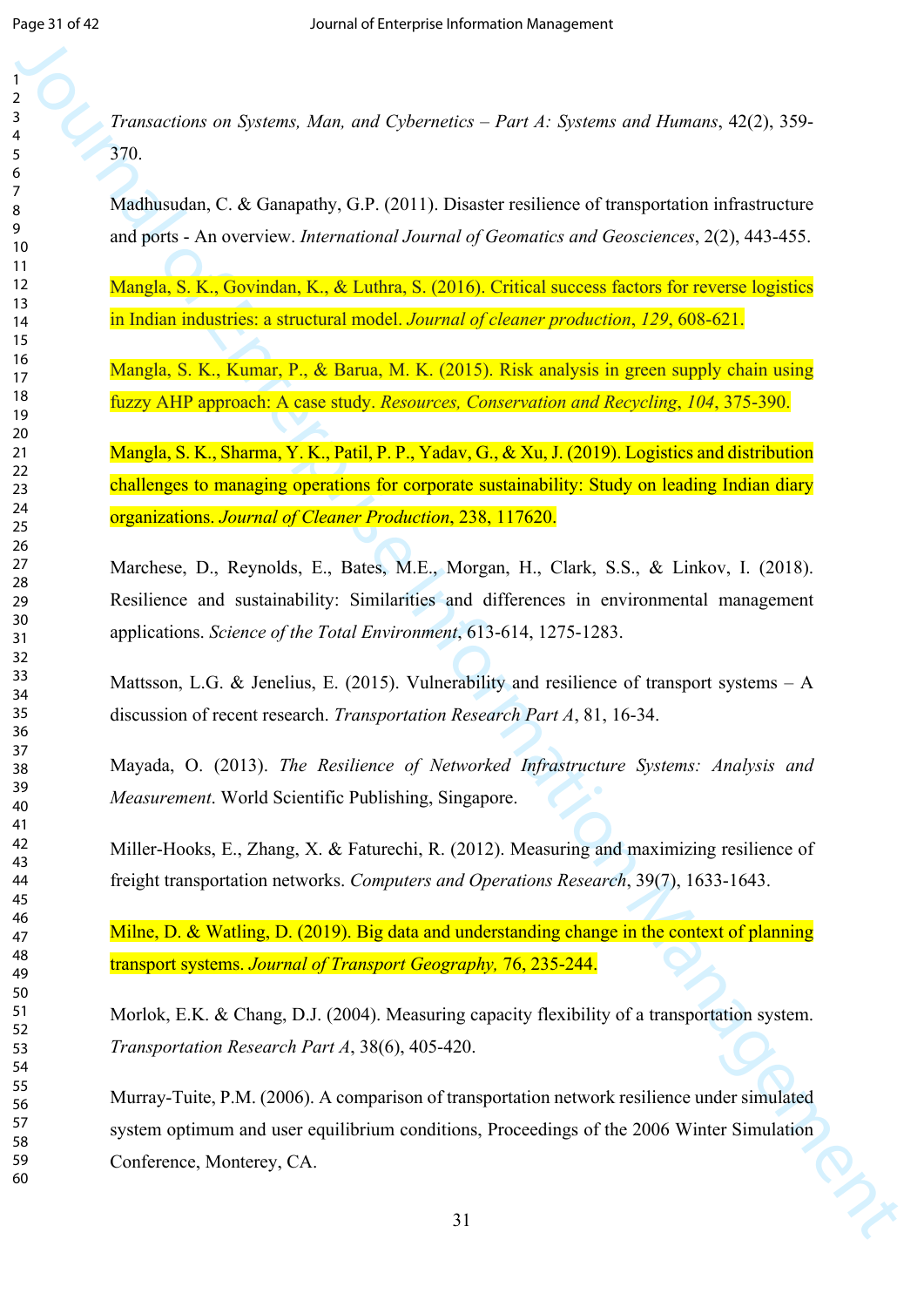Nachazel, T. (2018). Analytic hierarchy process in artificial life model based on fuzzy cognitive maps. *Journal of Ambient Intelligence and Smart Environments*, 10(2), 127-141.

Nair, R., Avetisyan, H. & Miller-Hooks, E. (2010). Resilience framework for ports and other intermodal components. *Journal of the Transportation Research Board*, 2166(1), 54-65.

O'Rourke, T.D. (2007) Critical infrastructure, interdependencies and resilience, *The Bridge*, 22-29.

Olazabal, M. & Pascual, U. (2016). Use of fuzzy cognitive maps to study urban resilience and transformation. *Environmental Innovation and Societal Transitions*, 18, 18-40.

Pettit, T.J., Fiksel, J. & Croxton, K.L. (2010). Ensuring supply chain resilience: development of a conceptual framework. *Journal of Business Logistics*, 31(1), 1-21.

Ponomarov, S.Y. & Holcomb, M.C. (2009). Understanding the concept of supply chain resilience. *The International Journal of Logistics Management*, 20(1), 124-143.

Journal of Characteristics increase the main state of the main state of the main state of the solution of the solution of the solution of the solution of the solution of the solution of the solution of the solution of the Psyllidis, A. (2016). Revisiting Urban Dynamics through Social Urban Data: Methods and tools for data integration, visualization, and exploratory analysis to understand the spatiotemporal dynamics of human activity in cities, *Architecture and the Built Environment*. https://doi.org/10.7480/abe.2016.18

Qin, C., Eichelberger, H. & Schmid, K. (2019). Enactment of adaptation in data stream processing with latency implications - A systematic literature review. *Information and Software Technology*, 111, 1-21.

Raut, R. D., Mangla, S. K., Narwane, V. S., Gardas, B. B., Priyadarshinee, P., & Narkhede, B. E. (2019). Linking big data analytics and operational sustainability practices for sustainable business management. *Journal of Cleaner Production*, 224, 10-24.

Resilient Organisations (2012). What is Organisational Resilience?. Available at: https://www.resorgs.org.nz/about-us/what-is-organisational-resilience/ (accessed 15.06.2018).

Rice, J.B. & Caniato, F.C. (2003). Building a secure and resilient supply network. *Supply Chain Management Review*, 7(5), 22-30.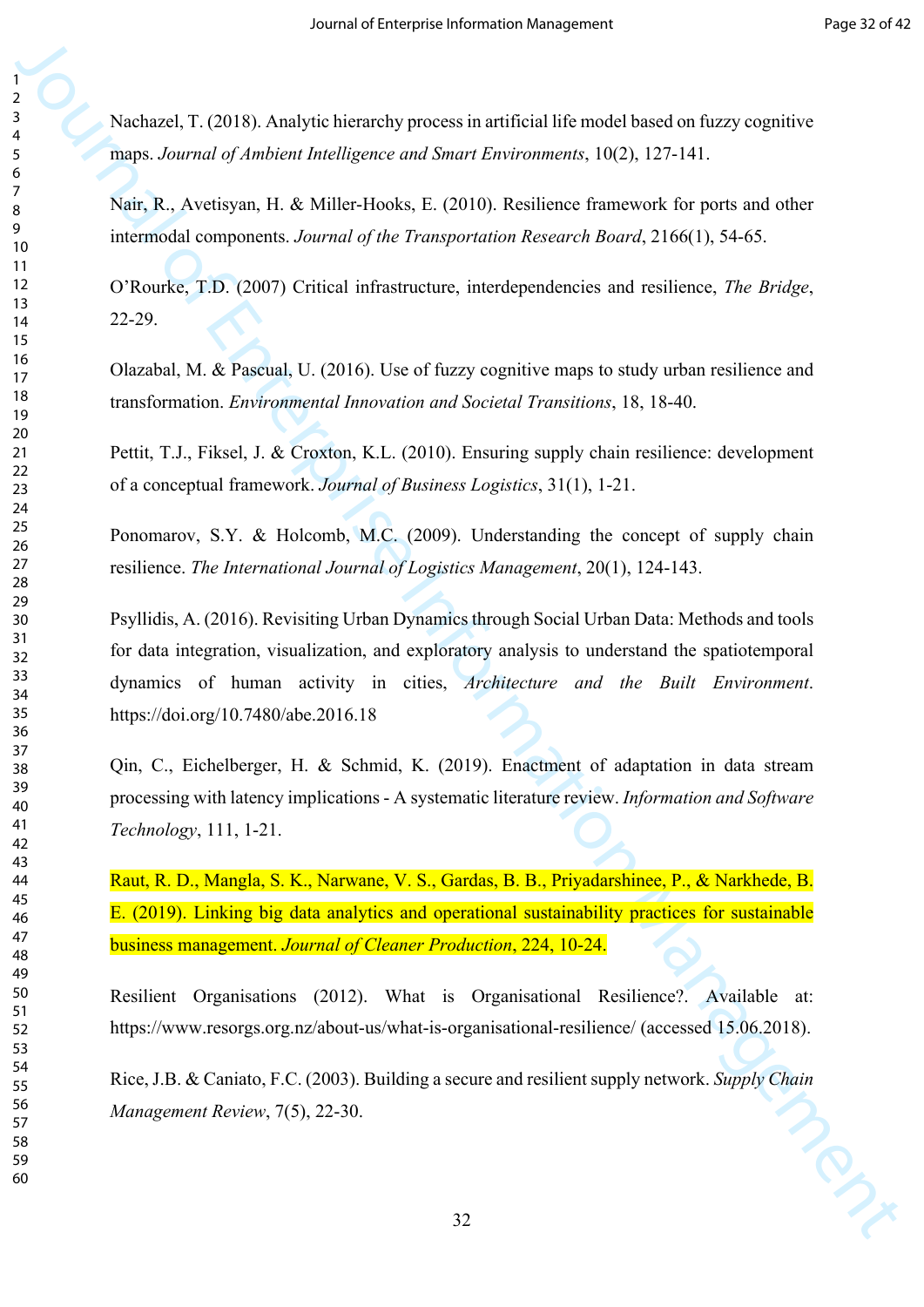Rodriguez-Repiso, L., Setchi, R. & Salmeron, J.L. (2007). Modelling IT projects success with fuzzy cognitive maps. *Expert Systems with Applications*, 32(2), 543-559.

Rüdiger, D., Schön, A. & Dobers, K. (2016). Managing Greenhouse Gas Emissions from Warehousing and Transshipment with Environmental Performance Indicators. *Transportation Research Procedia*, 14, 886-895.

Runkler, T. A. (1996). Extended defuzzification methods and their properties. *IEEE Transactions*, 694–700.

Saaty, T. (1980). *The Analytic Hierarchy Process*. McGraw-Hill, New York.

Salomons, E. M., & Berghauser Pont, M. (2012). Urban traffic noise and the relation to urban density, form, and traffic elasticity. *Landscape and Urban Planning*, 108(1), 2-16.

Sheffi, Y. & Rice, J.B. (2005). A supply chain view of the resilient enterprise. *MIT Sloan Management Review*, 47(1), 41-48.

Sheffi, Y. (2005). *The Resilient Enterprise: Overcoming Vulnerability for Competitive Advantage*. MIT Press, Cambridge.

Sheffi, Y. (2012). *Logistics Clusters: Delivering Value and Driving Growth*. MIT Press, Cambridge.

Sheffi, Y. (2015). *The Power of Resilience: How the Best Companies Manage the Unexpected*. MIT Press, Cambridge.

Song, M., Du, Q., & Zhu, Q. (2017). A theoretical method of environmental performance evaluation in the context of big data. *Production Planning & Control*, 28(11-12), 976-984.

Tierney, K. & Bruneau, M. (2007). Conceptualizing and measuring resilience: a key to disaster loss reduction, *TR News*, May/June, 14-17.

Journal of the contents of Enterprise Information Management Contents (New System and Theorem and The Contents of System and The Contents of Enterprise Information Management Contents (New System and The Contents of The C UNCTAD (2014). Developing sustainable and resilient transport systems in view of emerging challenges, Report of United Nations Conference on Trade and Development (UNCTAD), Geneva, UNCTAD Secretariat. Available at: https://unctad.org/meetings/en/Sessional Documents/cid34\_en.pdf (accessed 23.04.2019).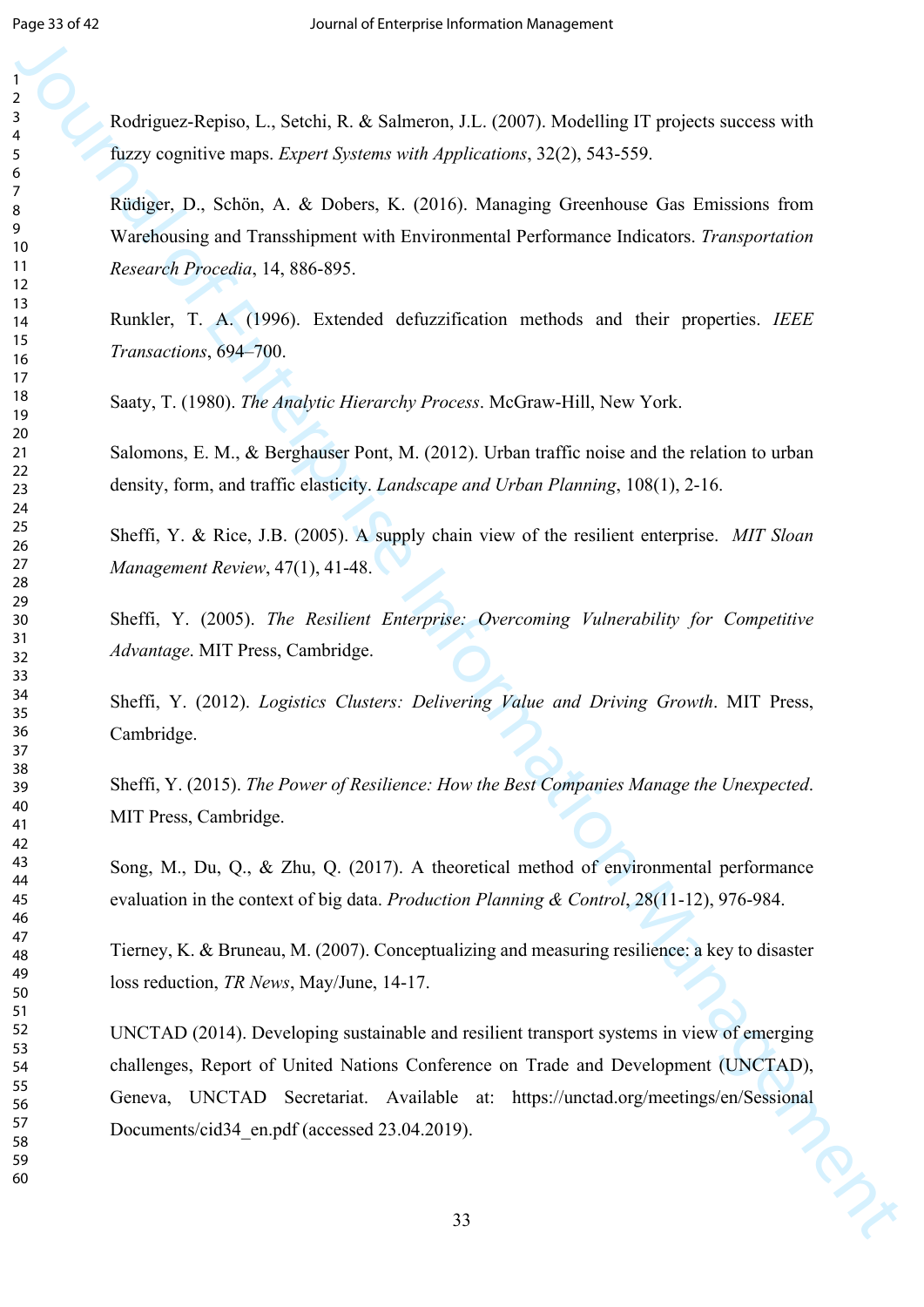**Appendix A. Decision makers' respond list for causal weights in domains**

| $g_{Wij}$    | $G_i$          | G i   | Min        | Mean       | Max        | De-         | $gW_{ij}$    | $G_i$ | <b>G</b> i | Min        | Mean       | Max        | De-         |
|--------------|----------------|-------|------------|------------|------------|-------------|--------------|-------|------------|------------|------------|------------|-------------|
|              |                |       | $(l_{ij})$ | $(m_{ij})$ | $(u_{ij})$ | fuzzy       |              |       |            | $(l_{ij})$ | $(m_{ij})$ | $(u_{ij})$ | fuzzy       |
|              |                |       |            |            |            | $(gw_{ij})$ |              |       |            |            |            |            | $(gw_{ij})$ |
| $g_{W_{12}}$ | $\mathsf{u}_1$ | $G_2$ | 0.15       | 0.27       | 0.40       | 0.27        | $g_{W_{21}}$ | $G_2$ | U1         | 0.10       | 0.22       | 0.35       | 0.22        |
| $g_{W13}$    | $G_1$          | $G_3$ | 0.30       | 0.45       | 0.60       | 0.45        | $g_{W32}$    | $G_3$ | $G_2$      | 0.35       | 0.50       | 0.65       | 0.50        |

### **Appendix B. Decision makers' respond list for causal weights in dimensions**

| Vasantha, W. B., & Smarandache, K. F. (2003). Fuzzy cognitive maps and neutrosophic<br>cognitive maps. Xiquan Phoenix. |                |                         |              |              |              |                                                                            |                         |                |                   |              |                                                                                                 |              |                     |
|------------------------------------------------------------------------------------------------------------------------|----------------|-------------------------|--------------|--------------|--------------|----------------------------------------------------------------------------|-------------------------|----------------|-------------------|--------------|-------------------------------------------------------------------------------------------------|--------------|---------------------|
|                                                                                                                        |                |                         |              |              |              |                                                                            |                         |                |                   |              |                                                                                                 |              |                     |
|                                                                                                                        |                |                         |              |              |              |                                                                            |                         |                |                   |              | Vugrin, E.D., Warren, D.E. & Ehlen, M.A. (2011). Framework for infrastructure and economic      |              |                     |
|                                                                                                                        |                |                         |              |              |              |                                                                            |                         |                |                   |              | systems: Quantitative and qualitative resilience analysis of petrochemical supply chains to a   |              |                     |
|                                                                                                                        |                |                         |              |              |              | hurricane. Process Safety Progress, 30(3), 280–290.                        |                         |                |                   |              |                                                                                                 |              |                     |
|                                                                                                                        |                |                         |              |              |              |                                                                            |                         |                |                   |              | Wang, X., Yang, L. T., Liu, H., & Deen, M. J. (2018). A big data-as-a-service framework:        |              |                     |
|                                                                                                                        |                |                         |              |              |              |                                                                            |                         |                |                   |              | State-of-the-art and perspectives. IEEE Transactions on Big Data, 4(3), 325-340.                |              |                     |
|                                                                                                                        |                |                         |              |              |              |                                                                            |                         |                |                   |              |                                                                                                 |              |                     |
|                                                                                                                        |                |                         |              |              |              |                                                                            |                         |                |                   |              | Yang, M., Khan, F.I. & Sadiq, R. (2011). Prioritization of environmental issues in offshore oil |              |                     |
|                                                                                                                        |                |                         |              |              |              |                                                                            |                         |                |                   |              | and gas operations: A hybrid approach using fuzzy inference system and fuzzy analytic           |              |                     |
|                                                                                                                        |                |                         |              |              |              | hierarchy process, Process Safety and Environmental Protection, 89, 22-34. |                         |                |                   |              |                                                                                                 |              |                     |
|                                                                                                                        |                |                         |              |              |              |                                                                            |                         |                |                   |              |                                                                                                 |              |                     |
|                                                                                                                        |                |                         |              |              |              |                                                                            |                         |                |                   |              | Zhu, Q., Wu, J., & Song, M. (2018). Efficiency evaluation based on data envelopment analysis    |              |                     |
|                                                                                                                        |                |                         |              |              |              | in the big data context. Computers & Operations Research, 98, 291-300.     |                         |                |                   |              |                                                                                                 |              |                     |
|                                                                                                                        |                |                         |              |              |              |                                                                            |                         |                |                   |              |                                                                                                 |              |                     |
|                                                                                                                        |                |                         |              |              |              |                                                                            |                         |                |                   |              |                                                                                                 |              |                     |
|                                                                                                                        |                |                         |              |              |              |                                                                            |                         |                |                   |              |                                                                                                 |              |                     |
|                                                                                                                        |                |                         |              |              |              | Appendix A. Decision makers' respond list for causal weights in domains    |                         |                |                   |              |                                                                                                 |              |                     |
| $g_{Wij}$                                                                                                              | $G_i$          | $G_i$                   | Min          | Mean         | Max          | De-                                                                        | $gW_{ii}$               | $G_i$          | $G_i$             | Min          | Mean                                                                                            | Max          | De-                 |
|                                                                                                                        |                |                         | $(l_{ij})$   | $(m_{ij})$   | $(u_{ij})$   | fuzzy<br>$(gw_{ii})$                                                       |                         |                |                   | $(l_{ij})$   | $(m_{ii})$                                                                                      | $(u_{ij})$   |                     |
| $g_{W_{12}}$                                                                                                           | $G_1$          | G <sub>2</sub>          | 0.15         | 0.27         | 0.40         | 0.27                                                                       | $g_{W_{21}}$            | G <sub>2</sub> | $G_1$             | 0.10         | 0.22                                                                                            | 0.35         | fuzzy<br>0.22       |
| $g_{W13}$                                                                                                              | $G_1$          | $G_3$                   | 0.30         | 0.45         | 0.60         | 0.45                                                                       | $g_{W32}$               | $G_3$          | $G_2$             | 0.35         | 0.50                                                                                            | 0.65         | 0.50                |
|                                                                                                                        |                |                         |              |              |              |                                                                            |                         |                |                   |              |                                                                                                 |              |                     |
|                                                                                                                        |                |                         | Min          | Mean         | Max          | De-                                                                        |                         | $A_i$          | $A_i$             | Min          | Appendix B. Decision makers' respond list for causal weights in dimensions<br>Mean              | Max          | De-                 |
| $W_{ij}$                                                                                                               | $A_i$          | $A_i$                   | $(l_{ij})$   | $(m_{ii})$   | $(u_{ii})$   | fuzzy                                                                      | $W_{ij}$                |                |                   | $(l_{ij})$   | $(m_{ii})$                                                                                      | $(u_{ii})$   | fuzzy               |
|                                                                                                                        |                |                         |              |              |              | $(w_{ij})$                                                                 |                         |                |                   |              |                                                                                                 |              | $(w_{ij})$          |
| $W_{12}$<br>$W_{13}$                                                                                                   | $A_1$<br>$A_1$ | A <sub>2</sub><br>$A_3$ | 0.38<br>0.37 | 0.50<br>0.48 | 0.62<br>0.62 | 0.50<br>0.49                                                               | W714<br>W <sub>86</sub> | $A_7$<br>$A_8$ | $A_{14}$<br>$A_6$ | 0.45<br>0.35 | 0.60<br>0.50                                                                                    | 0.73<br>0.65 | 0.59<br>0.50        |
| W <sub>15</sub>                                                                                                        | $A_1$          | $A_5$                   | 0.50         | 0.65         | 0.78         | 0.64                                                                       | $W_{94}$                | A <sub>9</sub> | $A_4$             | 0.55         | 0.70                                                                                            | 0.83         | 0.69                |
| $W_{16}$                                                                                                               | $A_1$          | A <sub>6</sub>          | 0.17         | 0.30         | 0.45         | 0.31                                                                       | W913                    | Aq             | $A_{13}$          | 0.45         | 0.60                                                                                            | 0.75         | 0.60                |
| $W_{24}$                                                                                                               | A <sub>2</sub> | $A_4$                   | 0.50         | 0.65         | 0.77         | 0.64                                                                       | W914                    | A <sub>9</sub> | $A_{14}$          | 0.45         | 0.60                                                                                            | 0.73         | 0.59                |
| $W_{35}$                                                                                                               | $A_3$          | $A_5$                   | 0.65         | 0.77         | 0.88         | 0.77                                                                       | W <sub>105</sub>        | $A_{10}$       | $A_5$             | 0.30         | 0.45                                                                                            | 0.60         | 0.45                |
| $W_39$                                                                                                                 | $A_3$          | A9                      | 0.40         | 0.55         | 0.68         | 0.54                                                                       | $W_{111}$               | $A_{11}$       | $A_1$             | 0.30         | 0.45                                                                                            | 0.60         | 0.45                |
| W313                                                                                                                   | $A_3$          | $A_{13}$                | 0.60         | 0.75         | 0.87         | 0.74                                                                       | W1112                   | $A_{11}$       | $A_{12}$          | 0.65         | 0.78                                                                                            | 0.90         | 0.78                |
| $W_{41}$                                                                                                               | $A_4$          | $A_1$                   | 0.37         | 0.50         | 0.63         | 0.50                                                                       | $W$ 1115                | $A_{11}$       | $A_{15}$          | 0.45         | 0.60                                                                                            | 0.75         | $(gw_{ij})$<br>0.60 |
| $W_{61}$                                                                                                               | $A_6$          | $A_1$                   | 0.27         | 0.40         | 0.55         | 0.41                                                                       | W134                    | $A_{13}$       | $A_4$             | 0.55         | 0.70                                                                                            | 0.83         | 0.69                |

60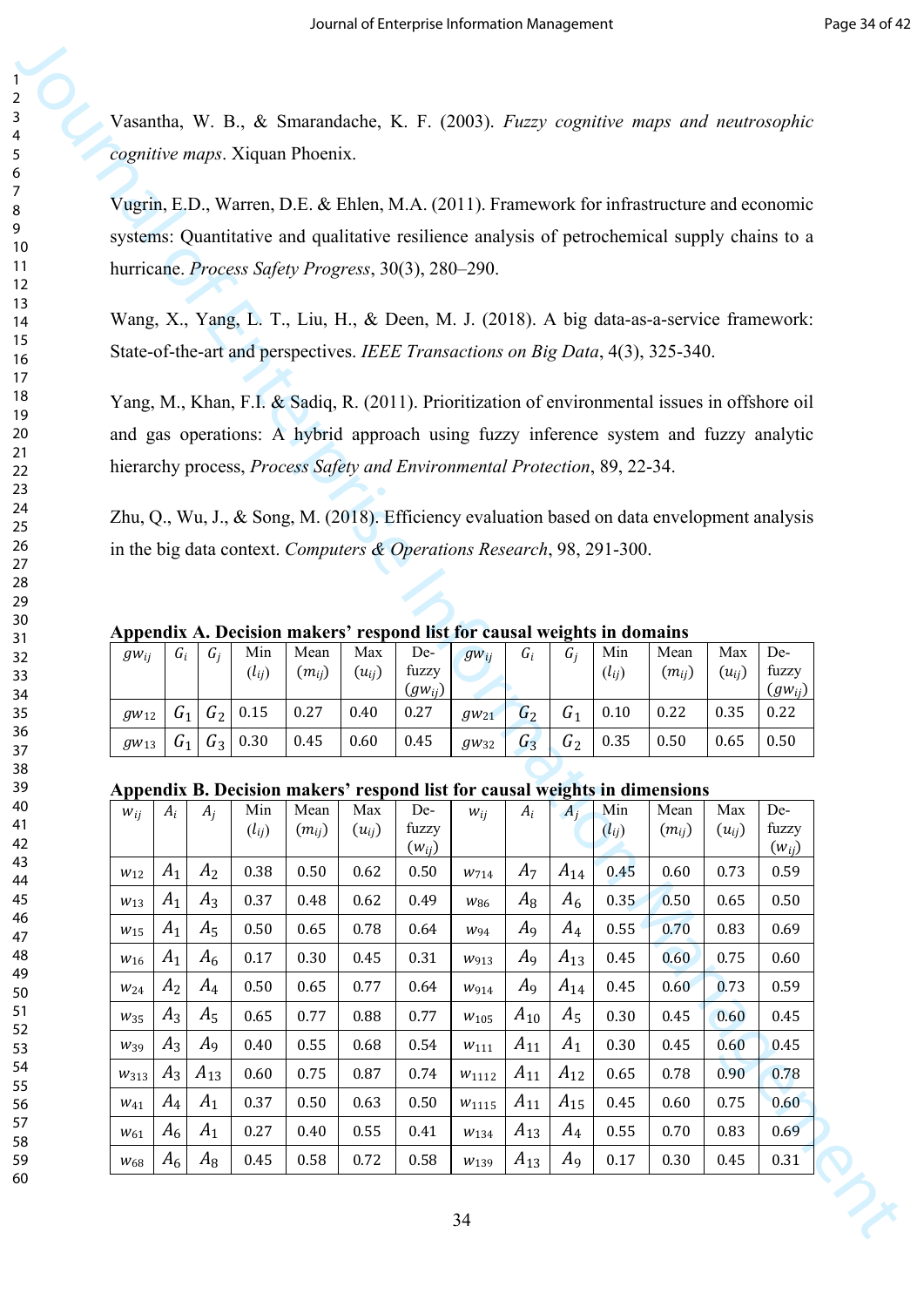| $W_{613}$        | $A_6$ | $A_{13}$       | 0.35 | 0.50 | 0.65 | 0.50 | $W_{1314}$       | $A_{13}$ | $A_{14}$       | 0.18 | 0.28 | 0.38 | 0.28 |
|------------------|-------|----------------|------|------|------|------|------------------|----------|----------------|------|------|------|------|
| $W_{72}$         | $A_7$ | A <sub>2</sub> | 0.40 | 0.55 | 0.70 | 0.55 | W <sub>142</sub> | $A_{14}$ | A <sub>2</sub> | 0.55 | 0.70 | 0.83 | 0.69 |
| $W_{73}$         | $A_7$ | $A_3$          | 0.50 | 0.65 | 0.78 | 0.64 | W <sub>146</sub> | $A_{14}$ | $A_6$          | 0.17 | 0.30 | 0.45 | 0.31 |
| $W_{76}$         | $A_7$ | $A_6$          | 0.50 | 0.65 | 0.78 | 0.64 | $W$ 1411         | $A_{14}$ | $A_{11}$       | 0.40 | 0.55 | 0.70 | 0.55 |
| W <sub>710</sub> |       | $A_7 A_{10}$   | 0.50 | 0.63 | 0.77 | 0.63 | W1510            | $A_{15}$ | $A_{10}$       | 0.10 | 0.22 | 0.35 | 0.22 |
| W713             | $A_7$ | $A_{13}$       | 0.30 | 0.45 | 0.60 | 0.45 | W1511            | $A_{15}$ | $A_{11}$       | 0.55 | 0.70 | 0.83 | 0.69 |

### **Appendix C. FCM Criteria and Indices**

| $A_7$<br>A <sub>2</sub><br>$W_{72}$   |                                                        |                |                  | $A_{13}$ | $A_{14}$       | $0.18\,$             | 0.28         | 0.38         |              | 0.28    |
|---------------------------------------|--------------------------------------------------------|----------------|------------------|----------|----------------|----------------------|--------------|--------------|--------------|---------|
|                                       | 0.55<br>0.40<br>0.70                                   | 0.55           | W <sub>142</sub> | $A_{14}$ | A <sub>2</sub> | 0.55                 | 0.70         |              | 0.83         | 0.69    |
| A <sub>7</sub><br>$A_3$<br>$W_{73}$   | 0.65<br>0.50<br>0.78                                   | 0.64           | W <sub>146</sub> | $A_{14}$ | $A_6$          | 0.17                 | 0.30         |              | 0.45         | 0.31    |
| $A_6$<br>$A_7$<br>$W_{76}$            | 0.65<br>0.78<br>0.50                                   | 0.64           | $W$ 1411         | $A_{14}$ | $A_{11}$       | 0.40                 | 0.55         |              | 0.70         | 0.55    |
| $A_{10}$<br>$A_7$<br>W <sub>710</sub> | 0.50<br>0.63<br>0.77                                   | 0.63           | $W$ 1510         | $A_{15}$ | $A_{10}$       | 0.10                 | 0.22         |              | 0.35         | 0.22    |
| $A_{13}$<br>$A_7$<br>W713             | 0.30<br>0.45<br>0.60                                   | 0.45           | W1511            | $A_{15}$ | $A_{11}$       | 0.55                 | 0.70         |              | 0.83         | 0.69    |
|                                       |                                                        |                |                  |          |                |                      |              |              |              |         |
|                                       | <b>Appendix C. FCM Criteria and Indices</b>            |                |                  |          |                |                      |              |              |              |         |
| Domains                               | Dimensions                                             | $A_i$          | $od(A_i)$        |          | $id(A_i)$      | cen(A <sub>i</sub> ) | $\mathbf T$  | $\mathbf R$  | $\mathbf{O}$ | $A_i^T$ |
| Technical                             | Robustness                                             | $A_1$          | 1.94             |          | 1.36           | 3.29                 |              |              | $\mathbf{1}$ | 0.74    |
| Technical                             | Redundancy                                             | A <sub>2</sub> | 0.64             |          | 1.74           | 2.38                 |              |              | $\mathbf{1}$ | 0.76    |
| Technical                             | Resourcefulness                                        | $A_3$          | 2.05             |          | 1.13           | 3.18                 |              |              | $\mathbf{1}$ | 0.66    |
| Technical                             | Maintenance                                            | $A_4$          | 0.50             |          | 2.03           | 2.53                 |              |              | $\mathbf{1}$ | 0.82    |
| Technical                             | Safe-to-fail                                           | $A_5$          | 0.00             |          | 1.86           | 1.86                 | $\mathbf{1}$ |              |              | 0.78    |
| Organizational                        | Preparedness                                           | $A_6$          | 1.49             |          | 1.76           | 3.24                 |              |              | $\mathbf{1}$ | 0.74    |
| Organizational                        | Collaboration                                          | $A_7$          | 3.52             |          | 0.00           | 3.52                 |              | $\mathbf{1}$ |              | 0.50    |
| Organizational                        | Leadership<br>and<br>Culture                           | $A_8$          | 0.50             |          | 0.58           | 1.08                 |              |              | $\mathbf{1}$ | 0.61    |
| Organizational                        | Skilled Labor and<br>Management                        | A <sub>9</sub> | 1.89             |          | 0.85           | 2.74                 |              |              | $\mathbf{1}$ | 0.65    |
| Organizational                        | Lessons Learned                                        | $A_{10}$       | 0.45             |          | 0.86           | 1.31                 |              |              | $\mathbf{1}$ | 0.61    |
| Operational                           | Repositioning                                          | $A_{11}$       | 1.83             |          | 1.24           | 3.07                 |              |              | $\mathbf{1}$ | 0.69    |
| Operational                           | Mode Flexibility                                       | $A_{12}$       | 0.00             |          | 0.78           | 0.78                 | $\mathbf{1}$ |              |              | 0.63    |
| Operational                           | Rapidity                                               | $A_{13}$       | 1.28             |          | 2.29           | 3.57                 |              |              | $\mathbf{1}$ | 0.81    |
| Operational                           | Restoring                                              | $A_{14}$       | 1.55             |          | 1.47           | 3.02                 |              |              | $\mathbf{1}$ | 0.71    |
| Operational                           | Resource                                               | $A_{15}$       | 0.92             |          | 0.60           | 1.52                 |              |              | $\mathbf{1}$ | 0.60    |
|                                       | Allocation<br>T: Transmitter, R: Receiver, O: Ordinary |                |                  |          |                |                      |              |              |              |         |
|                                       |                                                        |                |                  |          |                |                      |              |              |              |         |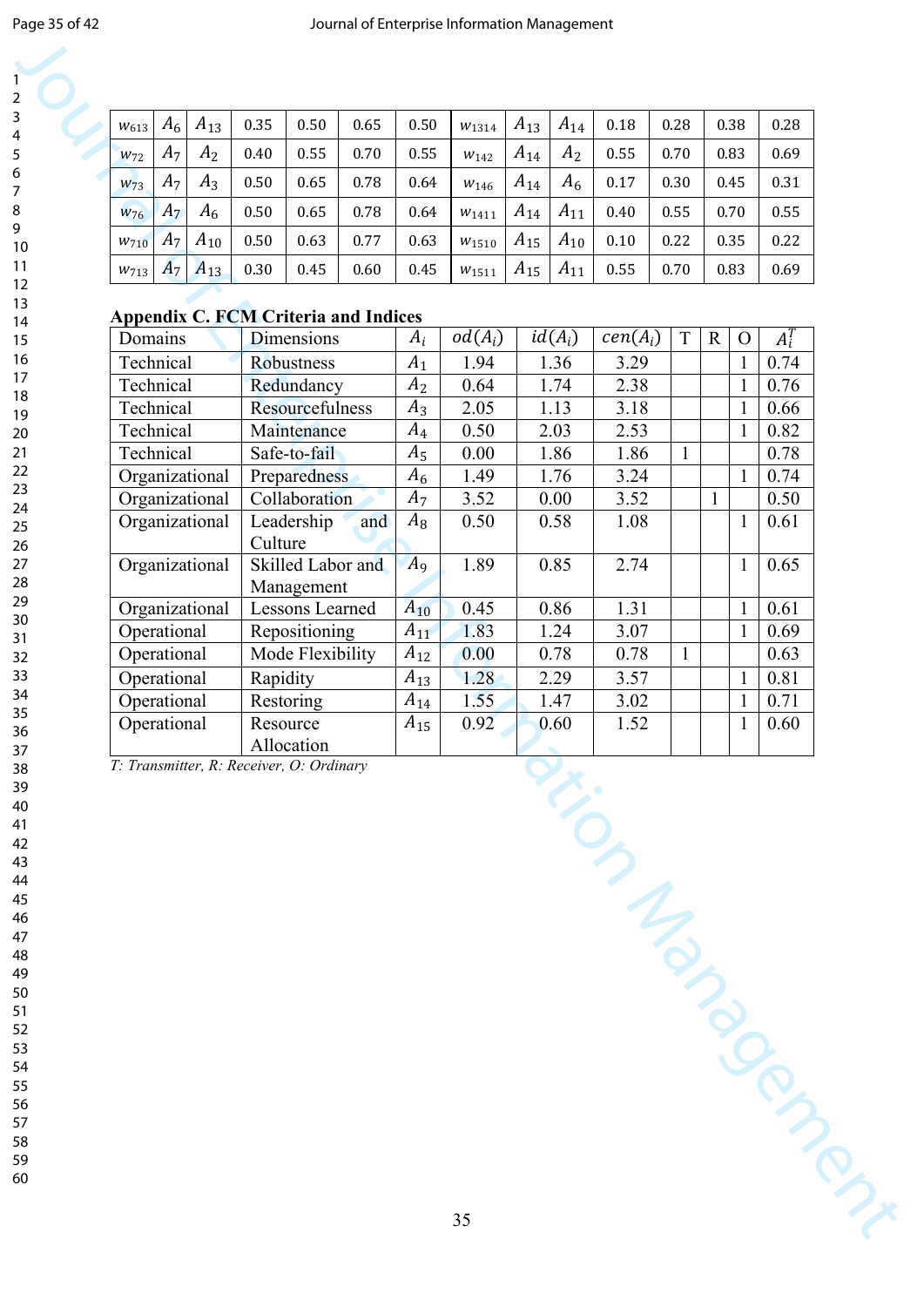# **TABLES**

# **Table 1**

| <b>TABLES</b>                |                       |                                                                                                                                              |
|------------------------------|-----------------------|----------------------------------------------------------------------------------------------------------------------------------------------|
| Table 1                      |                       |                                                                                                                                              |
|                              |                       | Domains and dimensions of environmental performance and resilience assessment in logistics                                                   |
| infrastructure.              |                       |                                                                                                                                              |
| Environmental                | Environmental         |                                                                                                                                              |
| Performance                  | Performance and       | Definition and Main References                                                                                                               |
| and Resilience               | Resilience            |                                                                                                                                              |
| Domains $(MA_i)$             | Dimensions $(A_i)$    |                                                                                                                                              |
| Technical<br>Domain          | Robustness $(A_1)$    | The ability of elements, systems and other units of analysis to<br>withstand a given level of stress or demand without suffering             |
| (MA <sub>1</sub> )           |                       | degradation or loss of function (Tierney & Bruneau, 2007; Haimes,                                                                            |
|                              |                       | 2009). Having backup power generators or infrastructure protection                                                                           |
|                              |                       | (e.g., storm surge, fire and barge channel) can stimulate environment                                                                        |
|                              |                       | and resilience capacity to maintain continuity of logistics                                                                                  |
|                              |                       | infrastructure operations (Nair et al., 2009).                                                                                               |
|                              | Redundancy $(A_2)$    | The extent to which system elements or other infrastructure units of                                                                         |
|                              |                       | analysis exist that are substitutable, in the event of disruption,<br>degradation, or loss of functionality (Godschalk, 2003; Tierney &      |
|                              |                       | Bruneau, 2007; Haimes, 2009). For example, having redundant cargo                                                                            |
|                              |                       | handling facilities including cranes and reach stackers can reduce the                                                                       |
|                              |                       | environmental impact of disruptions. A number of similar routes are                                                                          |
|                              |                       | available with spare capacity.                                                                                                               |
|                              | Resourcefulness       | The ability to diagnose and prioritize problems and to initiate                                                                              |
|                              | $(A_3)$               | solutions by identifying and mobilizing material, monetary,                                                                                  |
|                              |                       | informational, technological, and human resources (Tierney &<br>Bruneau, 2007).                                                              |
|                              | Maintenance $(A_4)$   | Maintenance activities for logistics infrastructure, including on-time                                                                       |
|                              |                       | repair scheduling of cargo handling machines/equipment and                                                                                   |
|                              |                       | availability of spare equipment, strengthen a logistics infrastructure                                                                       |
|                              |                       | ability to withstand disruptions (Hosseini, 2016). The reliability of a                                                                      |
|                              |                       | logistics infrastructure, defined as the probability that logistics                                                                          |
|                              |                       | infrastructure continues its normal operations for a given time                                                                              |
|                              |                       | interval under normal operating conditions, is a measure of the<br>effectiveness of environmental performance and logistics                  |
|                              |                       | infrastructure (Hosseini et al., 2016).                                                                                                      |
|                              | Safe-to-fail $(A_5)$  | The extent to which innovative design approaches are developed,                                                                              |
|                              |                       | recognizing that the possibility of failure can never be eliminated                                                                          |
|                              |                       | (Hughes & Healy, 2014). Infrastructure does not harm its users or                                                                            |
|                              |                       | expose them, unduly to hazards (Murray-Tuite, 2006).                                                                                         |
| Organizational               | Preparedness $(A_6)$  | The ability to sense and anticipate hazards, identify problems and                                                                           |
| Domain<br>(MA <sub>2</sub> ) |                       | failures, and to develop a forewarning of disruption threats and their<br>effects and environment (Hughes & Healy, 2014).                    |
|                              | Collaboration $(A_7)$ | The ability to establish relationships, mutual aid arrangements and                                                                          |
|                              |                       | regulatory partnerships, understand interconnectedness and                                                                                   |
|                              |                       | vulnerabilities across all aspects of supply chains and distribution                                                                         |
|                              |                       | networks (Godschalk 2003; Resilient Organisations 2012). For                                                                                 |
|                              |                       | example, establishment a seamless flow of information and                                                                                    |
|                              |                       | coordination among owners, operators, system users, and overseers                                                                            |
|                              |                       | (e.g., logistics infrastructure staff, multimodal transport operators,<br>freight operators, utility operators, freight forwarders, shipping |
|                              |                       | agents, regulatory agencies and emergency agencies) can reduce the                                                                           |
|                              |                       | operational as well as environmental impact of disruptions.                                                                                  |
|                              | Leadership and        | The ability to develop an organizational mind-set/culture of                                                                                 |
|                              | Culture $(A_8)$       | enthusiasm for challenges and opportunity (Resilient Organisations                                                                           |
|                              |                       | 2012).                                                                                                                                       |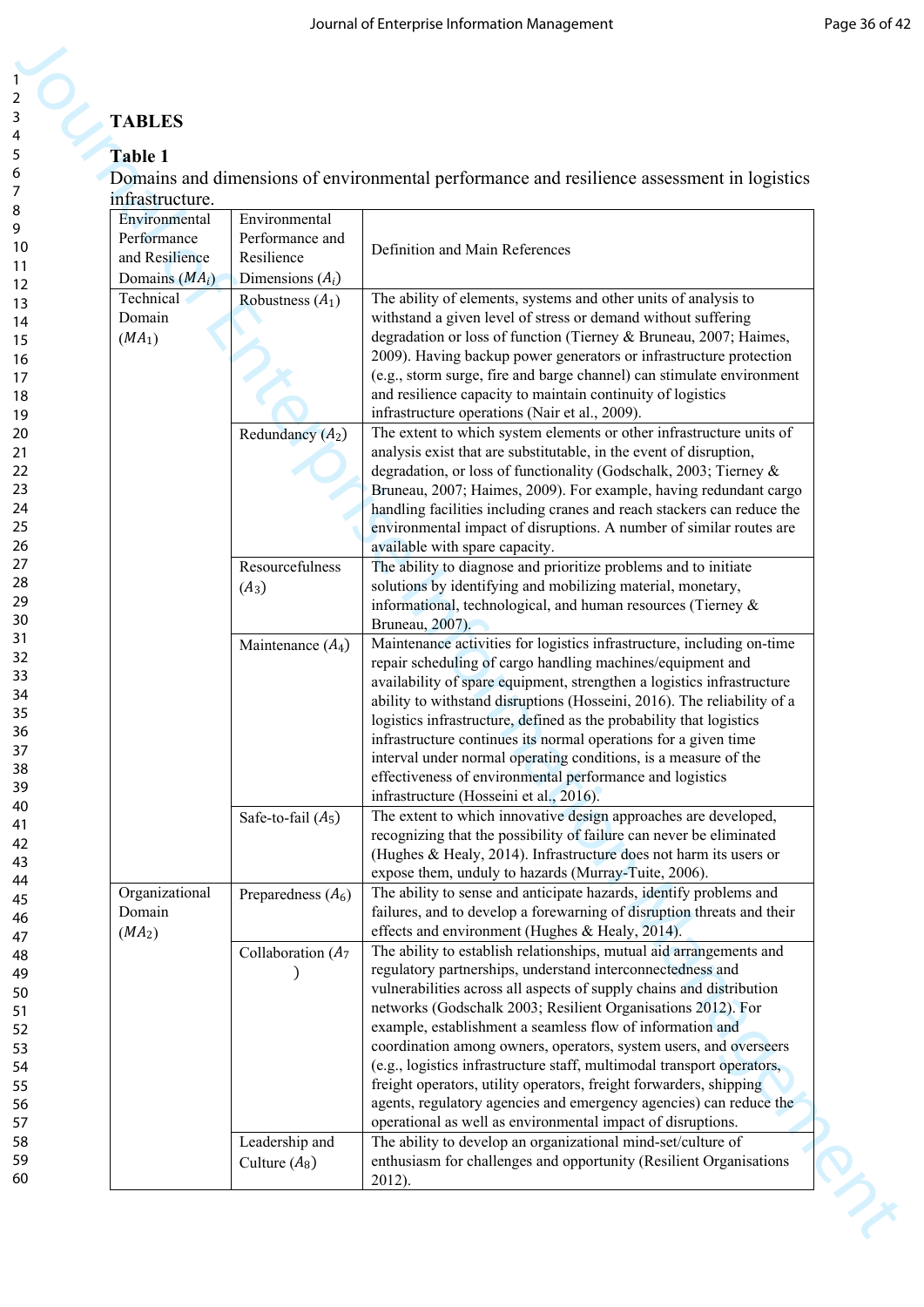|              |                                                                              | Skilled Labor and<br>Management $(A_9)$                                     |                             |                                                                 |                                                     | Training operators and managers is important action to react and<br>control a disruption and to maintain environmental continuity. In<br>addition, the use of skilled labor reduces the time of loading and<br>unloading tasks by fully utilizing equipment such as container cranes,<br>reach stackers and straddle carrier (Nair et al., 2009).                                                                                                                                                                                                                                                                                                                                                                                                                                                                                                                                                                                                                                                                                                                                                                                                                                    |
|--------------|------------------------------------------------------------------------------|-----------------------------------------------------------------------------|-----------------------------|-----------------------------------------------------------------|-----------------------------------------------------|--------------------------------------------------------------------------------------------------------------------------------------------------------------------------------------------------------------------------------------------------------------------------------------------------------------------------------------------------------------------------------------------------------------------------------------------------------------------------------------------------------------------------------------------------------------------------------------------------------------------------------------------------------------------------------------------------------------------------------------------------------------------------------------------------------------------------------------------------------------------------------------------------------------------------------------------------------------------------------------------------------------------------------------------------------------------------------------------------------------------------------------------------------------------------------------|
|              |                                                                              | <b>Lessons Learned</b><br>$(A_{10})$                                        |                             |                                                                 | reflect lessons learned (Imran et al., 2014).       | Contingency plan be tested and revised after disruptive events to                                                                                                                                                                                                                                                                                                                                                                                                                                                                                                                                                                                                                                                                                                                                                                                                                                                                                                                                                                                                                                                                                                                    |
|              | Operational<br>Domain<br>$(MA_3)$                                            | Repositioning<br>$(A_{11})$                                                 |                             |                                                                 | useful (Madhusudan & Ganapathy, 2011)               | Shipping containers are generally stacked at dry dock locations;<br>however, repositioning transport units (e.g. containers, semi-trailers)<br>and large items on the ground in the case of natural disasters can be                                                                                                                                                                                                                                                                                                                                                                                                                                                                                                                                                                                                                                                                                                                                                                                                                                                                                                                                                                 |
|              |                                                                              | Mode Flexibility<br>$(A_{12})$                                              |                             | et al., 2012).                                                  |                                                     | In the case of a logistics infrastructure disruption, shipping at<br>logistics centers (port, terminal) for a specific transport mode can be<br>congested and delayed. Under this condition, mode flexibility enables<br>cargo to be rerouted and transported through an alternative transport<br>mode (e.g., road, rail, waterway) with charging extra shipping costs<br>in order to avoid supply disruptions and favor environmental<br>performance (Godschalk 2003; Morlok & Chang, 2004; MacKenzie                                                                                                                                                                                                                                                                                                                                                                                                                                                                                                                                                                                                                                                                               |
|              |                                                                              | Rapidity $(A_{13})$                                                         |                             |                                                                 |                                                     | The capacity to restore functionality in a timely way, containing<br>losses and avoiding disruptions. (Tierney & Bruneau, 2007).                                                                                                                                                                                                                                                                                                                                                                                                                                                                                                                                                                                                                                                                                                                                                                                                                                                                                                                                                                                                                                                     |
|              |                                                                              | Restoring $(A_{14})$<br>Resource<br>Allocation and<br>Management $(A_{15})$ |                             |                                                                 | infrastructure system is maintained (Mayada, 2013). | Restorative capacity refers to the ability of a system to repair or<br>restore damages and save resources from a disruption (Murray-Tuite,<br>2006, Vugrin et al., 2011). It is considered to be a permanent feature<br>of system resilience. In the context of logistics infrastructure<br>recovery, the damaged equipment (e.g., crane, power generator) can<br>be repaired or restored depending on the severity of disruption but<br>also on budget availability and it also includes the availability of<br>human-based resources (e.g., skilled labors, technical engineers), and<br>non-human-based resources (e.g., repair equipment) (Haimes, 2009).<br>It refers to the manner in which resources are distributed in order to<br>recover and conserve environment from disruptive events. Effective<br>resource allocation requires the use of resources such as the physical<br>capacity of the network, the equipment that facilitates the rerouting or<br>redirection of the network flow and personnel in a timely manner. It<br>also requires an accurate processing of the kind and quantity of<br>resources needed so that the expected value delivery level of the |
|              | <b>Table 2</b>                                                               |                                                                             |                             |                                                                 |                                                     | The proposed causal and hierarchical stream processing data driven decision model.                                                                                                                                                                                                                                                                                                                                                                                                                                                                                                                                                                                                                                                                                                                                                                                                                                                                                                                                                                                                                                                                                                   |
| $\#$         | Input                                                                        |                                                                             | Step $#$                    |                                                                 | Methodology                                         | Output                                                                                                                                                                                                                                                                                                                                                                                                                                                                                                                                                                                                                                                                                                                                                                                                                                                                                                                                                                                                                                                                                                                                                                               |
| $\mathbf{1}$ | In section 2                                                                 |                                                                             |                             | Identify the resilience                                         | Literature                                          | Determined domains,                                                                                                                                                                                                                                                                                                                                                                                                                                                                                                                                                                                                                                                                                                                                                                                                                                                                                                                                                                                                                                                                                                                                                                  |
|              | demonstrated<br>environmental<br>performance and<br>resilience<br>attributes |                                                                             |                             | assessment attributes,<br>alternatives and<br>linguistic scales | review and<br>expert<br>opinions                    | dimensions, alternatives<br>and their TFM functions                                                                                                                                                                                                                                                                                                                                                                                                                                                                                                                                                                                                                                                                                                                                                                                                                                                                                                                                                                                                                                                                                                                                  |
| 2            | Environmental<br>performance and<br>resilience domains                       |                                                                             | Formulate the<br>attributes | relationships between                                           | <b>FCM</b>                                          | Causal relationships for<br>domains as well as<br>dimensions and their                                                                                                                                                                                                                                                                                                                                                                                                                                                                                                                                                                                                                                                                                                                                                                                                                                                                                                                                                                                                                                                                                                               |

# **Table 2**

| $\#$           | Input              | Step $#$                | Methodology | Output                   |
|----------------|--------------------|-------------------------|-------------|--------------------------|
|                | In section 2       | Identify the resilience | Literature  | Determined domains,      |
|                | demonstrated       | assessment attributes,  | review and  | dimensions, alternatives |
|                | environmental      | alternatives and        | expert      | and their TFM functions  |
|                | performance and    | linguistic scales       | opinions    |                          |
|                | resilience         |                         |             |                          |
|                | attributes         |                         |             |                          |
| $\overline{2}$ | Environmental      | Formulate the           | <b>FCM</b>  | Causal relationships for |
|                | performance and    | relationships between   |             | domains as well as       |
|                | resilience domains | attributes              |             | dimensions and their     |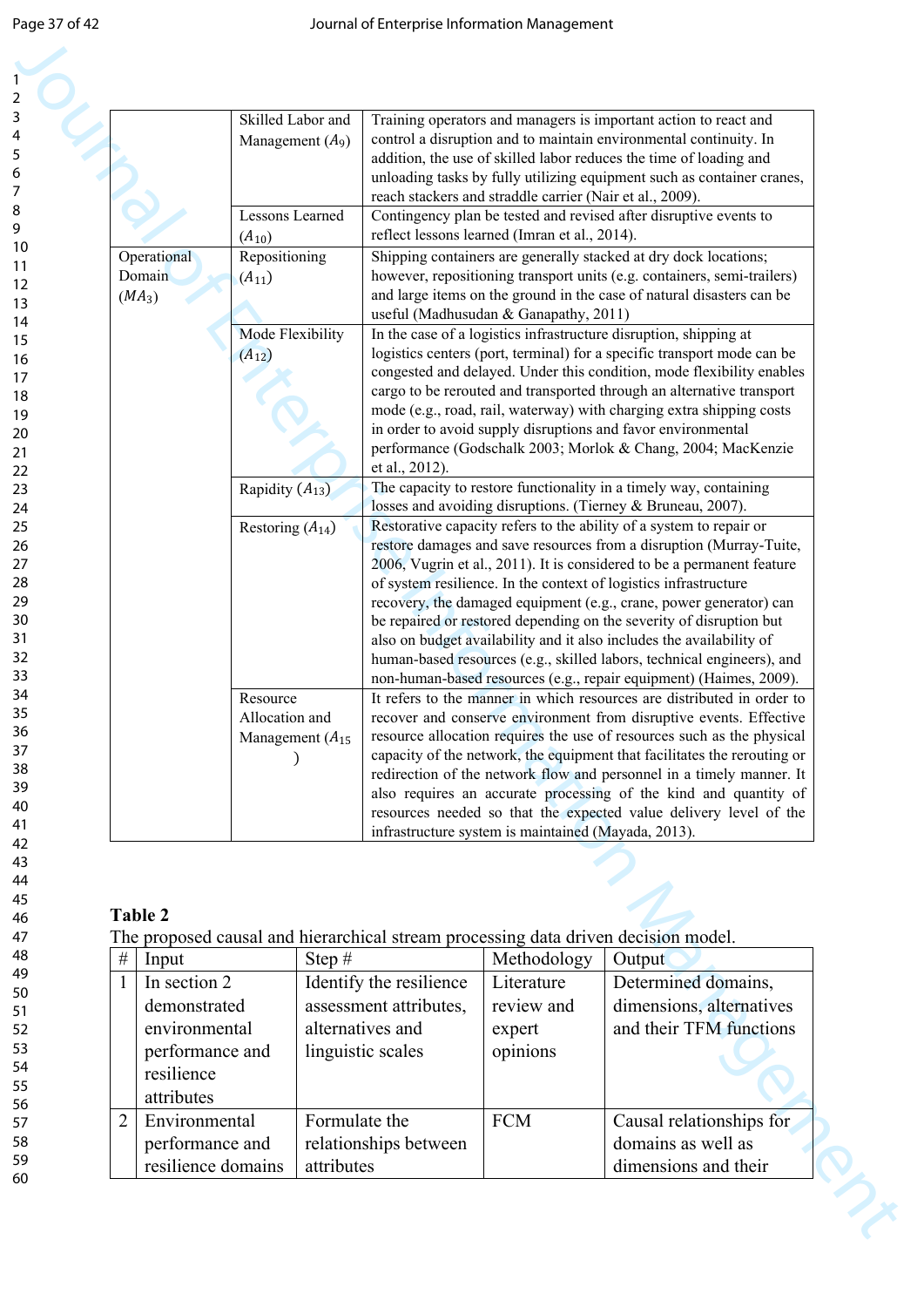| and dimensions,                    |                     |                                                                          |                      | analysis                  |
|------------------------------------|---------------------|--------------------------------------------------------------------------|----------------------|---------------------------|
| <b>TFM</b> functions               |                     |                                                                          |                      |                           |
| $\overline{3}$                     | The causal weights  | Asses fuzzy rating                                                       | <b>FAHP</b>          | Assessment of the level   |
| of environmental                   |                     | values of alternatives                                                   |                      | of environmental          |
| performance and                    |                     |                                                                          |                      | performance and           |
| resilience                         |                     |                                                                          |                      | resilience capacity of    |
|                                    | domains, attributes |                                                                          |                      | logistics infrastructure  |
| and alternatives,                  |                     |                                                                          |                      |                           |
| <b>TFM</b> functions               |                     |                                                                          |                      |                           |
| Final weights of<br>$\overline{4}$ |                     | Ranking of result                                                        | Ranking              | Ranking the final         |
| alternatives                       |                     |                                                                          | analysis             | weights from the highest  |
|                                    |                     |                                                                          |                      | to the lowest ones        |
| Setting different<br>5             |                     | Measuring sensitivity                                                    | Sensitivity          | Proving the sensitiveness |
| thresholds                         |                     |                                                                          | analysis             | of decision-making        |
|                                    |                     |                                                                          |                      | process according to      |
|                                    |                     |                                                                          |                      | different conditions      |
|                                    |                     |                                                                          |                      |                           |
| Table 3                            |                     |                                                                          |                      |                           |
|                                    |                     | Linguistic variables for relative importance weight of attributes.       |                      |                           |
|                                    |                     | Linguistic variables                                                     | TFM functions        |                           |
|                                    |                     | Very low (VL)                                                            | (0, 0, 0.1)          |                           |
|                                    |                     | Low (L)                                                                  | (0, 0.1, 0.3)        |                           |
|                                    |                     | Medium low (ML)                                                          | (0.1, 0.3, 0.5)      |                           |
|                                    |                     | Medium (M)                                                               | (0.3, 0.5, 0.7)      |                           |
|                                    |                     | Medium high (MH)                                                         | (0.5, 0.7, 0.9)      |                           |
|                                    |                     | High(H)                                                                  | (0.7, 0.9, 1)        |                           |
|                                    |                     | Very high (VH)                                                           | (0.9, 1, 1)          |                           |
|                                    |                     |                                                                          |                      |                           |
|                                    |                     |                                                                          |                      |                           |
| Table 4                            |                     |                                                                          |                      |                           |
|                                    |                     | Linguistic variables for causal relationships among attributes.          |                      |                           |
|                                    |                     | Linguistic variables                                                     | <b>TFM</b> functions |                           |
|                                    |                     | Very weak (VW)                                                           | (0, 0.1, 0.2)        |                           |
|                                    |                     | Weak (W)                                                                 | (0.1, 0.2, 0.35)     |                           |
|                                    |                     | Medium weak (MW)                                                         | (0.2, 0.35, 0.5)     |                           |
|                                    |                     |                                                                          |                      |                           |
|                                    |                     |                                                                          |                      |                           |
|                                    |                     | Fair $(F)$                                                               | (0.35, 0.5, 0.65)    |                           |
|                                    |                     | Medium strong (MS)                                                       | (0.5, 0.65, 0.8)     |                           |
|                                    |                     | Strong $(S)$                                                             | (0.65, 0.8, 0.9)     |                           |
|                                    |                     | Very strong (VS)                                                         | (0.8, 0.9, 1)        |                           |
|                                    |                     |                                                                          |                      |                           |
|                                    |                     |                                                                          |                      |                           |
| Table 5                            |                     | Linguistic variables for rating of alternatives.<br>Linguistic variables | <b>TFM</b>           |                           |

# **Table 3**

| Linguistic variables | <b>TFM</b> functions |
|----------------------|----------------------|
| Very low (VL)        | (0, 0, 0.1)          |
| Low (L)              | (0, 0.1, 0.3)        |
| Medium low (ML)      | (0.1, 0.3, 0.5)      |
| Medium (M)           | (0.3, 0.5, 0.7)      |
| Medium high (MH)     | (0.5, 0.7, 0.9)      |
| High(H)              | (0.7, 0.9, 1)        |
| Very high (VH)       | (0.9, 1, 1)          |

# **Table 4**

| Linguistic variables | <b>TFM</b> functions |
|----------------------|----------------------|
| Very weak (VW)       | (0, 0.1, 0.2)        |
| Weak (W)             | (0.1, 0.2, 0.35)     |
| Medium weak (MW)     | (0.2, 0.35, 0.5)     |
| Fair $(F)$           | (0.35, 0.5, 0.65)    |
| Medium strong (MS)   | (0.5, 0.65, 0.8)     |
| Strong $(S)$         | (0.65, 0.8, 0.9)     |
| Very strong (VS)     | (0.8, 0.9, 1)        |

# **Table 5**

| Linguistic variables for rating of alternatives. |            |
|--------------------------------------------------|------------|
| Linguistic variables                             | <b>TFM</b> |
|                                                  | functions  |

59 60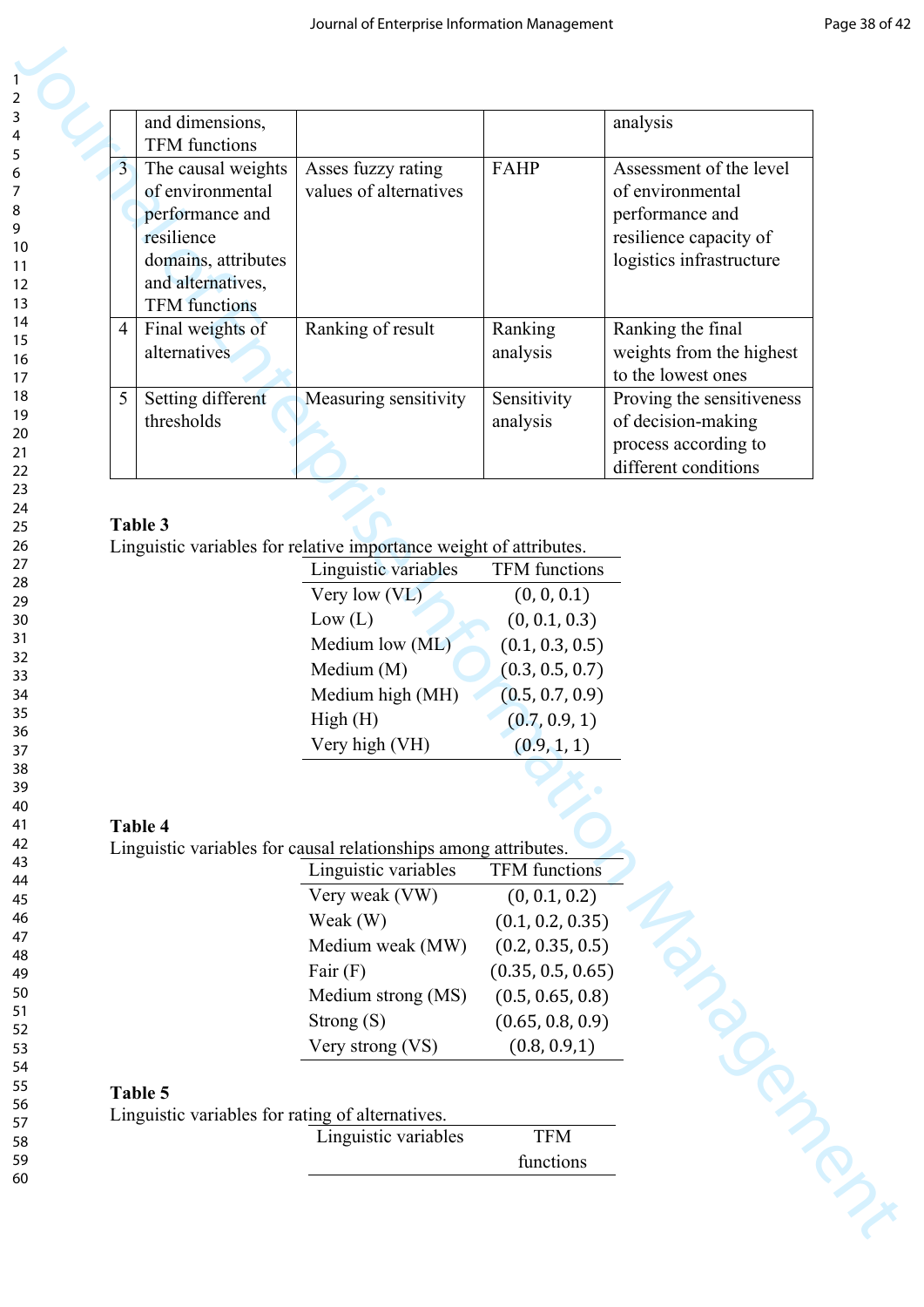| Very poor $(VP)$ | (0, 0, 1)   |
|------------------|-------------|
| Poor $(P)$       | (0, 1, 3)   |
| Medium poor (MP) | (1, 3, 5)   |
| Fair $(F)$       | (3, 5, 7)   |
| Medium good (MG) | (5, 7, 9)   |
| Good(G)          | (7, 9, 10)  |
| Very good (VG)   | (9, 10, 10) |

## **Table 6**

| л. | ຼ               | DM1 | DM2 | DM3 |  |
|----|-----------------|-----|-----|-----|--|
|    | $MA_1$          | Н   | Н   |     |  |
|    | MA <sub>2</sub> | МL  |     | М   |  |
|    | MA <sub>3</sub> | Н   | VH  | MН  |  |

## **Table 7**

Aggregated dependency degrees among main attributes.

| ັ               |                    |                     |                    |
|-----------------|--------------------|---------------------|--------------------|
|                 | Aggregated weights | Defuzzified weights | Normalized weights |
| MA <sub>1</sub> | (0.70, 0.90, 1)    | 0.87                | 0.43               |
| MA <sub>2</sub> | (0.13, 0.30, 0.50) | 0.31                | 0.15               |
| MA <sub>3</sub> | (0.70, 0.87, 0.97) | 0.84                | 0.42               |

### **Table 8**

|                      |                    | Very poor (VP)                                            | (0, 0, 1)                |                    |
|----------------------|--------------------|-----------------------------------------------------------|--------------------------|--------------------|
|                      |                    | Poor $(P)$                                                | (0, 1, 3)                |                    |
|                      |                    | Medium poor (MP)                                          | (1, 3, 5)                |                    |
|                      |                    | Fair $(F)$                                                | (3, 5, 7)                |                    |
|                      |                    | Medium good (MG)                                          | (5, 7, 9)                |                    |
|                      |                    | Good(G)                                                   | (7, 9, 10)               |                    |
|                      |                    | Very good (VG)                                            | (9, 10, 10)              |                    |
| Table 6              |                    |                                                           |                          |                    |
|                      |                    | The relative importance weights of the main attributes.   |                          |                    |
|                      |                    | DM1                                                       | DM <sub>2</sub>          | DM3                |
|                      | $\overline{MA}_1$  | H                                                         | H                        | H                  |
|                      | MA <sub>2</sub>    | ML                                                        | L                        | M                  |
|                      | MA <sub>3</sub>    | H                                                         | VH                       | MH                 |
| Table 7              |                    |                                                           |                          |                    |
|                      |                    | Aggregated dependency degrees among main attributes.      |                          |                    |
|                      | Aggregated weights |                                                           | Defuzzified weights      | Normalized weights |
| MA <sub>1</sub>      |                    | (0.70, 0.90, 1)                                           | 0.87                     | 0.43               |
| MA <sub>2</sub>      |                    | (0.13, 0.30, 0.50)                                        | 0.31                     | 0.15               |
| MA <sub>3</sub>      |                    | (0.70, 0.87, 0.97)                                        | 0.84                     | 0.42               |
|                      |                    | The relative importance weights of the attributes.<br>DM1 | DM <sub>2</sub>          | DM3                |
|                      | $A_1$              | H                                                         | VL                       | H                  |
|                      | A <sub>2</sub>     | ML                                                        | L                        | M                  |
|                      | $A_3$              | H                                                         | VH                       | <b>MH</b>          |
|                      | $A_4$              | <b>MH</b>                                                 | H                        | L                  |
|                      | $A_5$              | M                                                         | M                        | L                  |
|                      | $A_6$              | <b>MH</b>                                                 | $\mathbf{L}$             | ML                 |
|                      | $A_7$              | ML                                                        | <b>VH</b>                | H                  |
|                      | $A_8$              | L                                                         | $\ensuremath{\text{VL}}$ | M                  |
|                      | $A_9$              | H                                                         | $\Gamma$                 | H                  |
|                      | $A_{10}$           | M                                                         | H                        | <b>MH</b>          |
|                      | $A_{11}$           | L                                                         | MH                       | ML                 |
|                      | $A_{12}$           | <b>VL</b>                                                 | <b>VH</b>                | M                  |
|                      | $A_{13}$           | ML                                                        | H                        | $\mathbf{L}$       |
|                      | $A_{14}$           | M                                                         | <b>VL</b>                | <b>MH</b>          |
|                      |                    |                                                           | H                        | <b>VH</b>          |
|                      | $A_{15}$           | <b>MH</b>                                                 |                          |                    |
|                      |                    |                                                           |                          |                    |
| Table 9<br>$(A_i^0)$ | Aggregated weights | Aggregated dependency degrees among attributes.           | Defuzzified weights      | Normalized weights |

# **Table 9**

| Aggregated dependency degrees among attributes. |  |  |
|-------------------------------------------------|--|--|
|                                                 |  |  |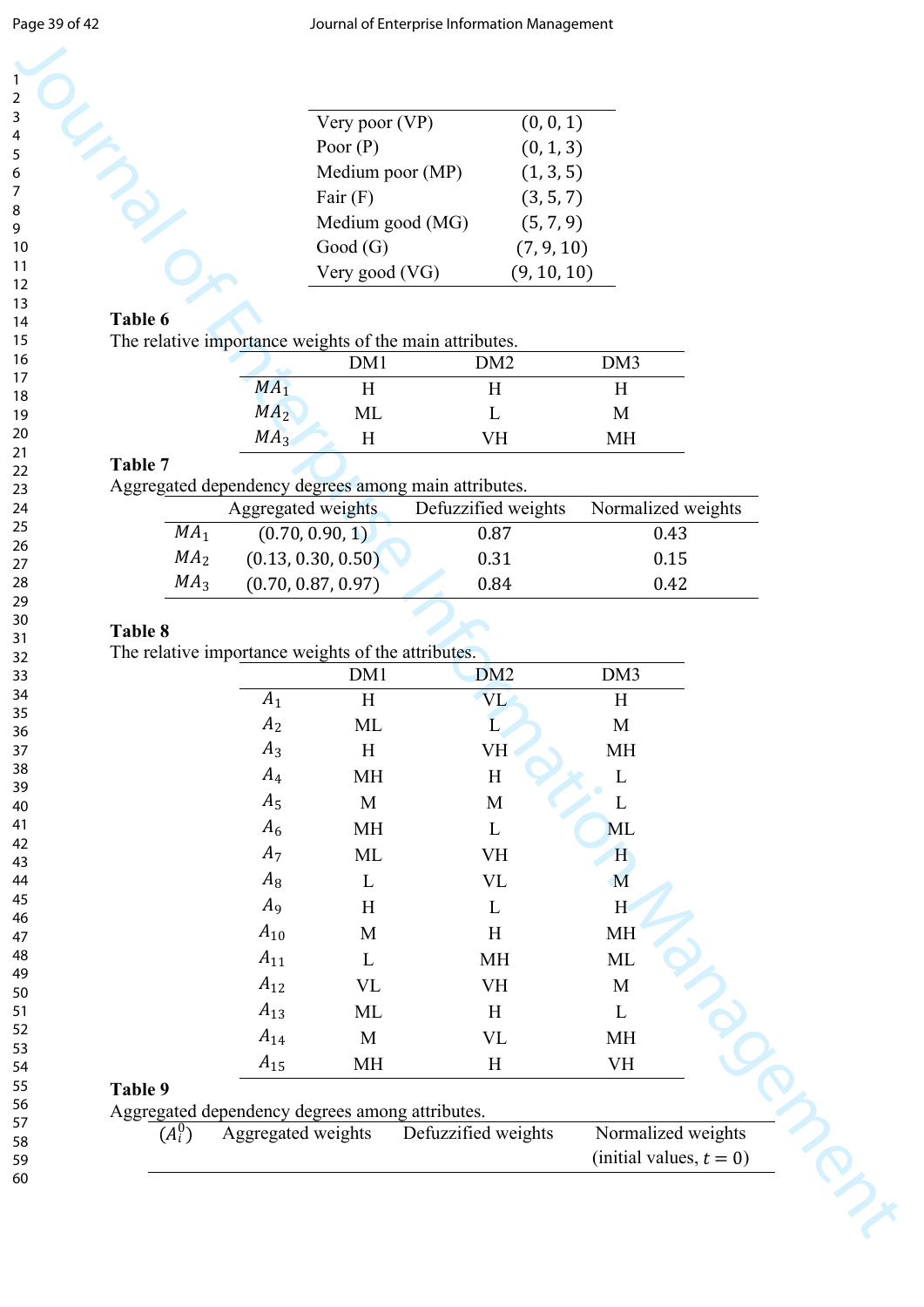| $A_1$          | (0.47, 0.60, 0.70) | 0.59 | 0.07 |
|----------------|--------------------|------|------|
| A <sub>2</sub> | (0.13, 0.30, 0.50) | 0.31 | 0.04 |
| $A_3$          | (0.70, 0.87, 0.97) | 0.84 | 0.11 |
| $A_4$          | (0.40, 0.57, 0.73) | 0.57 | 0.07 |
| A <sub>5</sub> | (0.20, 0.37, 0.57) | 0.38 | 0.05 |
| $A_6$          | (0.20, 0.37, 0.57) | 0.38 | 0.05 |
| $A_7$          | (0.57, 0.73, 0.83) | 0.71 | 0.09 |
| $A_8$          | (0.10, 0.20, 0.37) | 0.22 | 0.03 |
| A <sub>9</sub> | (0.47, 0.63, 0.77) | 0.62 | 0.08 |
| $A_{10}$       | (0.50, 0.70, 0.87) | 0.69 | 0.09 |
| $A_{11}$       | (0.20, 0.37, 0.57) | 0.38 | 0.05 |
| $A_{12}$       | (0.40, 0.50, 0.60) | 0.50 | 0.06 |
| $A_{13}$       | (0.27, 0.43, 0.60) | 0.43 | 0.06 |
| $A_{14}$       | (0.27, 0.40, 0.57) | 0.41 | 0.05 |
| $A_{15}$       | (0.70, 0.87, 0.97) | 0.84 | 0.11 |

#### **Table 10**

Overall priorities of environmental performance and resilience attributes.

| Table 11 |                      |                                                                            |  | $A_{15}$       |              | 0.60                                 |  |                 |                        | 0.058          |  |
|----------|----------------------|----------------------------------------------------------------------------|--|----------------|--------------|--------------------------------------|--|-----------------|------------------------|----------------|--|
|          |                      |                                                                            |  |                |              |                                      |  |                 |                        |                |  |
|          |                      |                                                                            |  |                |              |                                      |  |                 |                        |                |  |
|          |                      |                                                                            |  | $A_{14}$       |              | 0.71                                 |  |                 |                        | 0.069          |  |
|          |                      |                                                                            |  | $A_{13}$       |              | 0.81                                 |  |                 |                        | 0.078          |  |
|          |                      |                                                                            |  | $A_{12}$       |              | 0.63                                 |  |                 |                        | 0.061          |  |
|          | MA <sub>3</sub>      | 0.33                                                                       |  | $A_{11}$       |              | 0.69                                 |  |                 |                        | 0.067          |  |
|          |                      |                                                                            |  | $A_{10}$       |              | 0.61                                 |  |                 |                        | 0.064          |  |
|          |                      |                                                                            |  | $A_9$          |              | 0.65                                 |  |                 |                        | 0.067          |  |
|          |                      |                                                                            |  | $A_7$<br>$A_8$ |              | 0.50<br>0.61                         |  |                 |                        | 0.052<br>0.063 |  |
|          | MA <sub>2</sub>      | 0.36                                                                       |  | A <sub>6</sub> |              | 0.74                                 |  |                 |                        | 0.077          |  |
|          |                      |                                                                            |  | $A_5$          |              | 0.78                                 |  |                 |                        | 0.071          |  |
|          |                      |                                                                            |  | $A_4$          |              | 0.82                                 |  |                 |                        | 0.075          |  |
|          |                      |                                                                            |  | $A_3$          |              | 0.66                                 |  |                 |                        | 0.061          |  |
|          |                      |                                                                            |  | A <sub>2</sub> |              | 0.76                                 |  |                 |                        | 0.069          |  |
|          | MA <sub>1</sub>      | 0.31                                                                       |  | $A_1$          |              | 0.74                                 |  |                 |                        | 0.067          |  |
|          | $(MA_i^{20})$        | weights $(gw_i)$                                                           |  | $(A_i^{20})$   |              |                                      |  | weights $(w_i)$ |                        |                |  |
|          | attributes           | attributes                                                                 |  | attributes     |              | weights<br>(final values, $t = 20$ ) |  |                 |                        | normalized     |  |
|          | Main                 | Main                                                                       |  | Sub-           |              | Sub-attributes                       |  |                 | Overall sub-attributes |                |  |
| Table 10 |                      | Overall priorities of environmental performance and resilience attributes. |  |                |              |                                      |  |                 |                        |                |  |
|          |                      |                                                                            |  |                |              |                                      |  |                 |                        |                |  |
|          | $A_{15}$             | (0.70, 0.87, 0.97)                                                         |  |                | 0.84         |                                      |  |                 | 0.11                   |                |  |
|          | $A_{14}$             | (0.27, 0.40, 0.57)                                                         |  |                | 0.41         |                                      |  |                 | 0.05                   |                |  |
|          | $A_{13}$             | (0.27, 0.43, 0.60)                                                         |  |                | 0.43         |                                      |  |                 | 0.06                   |                |  |
|          |                      |                                                                            |  |                |              |                                      |  |                 |                        |                |  |
|          | $A_{11}$<br>$A_{12}$ | (0.20, 0.37, 0.57)<br>(0.40, 0.50, 0.60)                                   |  |                | 0.38<br>0.50 |                                      |  |                 | 0.06                   |                |  |
|          | $A_{10}$             | (0.50, 0.70, 0.87)                                                         |  |                | 0.69         |                                      |  |                 | 0.09<br>0.05           |                |  |
|          | A <sub>9</sub>       | (0.47, 0.63, 0.77)                                                         |  |                | 0.62         |                                      |  |                 | 0.08                   |                |  |
|          | $A_8$                | (0.10, 0.20, 0.37)                                                         |  |                | 0.22         |                                      |  |                 | 0.03                   |                |  |
|          | $A_7$                | (0.57, 0.73, 0.83)                                                         |  |                | 0.71         |                                      |  |                 | 0.09                   |                |  |
|          | $A_6$                | (0.20, 0.37, 0.57)                                                         |  |                | 0.38         |                                      |  |                 | 0.05                   |                |  |
|          | A <sub>5</sub>       | (0.20, 0.37, 0.57)                                                         |  |                | 0.38         |                                      |  |                 | 0.05                   |                |  |
|          | $A_4$                | (0.40, 0.57, 0.73)                                                         |  |                | 0.57         |                                      |  |                 | 0.07                   |                |  |
|          | $A_3$                | (0.70, 0.87, 0.97)                                                         |  | 0.84           |              |                                      |  | 0.11            |                        |                |  |
|          | A <sub>2</sub>       | (0.13, 0.30, 0.50)                                                         |  | 0.31           |              |                                      |  | 0.04            |                        |                |  |
|          | $A_1$                | (0.47, 0.60, 0.70)                                                         |  |                | 0.59         |                                      |  |                 | 0.07                   |                |  |

## **Table 11**

| Fuzzy rating values of alternatives for $A_1$ . |  |
|-------------------------------------------------|--|
|-------------------------------------------------|--|

|              |                                      | DM1              |                 | DM <sub>2</sub> |          |    |                     | DM <sub>3</sub> |   |     |                    |                       |
|--------------|--------------------------------------|------------------|-----------------|-----------------|----------|----|---------------------|-----------------|---|-----|--------------------|-----------------------|
| $H^{\prime}$ | $\overline{\phantom{a}}$<br><b>.</b> | M                | <b>YY</b><br>ŦŦ | $\mathbf{v}$    | <u>.</u> | M  | $-$<br>$\mathbf{r}$ | - -             |   | M   | $\mathbf{v}$<br>** | $\tilde{\phantom{a}}$ |
|              | .                                    | $/\Gamma$<br>1/1 | <b>MP</b>       | /MP             | .        | MP | /V/P                | 1/F             | . | 1/P | <b>MP</b>          | $\blacksquare$        |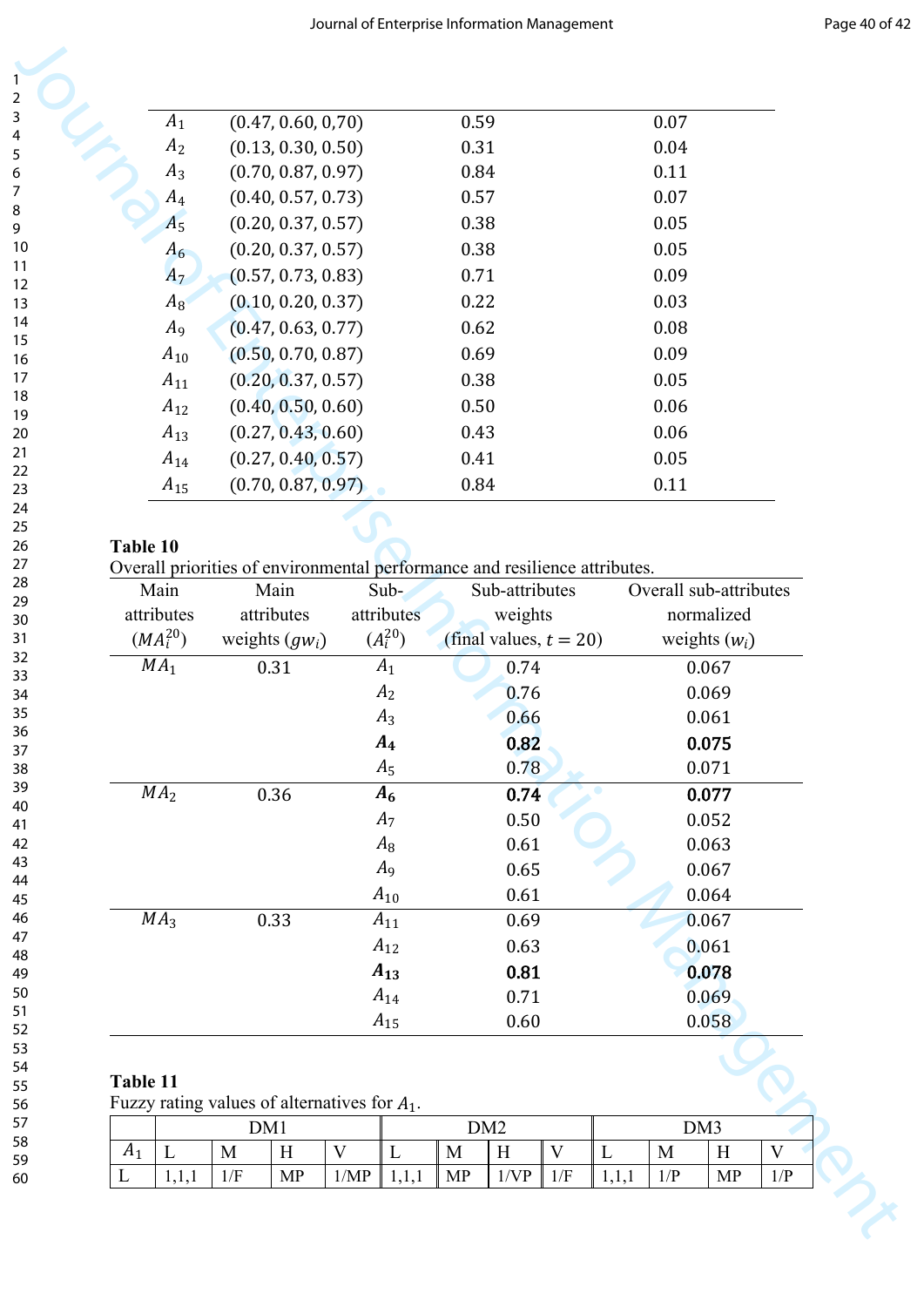| M                                               | F         | 1,1,1                                  | 1/VP  | MG    | 1/MP                                                                                        |             | P     | 1/F          |                                                  | 1,1,1                                  | 1/P   | <b>MG</b> |
|-------------------------------------------------|-----------|----------------------------------------|-------|-------|---------------------------------------------------------------------------------------------|-------------|-------|--------------|--------------------------------------------------|----------------------------------------|-------|-----------|
| H                                               | 1/MP      | VP                                     | 1,1,1 | P     | <b>VP</b>                                                                                   | 1/P         | 1,1,1 | $\mathbf{P}$ | 1/MP                                             | P                                      | 1,1,1 | VP        |
| V                                               | <b>MP</b> | 1/MG                                   | 1/P   | 1,1,1 | $\mathbf{F}$                                                                                | $\mathbf F$ | 1/P   | 1,1,1        | ∥ P                                              | 1/MG                                   | 1/VP  |           |
|                                                 |           | $V(S_L \geq S_M, S_H, S_V) = 0.283; V$ |       |       |                                                                                             |             |       |              |                                                  | $V(S_L \geq S_M, S_H, S_V) = 0.670; V$ |       |           |
| $(S_M \ge S_L, S_H, S_V) = 1.00; V$             |           |                                        |       |       | $V(S_L \geq S_M, S_H, S_V) = 0.491; V$                                                      |             |       |              | $(S_M \ge S_L, S_H, S_V) = 1.00; V$              |                                        |       |           |
| $(S_H \ge S_L, S_M, S_V) = 0.131; V$            |           |                                        |       |       | $(S_M \geq S_L S_H S_V) = 0.223; V$<br>$(S_H \ge S_L S_M S_V) = 0.416; V$                   |             |       |              |                                                  |                                        |       |           |
| $(S_V \ge S_L, S_M, S_H) = 0.308 \frac{CI}{RI}$ |           |                                        |       |       | $(S_H \ge S_L S_M S_V) = 0.329; V$<br>$(S_V \ge S_L, S_M, S_H) = 1; \frac{Cl}{Pl} = 0.0454$ |             |       |              | $(S_V \ge S_L, S_M, S_H) = 0.402 \frac{CI}{P_I}$ |                                        |       |           |
| $= 0.0687$                                      |           |                                        |       |       |                                                                                             |             |       |              | $= 0.0758$                                       |                                        |       |           |
|                                                 |           |                                        |       |       |                                                                                             |             |       |              |                                                  |                                        |       |           |

### **Table 12**

| M            | $\boldsymbol{\mathrm{F}}$ | 1,1,1                                                                                            | 1/VP                                                 | MG                     | 1/MP                      | 1,1,1                                                                                      | $\mathbf{P}$                                                                   | 1/F          | $\mathbf{P}$     | 1,1,1                                                                       | 1/P          | MG        |
|--------------|---------------------------|--------------------------------------------------------------------------------------------------|------------------------------------------------------|------------------------|---------------------------|--------------------------------------------------------------------------------------------|--------------------------------------------------------------------------------|--------------|------------------|-----------------------------------------------------------------------------|--------------|-----------|
| H            | 1/MP                      | <b>VP</b>                                                                                        | 1,1,1                                                | $\mathbf{P}$           | <b>VP</b>                 | 1/P                                                                                        | 1,1,1                                                                          | $\mathbf{P}$ | 1/MP             | $\mathbf{P}$                                                                | 1,1,1        | <b>VP</b> |
| V            | <b>MP</b>                 | 1/MG                                                                                             | 1/P                                                  | 1,1,1                  | $\boldsymbol{\mathrm{F}}$ | $\mathbf{F}$                                                                               | 1/P                                                                            | 1,1,1        | P                | 1/MG                                                                        | 1/VP         | 1,1,1     |
|              |                           | $V(S_L \geq S_M, S_H, S_V) = 0.283; V$                                                           |                                                      |                        |                           |                                                                                            |                                                                                |              |                  | $V(S_L \geq S_M, S_H, S_V) = 0.670; V$                                      |              |           |
|              |                           | $(S_M \ge S_L, S_H, S_V) = 1.00; V$<br>$(S_H \ge S_L, S_M, S_V) = 0.131; V$                      |                                                      |                        |                           |                                                                                            | $V(S_L \geq S_M, S_H, S_V) = 0.491; V$<br>$(S_M \ge S_L, S_H, S_V) = 0.223; V$ |              |                  | $(S_M \ge S_L, S_H, S_V) = 1.00; V$<br>$(S_H \ge S_L, S_M, S_V) = 0.416; V$ |              |           |
|              |                           | $(S_V \ge S_L, S_M, S_H) = 0.308$ ; $\frac{CI}{RI}$                                              |                                                      |                        |                           |                                                                                            | $(S_H \ge S_L, S_M, S_V) = 0.329; V$                                           |              |                  | $(S_V \ge S_L, S_M, S_H) = 0.402 \frac{CI}{R}$                              |              |           |
|              | $= 0.0687$                |                                                                                                  |                                                      |                        |                           |                                                                                            | $(S_V \ge S_L, S_M, S_H) = 1 \frac{Cl}{R} = 0.0454$                            |              | $= 0.0758$       |                                                                             |              |           |
|              |                           |                                                                                                  |                                                      |                        |                           |                                                                                            |                                                                                |              |                  |                                                                             |              |           |
|              |                           |                                                                                                  |                                                      |                        |                           |                                                                                            |                                                                                |              |                  |                                                                             |              |           |
|              |                           |                                                                                                  |                                                      |                        |                           |                                                                                            |                                                                                |              |                  |                                                                             |              |           |
| Table 12     |                           | Aggregated normalized contribution weights of attributes.                                        |                                                      |                        |                           |                                                                                            |                                                                                |              |                  |                                                                             |              |           |
|              | $A_i$                     | $NW_{ij}$                                                                                        | $\bf L$                                              | $\overline{NW}_{ij}$   |                           | M                                                                                          | $NW_{ii}$                                                                      |              | H                | $\overline{NW}_{ij}$                                                        | $\mathbf{V}$ |           |
|              | $A_1$                     | $\overline{NW}_{11}$                                                                             | 0.224                                                | $NW_{12}$              |                           | 0.293                                                                                      | $\overline{NW}_{13}$                                                           |              | 0.190            | $\overline{NW}_{14}$                                                        | 0.293        |           |
|              | A <sub>2</sub>            | $NW_{21}$                                                                                        | 0.264                                                | $NW_{22}$              |                           | 0.254                                                                                      | $NW_{23}$                                                                      |              | 0.272            | NW <sub>24</sub>                                                            | 0.210        |           |
|              | $A_3$                     | $\overline{NW}_{31}$                                                                             | 0.285                                                | $NW_{32}$              |                           | 0.231                                                                                      | $NW_{33}$                                                                      |              | 0.280            | $\overline{NW_{34}}$                                                        | 0.203        |           |
|              | $A_4$                     | $NW_{41}$                                                                                        | 0.218                                                | $NW_{42}$              |                           | 0.318                                                                                      | $NW_{43}$                                                                      |              | 0.210            | $NW_{44}$                                                                   | 0.254        |           |
|              | $A_5$                     | $NW_{51}$                                                                                        | 0.237                                                | $NW_{52}$              |                           | 0.274                                                                                      | $NW_{53}$                                                                      |              | 0.274            | $\overline{NW_{54}}$                                                        | 0.216        |           |
|              | $A_6$                     | $NW_{61}$                                                                                        | 0.207                                                | $NW_{62}$              |                           | 0.458                                                                                      | $NW_{63}$                                                                      |              | 0.209            | $\overline{N}W_{64}$                                                        | 0.126        |           |
|              | $A_7$                     | $NW_{71}$                                                                                        | 0.189                                                | $NW_{72}$              |                           | 0.355                                                                                      | $NW_{73}$                                                                      |              | 0.247            | $NW_{74}$                                                                   | 0.210        |           |
|              | $A_8$                     | $NW_{81}$                                                                                        | 0.251                                                | $\overline{NW_{82}}$   |                           | 0.203                                                                                      | $NW_{83}$                                                                      |              | 0.273            | $\overline{NW_{84}}$                                                        | 0.273        |           |
|              | A <sub>9</sub>            | $NW_{91}$                                                                                        | 0.224                                                | $NW_{92}$              |                           | 0.276                                                                                      | $NW_{93}$                                                                      |              | 0.292            | $NW_{94}$                                                                   | 0.208        |           |
|              | $A_{10}$                  | NW <sub>101</sub>                                                                                | 0.222                                                | NW <sub>102</sub>      |                           | 0.335                                                                                      | NW <sub>103</sub>                                                              |              | 0.209            | NW <sub>104</sub>                                                           | 0.233        |           |
|              | $A_{11}$                  | $\overline{N}W_{111}$                                                                            | 0.215                                                | $\overline{NW}_{112}$  |                           | 0.244                                                                                      | $NW_{113}$                                                                     |              | 0.287            | $NW_{114}$                                                                  | 0.254        |           |
|              | $A_{12}$                  | $NW_{121}$                                                                                       | 0.209                                                | NW <sub>122</sub>      |                           | 0.276                                                                                      | $NW_{123}$                                                                     |              | 0.257            | NW <sub>124</sub>                                                           | 0.257        |           |
|              | $A_{13}$                  | $\overline{NW}_{131}$                                                                            | 0.265                                                | $\overline{NW}_{1,32}$ |                           | 0.241                                                                                      | $\overline{NW}_{133}$                                                          |              | 0.265            | $\overline{NW}_{134}$                                                       | 0.229        |           |
|              | $A_{14}$                  | $\it NW_{141}$                                                                                   | 0.244                                                | NW <sub>142</sub>      |                           | 0.274                                                                                      | NW <sub>143</sub>                                                              |              | 0.232            | NW <sub>144</sub>                                                           | 0.250        |           |
|              | $A_{15}$                  | $NW_{151}$                                                                                       | 0.271                                                | $NW_{152}$             |                           | 0.271                                                                                      | $NW_{153}$                                                                     |              | 0.240            | NW <sub>154</sub>                                                           | 0.218        |           |
|              |                           |                                                                                                  |                                                      |                        |                           |                                                                                            |                                                                                |              |                  |                                                                             |              |           |
| Table 13     |                           |                                                                                                  |                                                      |                        |                           |                                                                                            |                                                                                |              |                  |                                                                             |              |           |
|              |                           | Final weights value of alternatives.                                                             |                                                      |                        |                           |                                                                                            |                                                                                |              |                  |                                                                             |              |           |
|              |                           |                                                                                                  |                                                      | Alternatives           |                           |                                                                                            | Normalized weights                                                             |              |                  |                                                                             |              |           |
|              |                           |                                                                                                  |                                                      | L                      |                           | 0,2351                                                                                     |                                                                                |              |                  |                                                                             |              |           |
|              |                           |                                                                                                  |                                                      | M                      |                           |                                                                                            | 0.2880                                                                         |              |                  |                                                                             |              |           |
|              |                           |                                                                                                  |                                                      | H                      |                           |                                                                                            | 0.2487                                                                         |              |                  |                                                                             |              |           |
|              |                           |                                                                                                  |                                                      | V                      |                           |                                                                                            | 0.2282                                                                         |              |                  |                                                                             |              |           |
|              |                           |                                                                                                  |                                                      |                        |                           |                                                                                            |                                                                                |              |                  |                                                                             |              |           |
|              |                           |                                                                                                  |                                                      |                        |                           |                                                                                            |                                                                                |              |                  |                                                                             |              |           |
| Table 14     |                           |                                                                                                  |                                                      |                        |                           |                                                                                            |                                                                                |              |                  |                                                                             |              |           |
|              |                           | Result of sensitivity analysis of causal and hierarchical stream processing data driven decision |                                                      |                        |                           |                                                                                            |                                                                                |              |                  |                                                                             |              |           |
| #            |                           | Main attribute/Sub-attribute                                                                     |                                                      |                        |                           | model for level of environmental performance and resilience assessments.<br>Decision maker |                                                                                |              | Result (ranking) |                                                                             |              |           |
| $\mathbf{0}$ |                           | $A_1$ , $A_2$ , $A_3$ , $A_4$ , $A_5$ , $A_6$ , $A_7$ , $A_8$ , $A_9$ , $A_{10}$ ,               |                                                      |                        |                           |                                                                                            | DM1, DM2, DM3                                                                  |              |                  | M>H>L>V                                                                     |              |           |
|              |                           |                                                                                                  | $A_{11}$ , $A_{12}$ , $A_{13}$ , $A_{14}$ , $A_{15}$ |                        |                           |                                                                                            |                                                                                |              |                  |                                                                             |              |           |

# **Table 13**

| of alternatives. |                    |
|------------------|--------------------|
| Alternatives     | Normalized weights |
|                  | 0,2351             |
| M                | 0.2880             |
| H                | 0.2487             |
|                  | 0.2282             |

### **Table 14**

| Main attribute/Sub-attribute                                                       | Decision maker | Result (ranking) |
|------------------------------------------------------------------------------------|----------------|------------------|
| $A_1$ , $A_2$ , $A_3$ , $A_4$ , $A_5$ , $A_6$ , $A_7$ , $A_8$ , $A_9$ , $A_{10}$ , | DM1, DM2, DM3  | M>H>L>V          |
| $A_{11}$ , $A_{12}$ , $A_{13}$ , $A_{14}$ , $A_{15}$                               |                |                  |